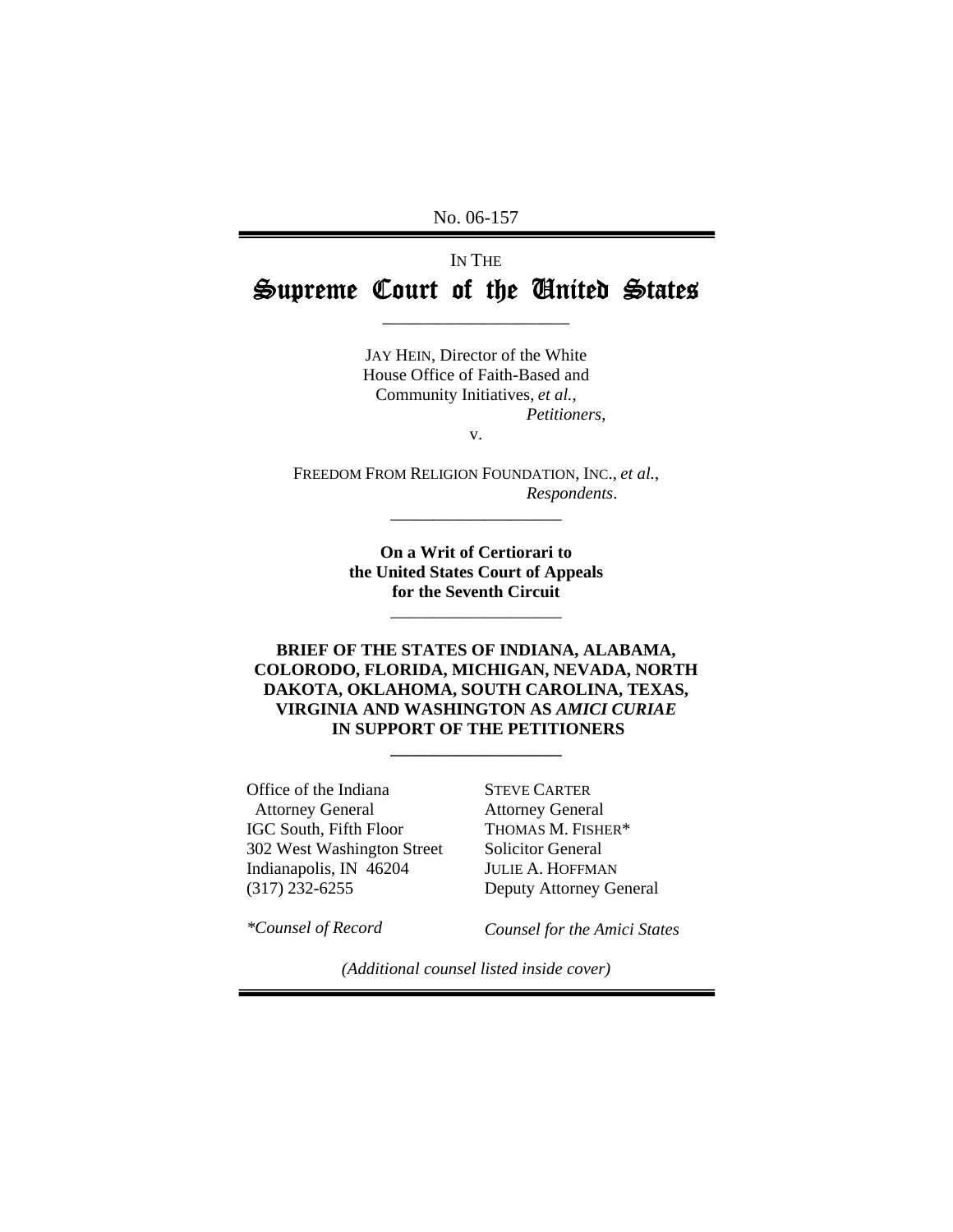#### **ADDITIONAL COUNSEL**

Troy King Attorney General State of Alabama John Suthers Attorney General State of Colorado

Bill McCollum Attorney General State of Florida

George J. Chanos Attorney General State of Nevada

W.A. Drew Edmondson Attorney General State of Oklahoma

Greg Abbott Attorney General State of Texas

Rob McKenna Attorney General State of Washington Michael A. Cox Attorney General State of Michigan

Wayne Stenehjem Attorney General State of North Dakota

Henry McMaster Attorney General State of South Carolina

Robert F. McDonnell Attorney General Commonwealth of Virginia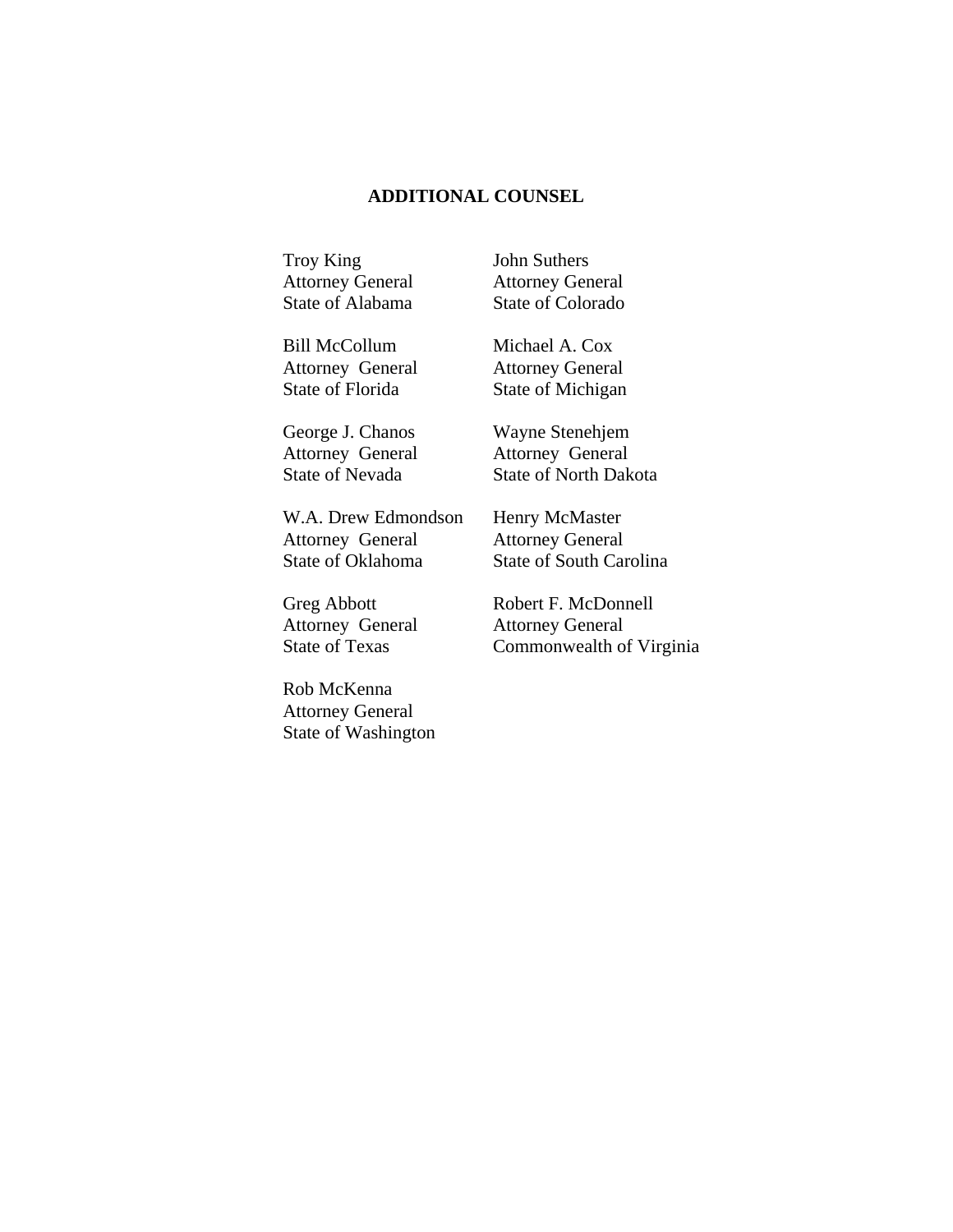### **QUESTION PRESENTED**

 Whether taxpayers have standing under Article III of the Constitution to challenge on Establishment Clause grounds the actions of Executive Branch officials pursuant to an Executive Order, where the plaintiffs challenge no Act of Congress, the Executive Branch actions at issue are financed only indirectly through general appropriations, and no funds are disbursed to any entities or individuals outside the government.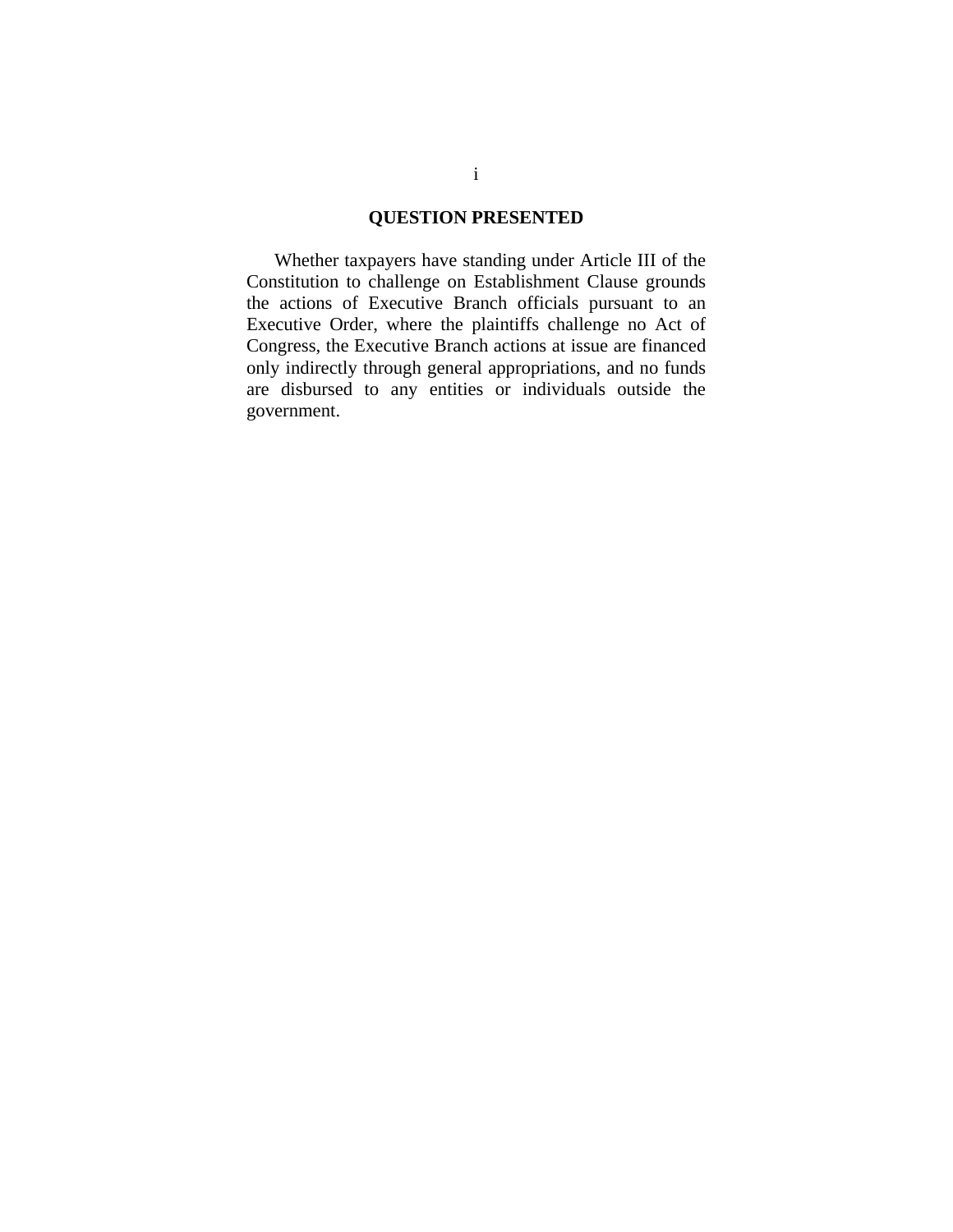## **TABLE OF CONTENTS**

| SUMMARY OF THE ARGUMENT  1                                                                                                             |
|----------------------------------------------------------------------------------------------------------------------------------------|
|                                                                                                                                        |
| I.<br>Under the Rule Announced Below, a<br>Growing Number of State Programs Will<br>Be Newly Vulnerable to Establishment               |
| Π.<br>Federalism Principles Preclude the Level<br>of Federal-Court Supervision Over State<br>Affairs Permitted by the Decision Below 7 |
| Ш.<br><b>Flast Is an Unsustainable Departure from</b><br>the General Rule Against Taxpayer<br>Standing and Should Be Overruled 14      |
| A. Flast Cannot Be Reconciled with the<br>Separation-of-Powers Principles that<br><b>Otherwise Govern Federal-Court-</b>               |
| B. Overruling Flast Would Be Consistent<br>with the Court's Stare Decisis                                                              |
|                                                                                                                                        |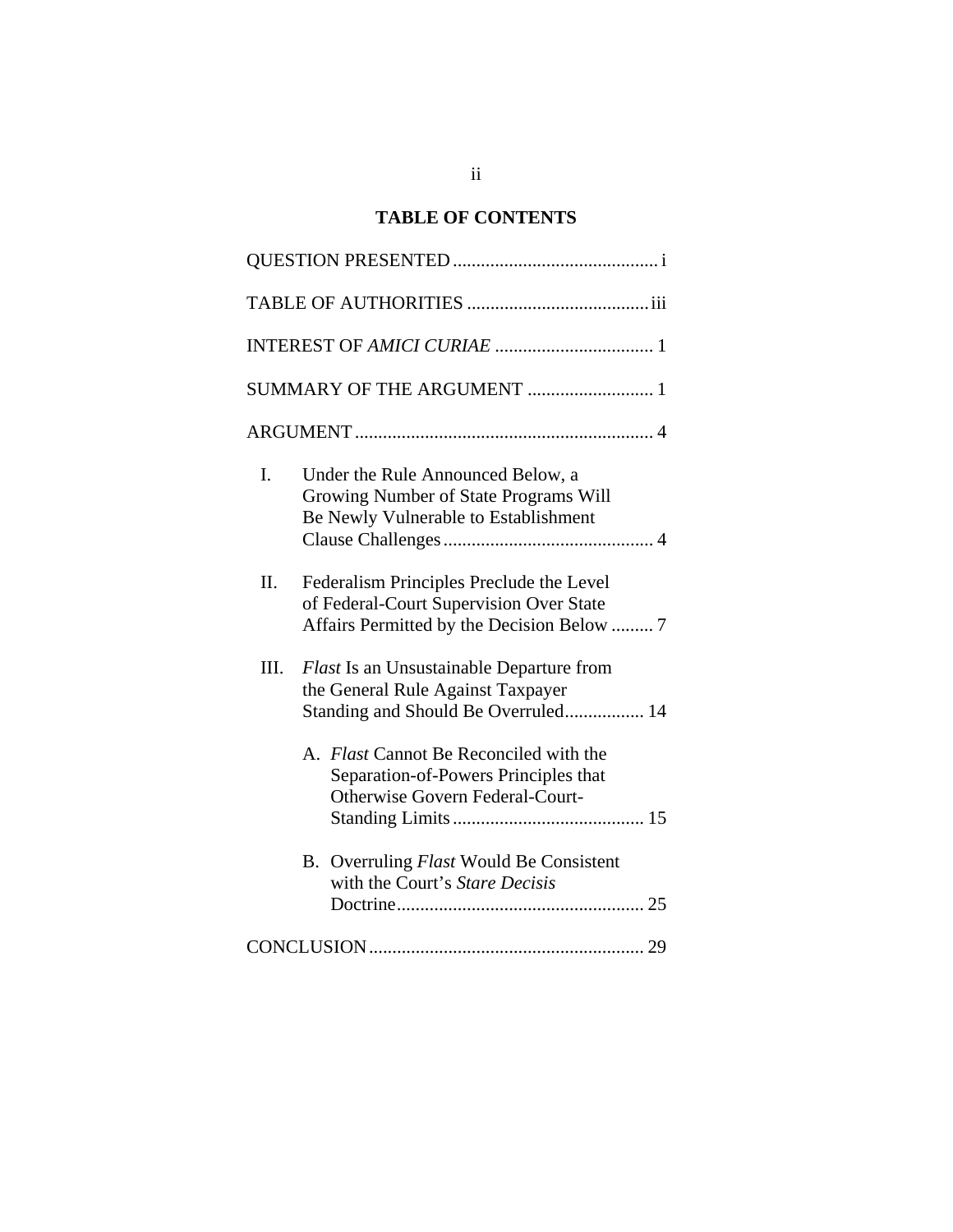### **TABLE OF AUTHORITIES**

# **CASES**

| ACLU-Ky v. Wilkinson, 701 F. Supp. 1296                                                     |
|---------------------------------------------------------------------------------------------|
|                                                                                             |
|                                                                                             |
|                                                                                             |
| Allen v. Wright, 468 U.S. 737 (1984)10, 24                                                  |
| Am. Jewish Congress v. Vance, 575 F.2d 939                                                  |
| ASARCO Inc. v. Kadish, 490 U.S. 605 (1989)24                                                |
|                                                                                             |
|                                                                                             |
| Bd. of Educ. of Cent. Sch. Dist. No. 1 v. Allen,                                            |
| Blatchford v. Native Vill. of Noatak, 501 U.S. 775                                          |
| Bowen v. Kendrick, 487 U.S. 589 (1988)23, 24                                                |
| <i>Cammack v. Waihee, 932 F.2d 765 (9<sup>th</sup> Cir. 1991)12</i>                         |
| Carter v. Carter Coal Co., 298 U.S. 238 (1936) 20                                           |
|                                                                                             |
| City of Boerne v. Flores, 521 U.S. 507 (1997) 20                                            |
| City of Los Angeles v. Lyons, 461 U.S. 95 (1983) 3, 10                                      |
| Coal. to End the Permanent Congress v. Runyon,<br>796 F. Supp. 549 (D. D.C.), overruled by, |
|                                                                                             |
| Colo. Taxpayers Union, Inc. v. Romer,                                                       |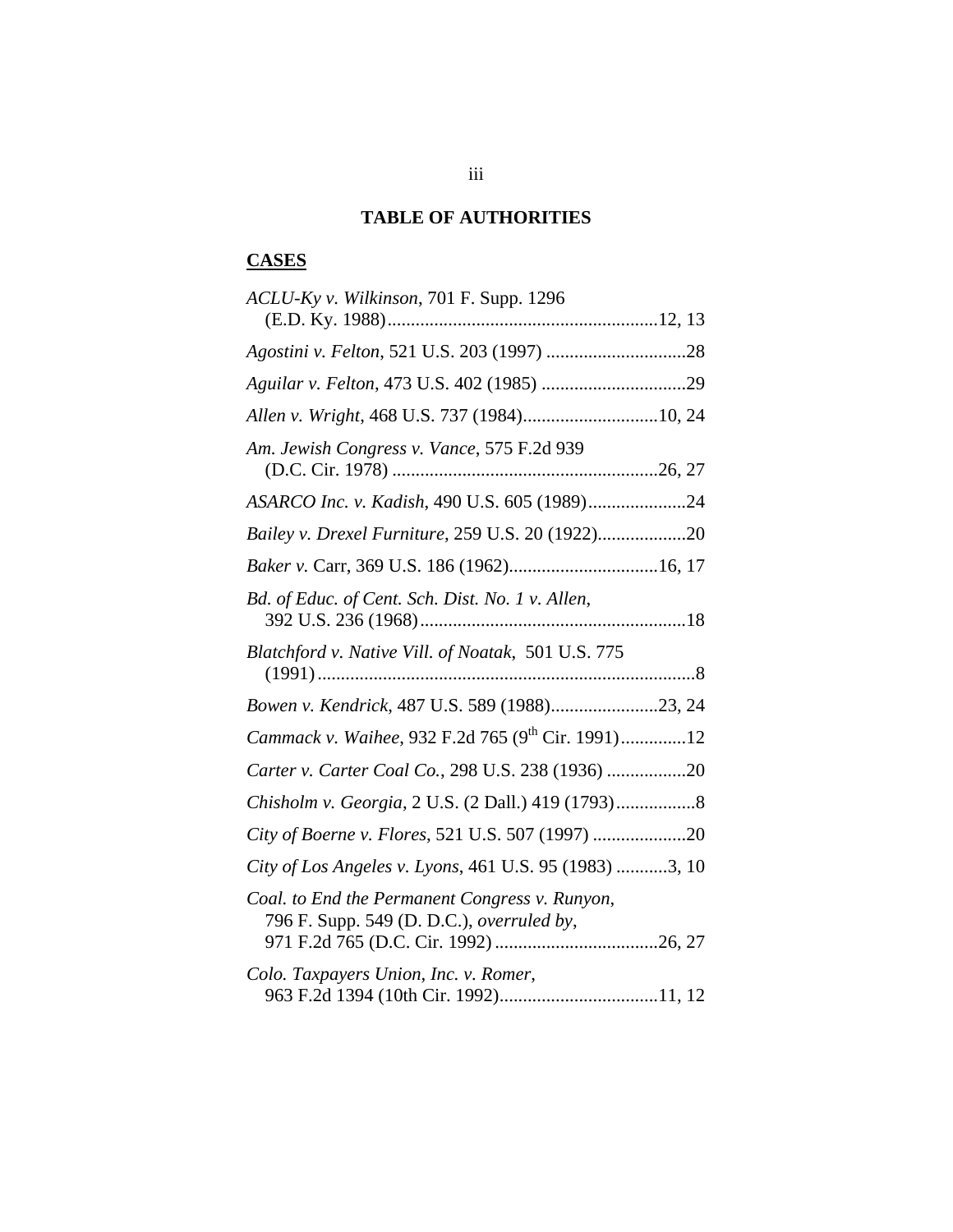| Crawford v. Washington, 541 U.S. 36 (2004) 17, 18, 28, 29 |
|-----------------------------------------------------------|
| DaimlerChrysler Corp. v. Cuno, __ U.S. __,                |
| Doremus v. Bd. of Educ., 342 U.S. 429 (1952)6, 11, 16, 20 |
|                                                           |
|                                                           |
|                                                           |
| Freedom from Religion Found., Inc. v. Thompson,           |
| Friends of the Earth, Inc. v. Laidlaw Envtl. Servs.       |
| Frothingham v. Mellon, 262 U.S. 447 (1923)14, 16          |
| Hammer v. Dagenhart, 247 U.S. 251 (1918),                 |
|                                                           |
| Hinrichs v. Bosma, 400 F. Supp. 2d 1103                   |
| Hinrichs v. Bosma, 2005 WL 3544300                        |
|                                                           |
| Hinrichs v. Bosma, 440 F.3d 393 (7th Cir. 2006)27         |
| Hoohuli v. Ariyoshi, 741 F.2d 1169 (9th Cir. 1984) 10     |
| In re U.S. Catholic Conference, 885 F.2d 1020             |
| Korioth v. Briscoe, 523 F.2d 1271 (5th Cir. 1975)23       |
|                                                           |
| Laskowski v. Spellings, 443 F.3d 930 (7th Cir. 2006) 27   |
| Lewis v. Casey, 518 U.S. 343 (1996)24, 25                 |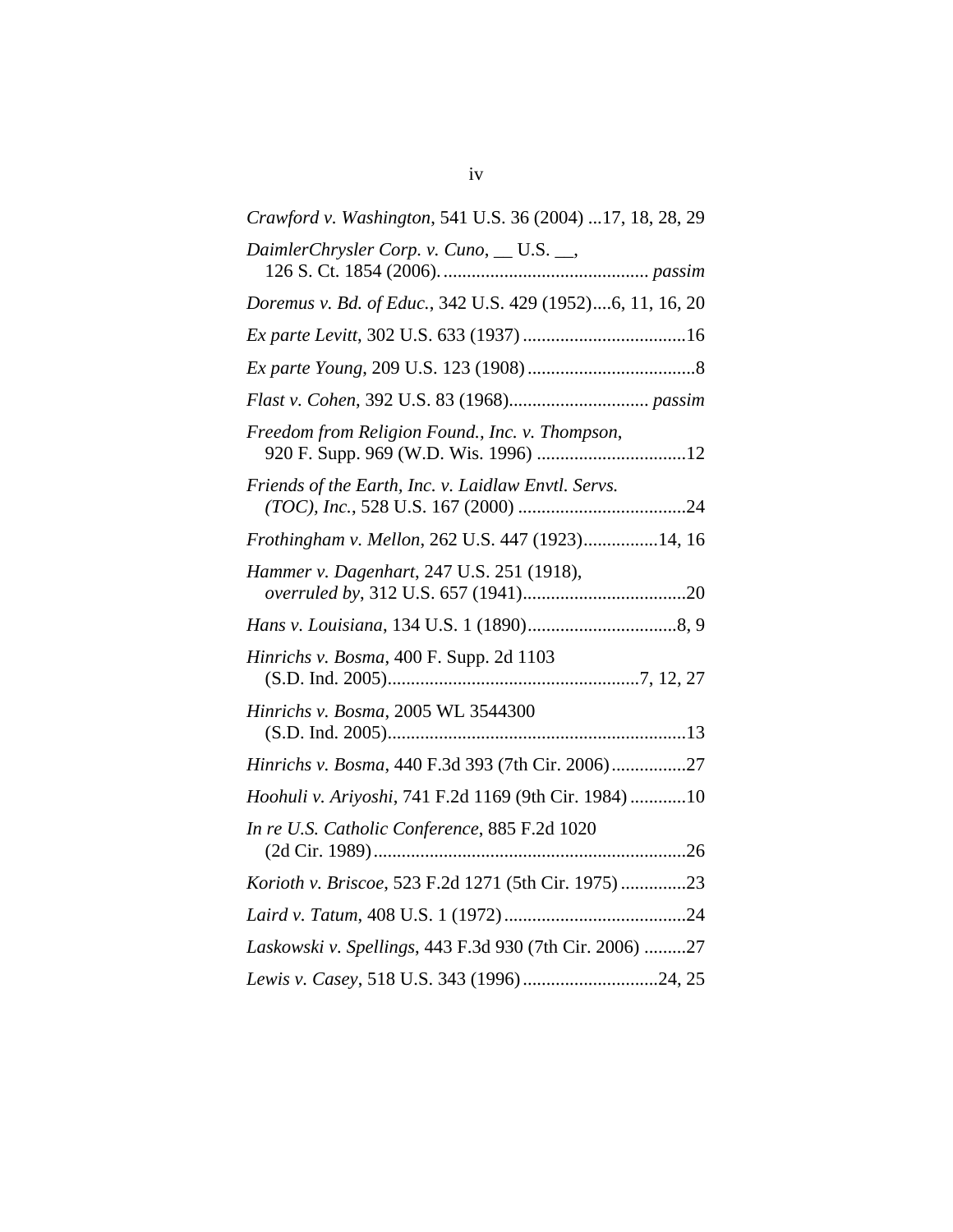| L.S.S. Leasing Corp. v. U.S. Gen. Servs.<br>Admin., 579 F. Supp. 1565 (S.D.N.Y. 1984) 26, 27 |
|----------------------------------------------------------------------------------------------|
| Lujan v. Defenders of Wildlife, 504 U.S. 555 (1992)24                                        |
| Marbury v. Madison, 5 U.S. (1 Cranch) 137 (1803)15                                           |
|                                                                                              |
|                                                                                              |
|                                                                                              |
| Minn Fed'n of Teachers v. Nelson, 740 F. Supp. 694                                           |
| Missouri v. Jenkins, 495 U.S. 33 (1990)13                                                    |
| O'Shea v. Littleton, 414 U.S. 488 (1974)10, 13                                               |
| Ohio v. Roberts, 448 U.S. 56 (1980)17, 18, 28, 29                                            |
| Pennsylvania v. Union Gas Co., 491 U.S. 1 (1989) 17, 29                                      |
| Planned Parenthood v. Casey,                                                                 |
|                                                                                              |
|                                                                                              |
| Pub. Citizen, Inc. v. Simon, 539 F.2d 211                                                    |
|                                                                                              |
|                                                                                              |
| Sch. Dist. of Philadelphia v. Pa. Milk Mktg. Bd.,                                            |
| Schlesinger v. Reservists Comm. to Stop the War,                                             |
| Seminole Tribe v. Florida, 517 U.S. 44 (1996)17, 28                                          |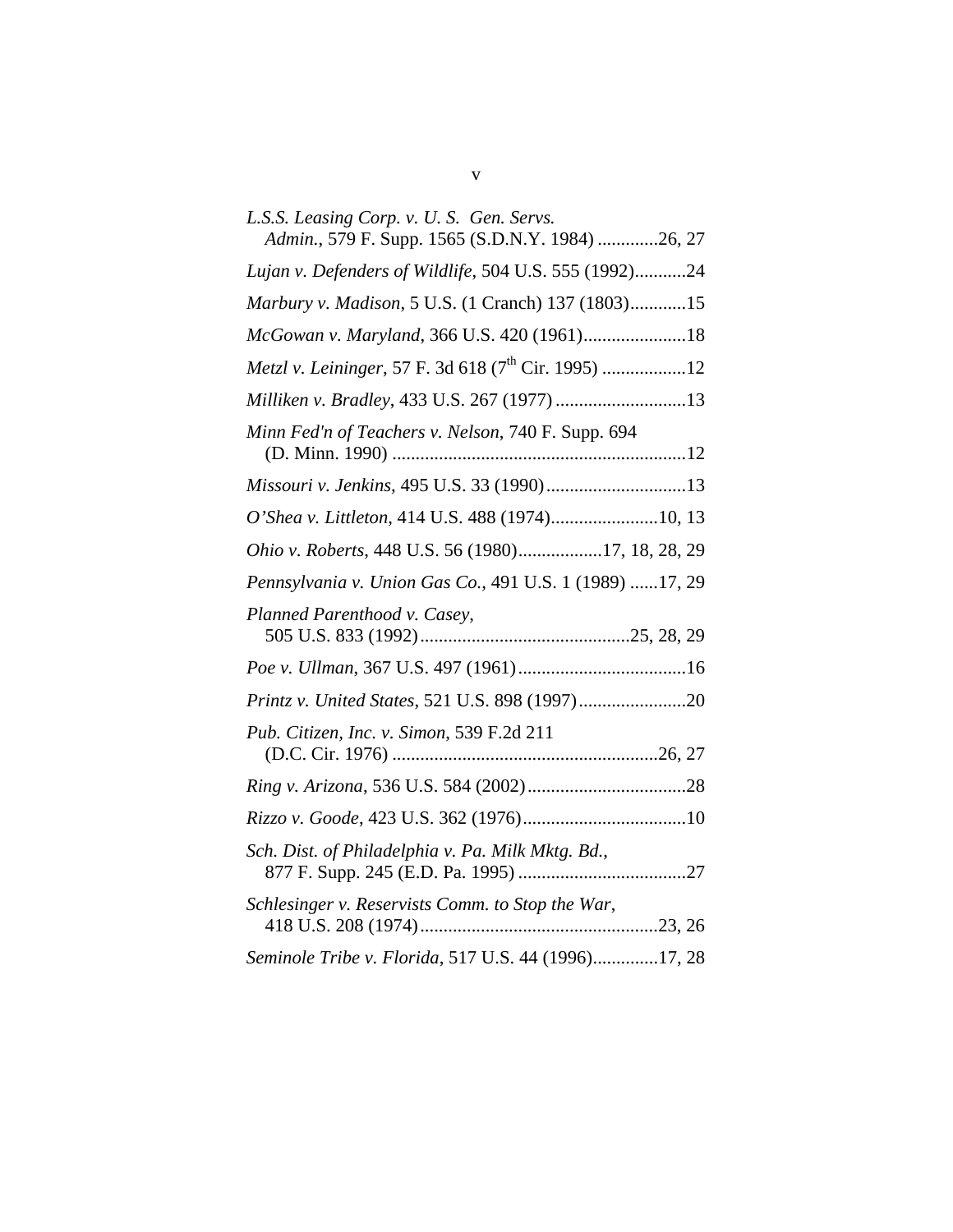| Simon v. E. Ky. Welfare Rights Org., 426 U.S. 26                                                      |
|-------------------------------------------------------------------------------------------------------|
| Stark v.St. Cloud State Univ., 604 F. Supp. 1555                                                      |
| Steel Co. v. Citizens for a Better Env't, 523 U.S. 83                                                 |
| Tarsney v. O'Keefe, 225 F.3d 929 (8th Cir. 2000)27                                                    |
| Taub v. Kentucky, 842 F.2d 912 (6th Cir. 1988)11                                                      |
|                                                                                                       |
| United States v. Richardson, 418 U.S. 166 (1974) 23, 26                                               |
| United States v. Students Challenging Regulatory<br>Agency Procedures (SCRAP), 412 U.S. 669 (1973) 24 |
| Van Zandt v. Thompson, 839 F.2d 1915 (7 <sup>th</sup> Cir. 1988) 12                                   |
| Valley Forge Christian Coll. v. Ams. United for<br>Separation of Church & State, Inc.,                |
|                                                                                                       |
|                                                                                                       |
| Wamble v. Bell, 538 F. Supp. 868 (W.D. Mo. 1982)27                                                    |
|                                                                                                       |
| Winkler v. Chicago Sch. Reform Bd. of Trs.,                                                           |
|                                                                                                       |

# **CONSTITUTIONAL PROVISIONS**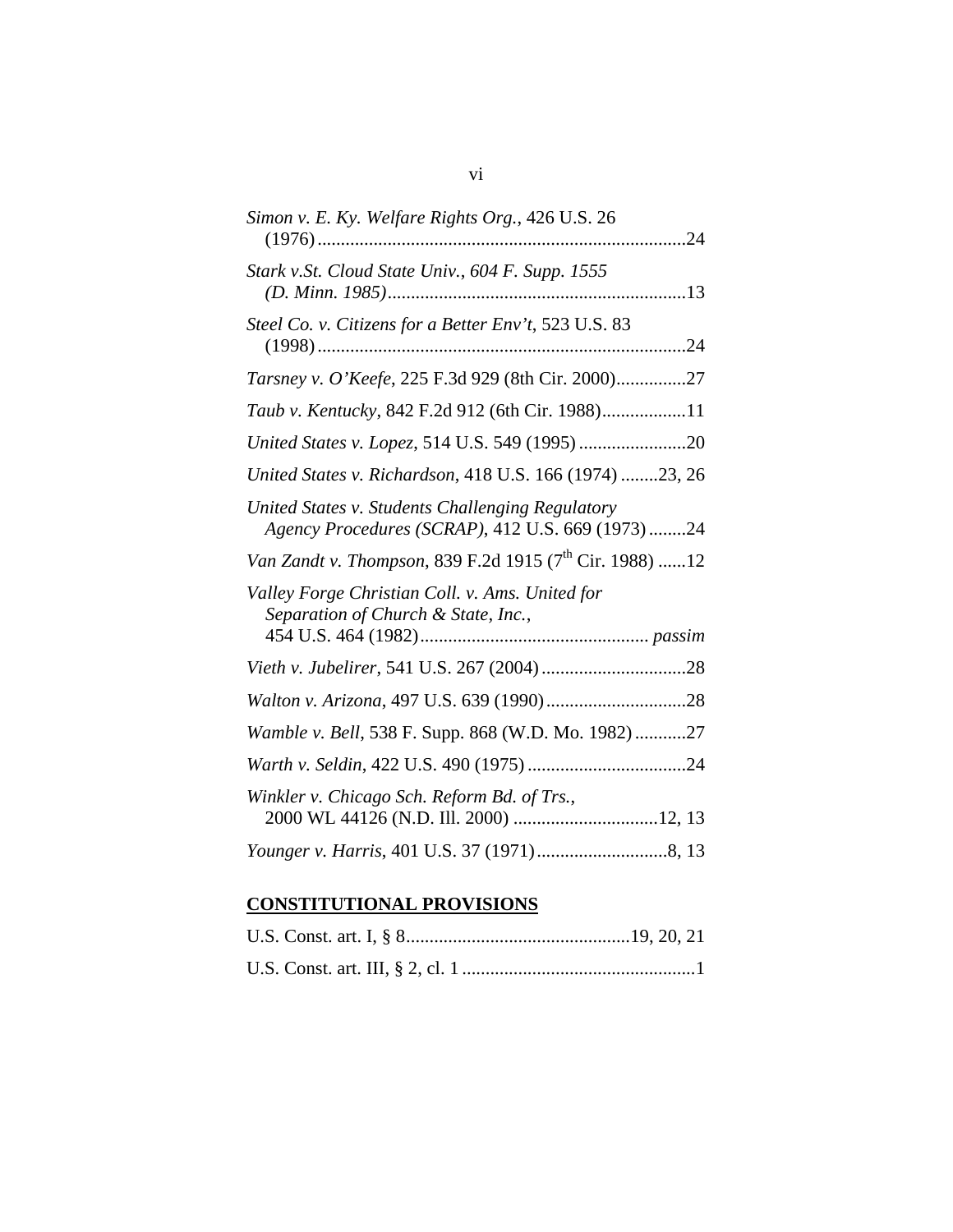## **STATE EXECUTIVE ORDERS**

| Ala. Exec. Order No. 21 (June 22, 2004),                                                                             |
|----------------------------------------------------------------------------------------------------------------------|
| <i>available at http://www.governorpress.state.al.us/</i><br>pr/ex-21-2004-06-22.asp (last visited Jan. 4, 2007) 4-5 |
| Ind. Exec. Order No. 05-16, 28 Ind. Reg. 1907                                                                        |
| N.J. Exec. Order No. 02-31, 34 N.J. Reg. 3411(a)                                                                     |

### **SCHOLARSHIP**

| Antonin Scalia, The Doctrine of Standing as an<br><b>Essential Element of the Separation of Powers,</b>         |
|-----------------------------------------------------------------------------------------------------------------|
|                                                                                                                 |
| C. Douglas Floyd, The Justiciability Decisions of<br><i>the Burger Court, 60 Notre Dame L. Rev. 862 (1985)9</i> |
| Earnest J. Brown, Quis Custodiet Ipsos Custodes?<br>-The School Prayer Cases, 1963 Sup. Ct. Rev. 1 2            |
| James Wm. Moore, et al., Moore's Federal Practice                                                               |
| Kenneth E. Scott, Standing in the Supreme Court—A<br>Functional Analysis, 86 Harv. L. Rev. 645 (1973)19         |
|                                                                                                                 |
|                                                                                                                 |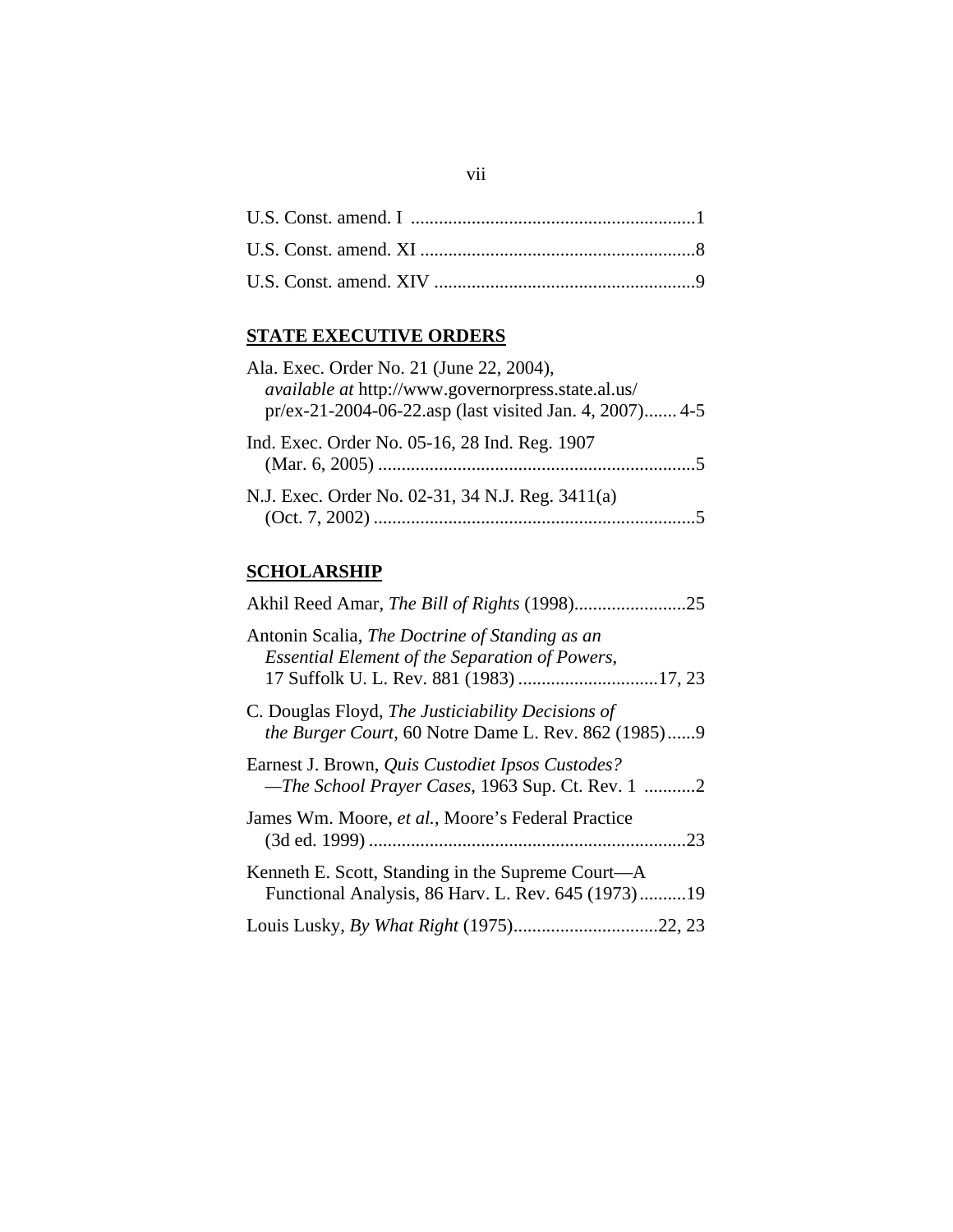| Marc Rohr, Tilting at Crosses: Nontaxpayer Standing<br>to Sue under the Establishment Clause,      |  |
|----------------------------------------------------------------------------------------------------|--|
| Max Farrand, The Records of the Federal Convention                                                 |  |
| Nancy C. Staudt, Taxpayers in Court: A Systematic<br>Study of a (Misunderstood) Standing Doctrine, |  |
|                                                                                                    |  |
| <i>Papers of John Marshall</i> (Charles T. Cullen ed.1984)8                                        |  |
| Writings of James Madison (Gaillard Hunt ed. 1901) 21                                              |  |

## **WEBSITES**

| 2d Annual Governor's Faith & Community Based<br>Resource Symposium, Building Communities                                                                                                                                   |
|----------------------------------------------------------------------------------------------------------------------------------------------------------------------------------------------------------------------------|
| through Faith & Community Partnerships, available at<br>http://www.michigan.gov/documents/OCFBI2006                                                                                                                        |
| Faithbased-Symposium_163870_7.pdf                                                                                                                                                                                          |
| State of California, Office of Governor,<br>Gov. Schwarzenegger Begins Festival of Lights<br>Chanukah Celebration at the State Capitol, available<br><i>at</i> http://gov.ca.gov/index.php?/press-release/4919/            |
| Office of Faith-Based & Community Initiatives, About Us,<br>available at http://www.in.gov/ofbci/about/index.html                                                                                                          |
| White House Office of Faith-Based & Community<br>Initiatives, Contact Information-State Liaisons,<br><i>available at http://www.whitehouse.gov/government</i><br>/fbci/contactstates.html (last visited Jan. 4, 2007) 4, 6 |

## viii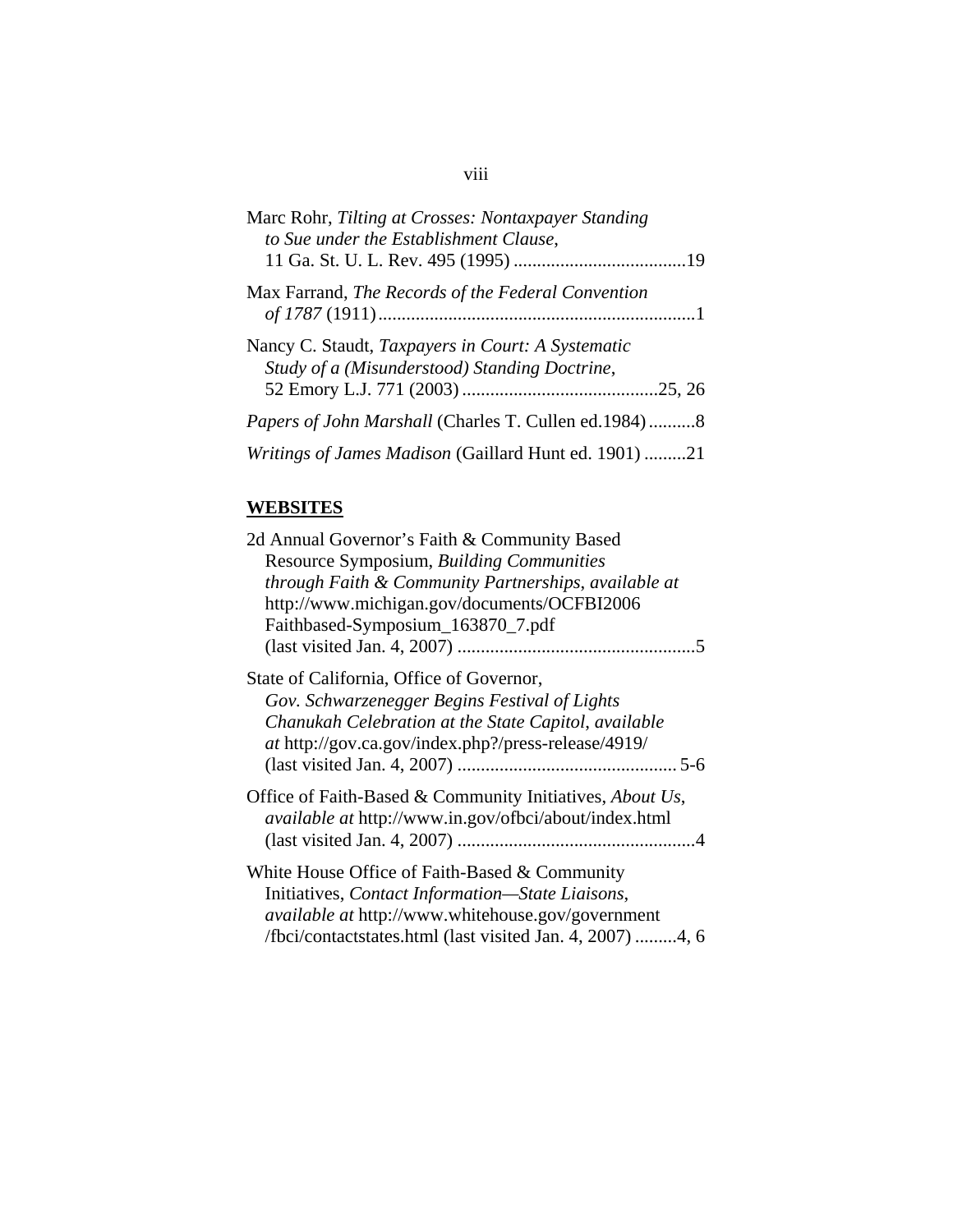#### **INTEREST OF** *AMICI CURIAE*

State officials are frequently sued in federal court by state taxpayers seeking to enjoin various government actions and/or programs on Establishment Clause grounds. From the states' perspective, vigilance concerning Article III standing is required to avoid turning federal courts into fora "in which to air . . . generalized grievances about the conduct of government or the allocation of power in the Federal System." *Flast v. Cohen*, 392 U.S. 83, 106 (1968). Even more to the point, maintaining proper limits on federal-court standing is also necessary to prevent federal courts from becoming state fiscal monitors. *See DaimlerChrysler Corp. v. Cuno*, \_\_ U.S. \_\_, 126 S. Ct. 1854, 1863-64 (2006). And, as the Court confirmed in *DaimlerChrysler*, state-taxpayer plaintiffs have no better federal-court standing than federaltaxpayer plaintiffs. *See id.* at 1863-64.

For these reasons, the *amici* states, like the federal government, have a strong interest in ensuring that federal courts are limited to their proper judicial role, as justified by the text, history, and structure of Article III and the First Amendment, in adjudicating Establishment Clause cases.

#### **SUMMARY OF THE ARGUMENT**

A well-known episode of constitutional history is James Madison's failure to persuade the delegates in Philadelphia to vest power in a Council of Revision that would have had the specific duty of determining the constitutional validity of congressional acts. *See* 1 Max Farrand, *The Records of the Federal Convention of 1787* 21, 97-98, 108-10, 138-40 (1911); 2 Max Farrand, *The Records of the Federal Convention of 1787* 73-80 (1911). Instead, the Framers enabled federal courts to hear only "cases" and "controversies." *See* U.S. Const. art. III, § 2, cl. 1. With every expansion of those terms, however, "[t]here is every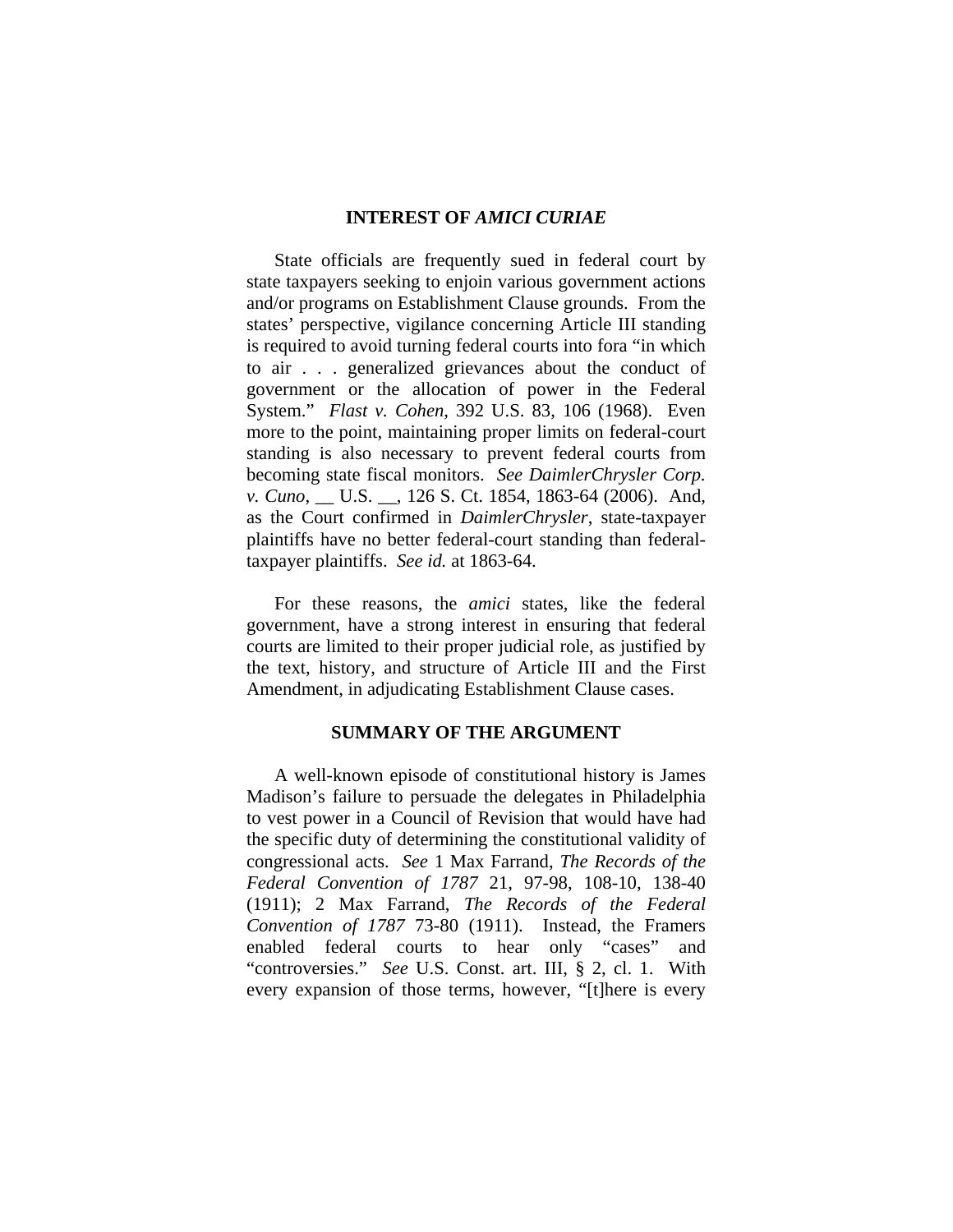reason to fear that unrestricted public actions might well alter the allocation of authority among the three branches of the Federal Government" and "go far toward the final transformation of this Court into the Council of Revision which, despite Madison's support, was rejected by the Constitutional Convention." *Flast v. Cohen*, 392 U.S. 83, 130 (1968) (Harlan, J., dissenting).

The rule announced by the Seventh Circuit in this case, which would permit taxpayers to challenge executivespending decisions in addition to legislative decisions. It would then would move the Court incrementally closer to becoming a Council of Revision, but, in light of subsequent Establishment Clause incorporation, "one with even more power than in the rejected version, for it would thereby have a mechanism for a ready check on *state* as well as federal legislation." Earnest J. Brown, *Quis Custodiet Ipsos Custodes?—The School Prayer Cases*, 1963 Sup. Ct. Rev. 1, 16 (1963) (emphasis added).

When a federal-court plaintiff identifies no direct injury, general complaints about state-government fiscal decisions should be handled through political, rather than judicial, processes. *See Valley Forge Christian Coll. v. Ams. United for Separation of Church & State, Inc.*, 454 U.S. 464, 479 (1982). Undertaking judicial review based merely on a plaintiff's general interest in appropriate government expenditures improperly exalts judicial power over state governments as well as the other branches of the federal government.

The *amici* states urge the Court to consider how the decision in this case might affect state programs and other state activities. Many states, like the federal government, spend money from general appropriations on conferences similar to the White House Office of Faith-Based and Community Initiatives conference at issue here—to educate religious (and other) groups about applying for and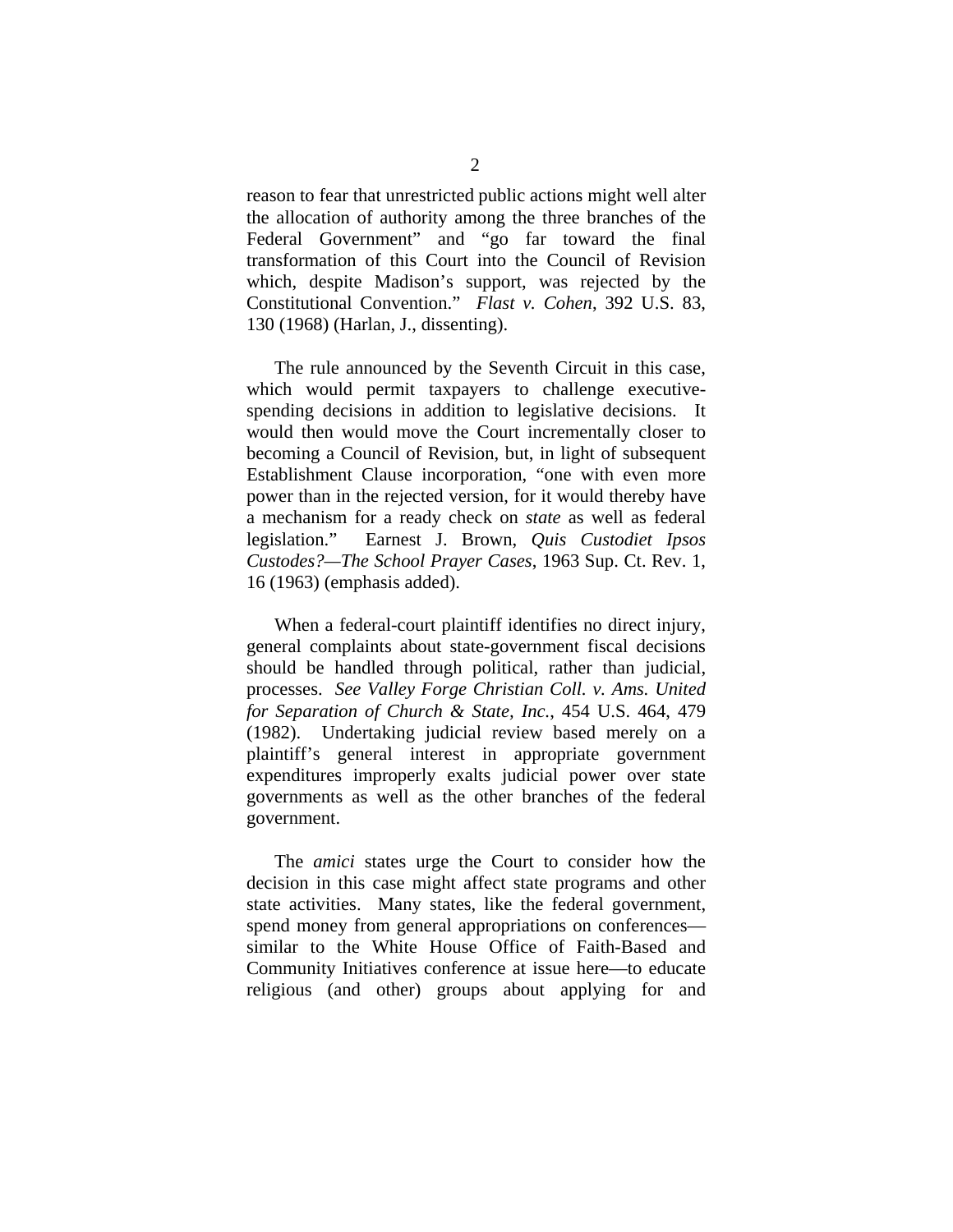administering government grants. In addition, state officials frequently participate in religious celebrations as part of their ceremonial duties. If taxpayers are permitted to challenge discretionary executive-branch expenditures on Establishment Clause grounds, any expenses that states incur when conducting these activities might become the subject of a federal-court lawsuit.

 Expanding federal judicial power to supervise these state-government programs and activities would transgress important federalism principles. The Court has repeatedly relied on federalism concerns to resist invitations to expand federal-court authority over the states. The Court has invoked federalism when rejecting taxpayer standing to sue state officials, *see DaimlerChrysler Corp. v. Cuno*, \_\_ U.S. \_\_, 126 S. Ct. 1854, 1863-64 (2006), when rejecting specific equitable remedies against state officials, *see City of Los Angeles v. Lyons*, 461 U.S. 95, 111-12 (1983), and when discussing standing more generally. *See Valley Forge*, 454 U.S. at 476. So too, in this case, the Court should resist an invitation to expand federal-court standing in light of the impact the decision will have on co-sovereign state governments.

Finally, the time has come to overrule *Flast*, particularly if the Court cannot draw a distinction between that case and this one. *Flast* is starkly inconsistent with standing doctrine in other contexts, where the Court principally asks whether a claim invokes the traditional judicial function of remedying direct, genuine injuries of plaintiffs. In *Flast*, the Court ignored that question and asked only whether the plaintiff would make a good litigant (and offered no explanation why its two-part nexus test was suitable for even that inquiry). *See Flast*, 392 U.S. at 101-02.What is more, the Court in *Flast* found a "nexus" between the Establishment Clause and the Spending Clause only by way of a deeply flawed characterization of the original purposes underlying the Establishment Clause. *See id*. at 103-04. In short, *Flast* has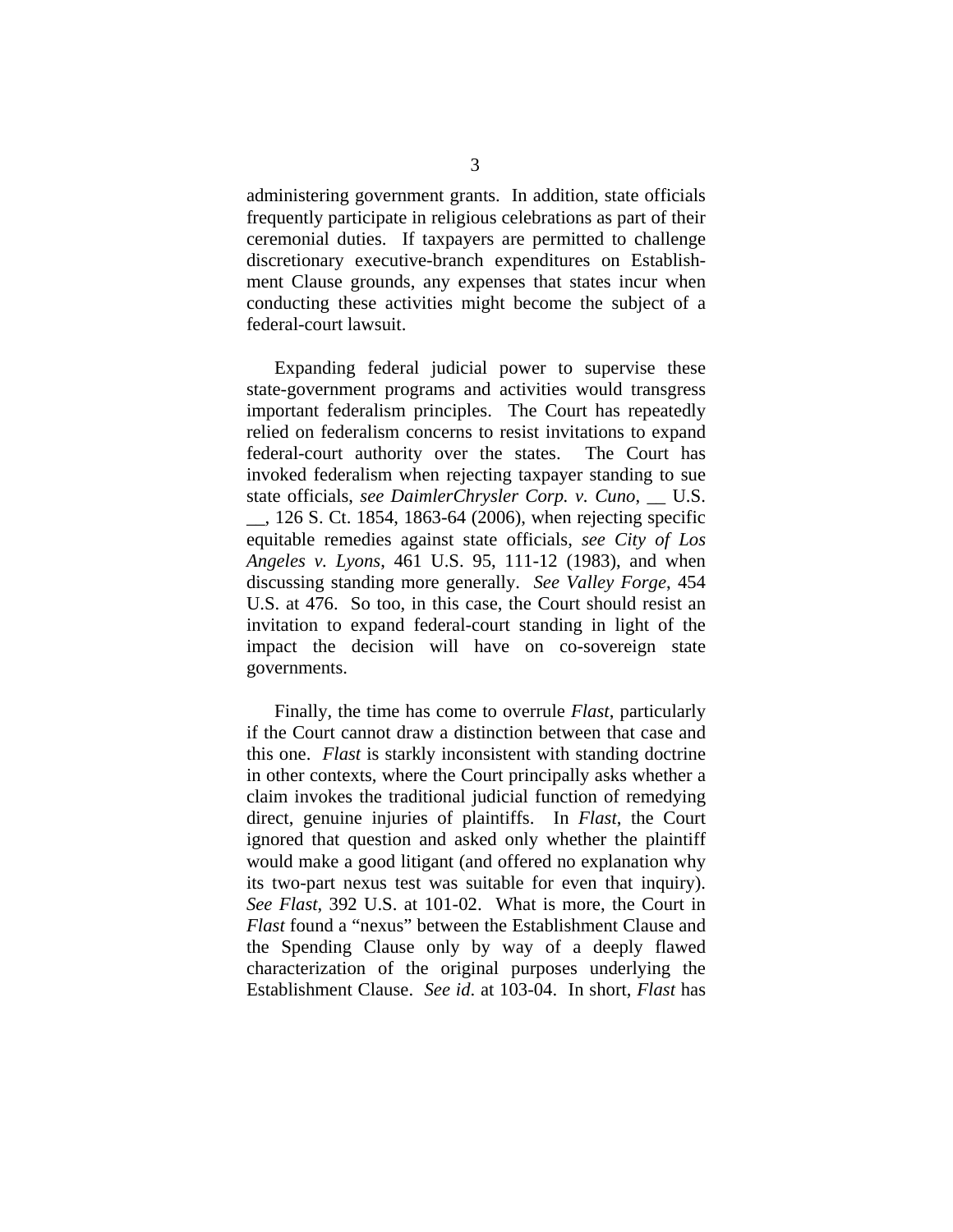proven unworkable, and the Court's subsequent decisions have isolated it doctrinally. As a procedural ruling, *Flast* has not generated the sort of public reliance that can justify preserving it solely on grounds of *stare decisis*, so the Court should lay *Flast* to rest once and for all.

#### **ARGUMENT**

### **I. Under the Rule Announced Below, a Growing Number of State Programs Will Be Newly Vulnerable to Establishment Clause Challenges**

Like the federal government, state legislatures routinely grant both specific and general appropriations to allow their executive officials to manage the day-to-day activities of the state and to execute various state-policy initiatives. State executives use both general and specific legislative appropriations to create, administer, and participate in programs and activities whereby religious institutions along with wholly secular groups—benefit from taxpayer funds for purposes of carrying out secular functions.

At least 33 states, including Indiana, have faith-based liaisons or a state office for faith-based and community initiatives. *See* White House Office of Faith-Based & Community Initiatives, *Contact Information—State Liaisons*, *available at* http://www.whitehouse.gov/government/fbci/co ntactstates.html (last visited Jan. 4, 2007). Indiana's Office of Faith-Based and Community Initiatives, created to ensure that faith-based institutions have equal access to state and federal funding, provides training, technical assistance, and grants to community-based and faith-based organizations. *See* Office of Faith-Based & Community Initiatives, *About Us*, *available at* http://www.in.gov/ofbci/about/index.html (last visited Jan. 4, 2007). Many states have created similar offices by executive order. *See* Ala. Exec. Order No. 21 (June 22, 2004), *available at* http://www.governorpress. state.al.us/pr/ex-21-2004-06-22.asp (last visited Jan. 4,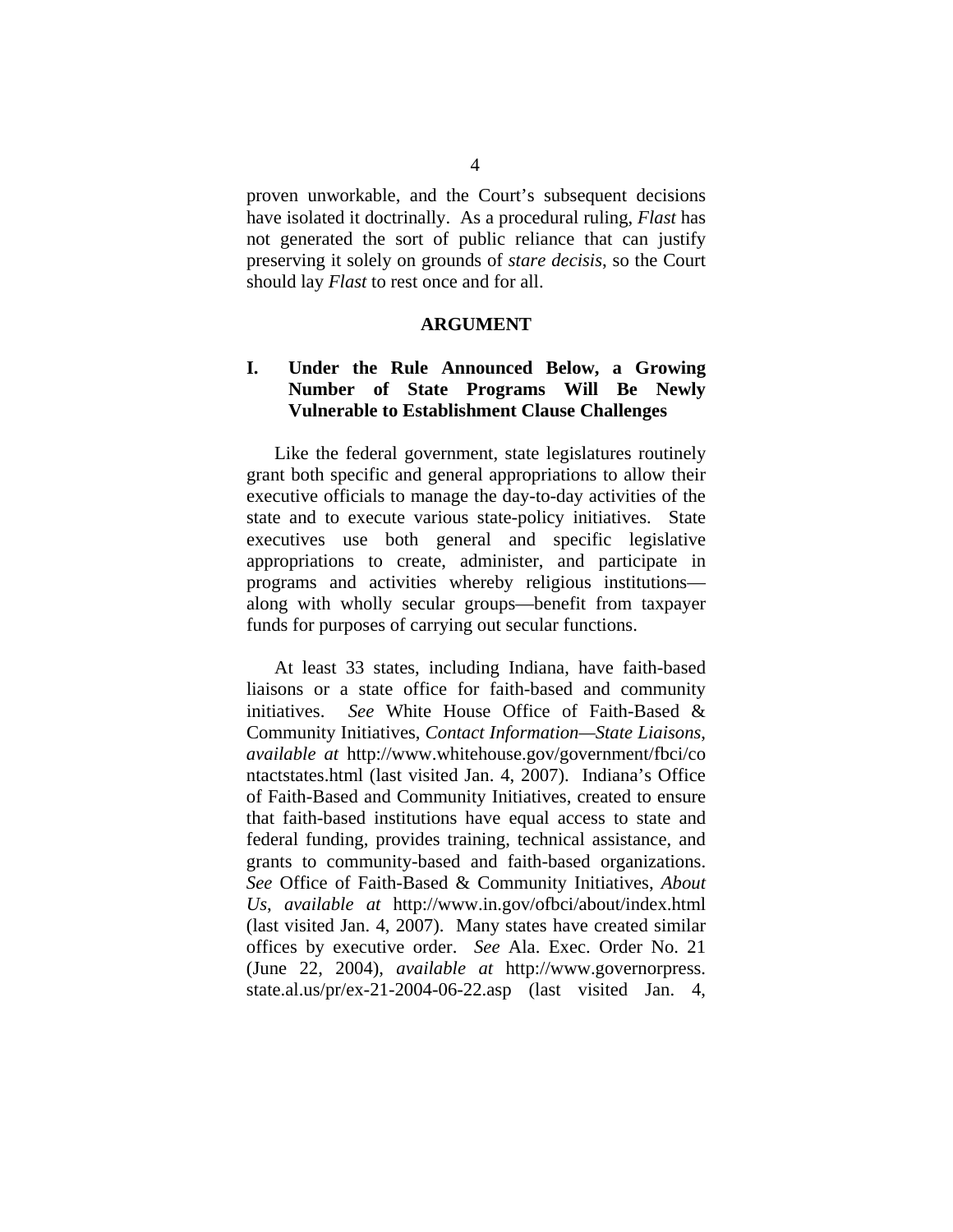2007); Ind. Exec. Order No. 05-16, 28 Ind. Reg. 1907 (Mar. 6, 2005); N.J. Exec. Order No. 02-31, 34 N.J. Reg. 3411(a) (Oct. 7, 2002).

To further the aims of these departments and other faithbased social programs, executive officials at all levels of state governments routinely give speeches and participate in public events in order to foster relationships with religiously affiliated groups. For example, in Michigan, Governor Granholm hosted the Second Annual Governor's Faith and Community Based Resource Symposium in August 2006 in order to cultivate relations between government offices and religious organizations in furtherance of various social programs. *See* 2d Annual Governor's Faith & Community Based Resource Symposium, *Building Communities through Faith & Community Partnerships*, *available at* http://www. michigan.gov/documents/OCFBI2006Faithbased-Symposiu m  $163870$  7.pdf (last visited Jan. 4, 2007). As shown in the addendum to this brief at Table A, similar examples arise in many other states.

State executives cannot organize, promote, and conduct events of this nature without spending state funds. Under the Seventh Circuit's expansion of the *Flast* doctrine, any expenditure of general appropriations on these initiatives would enable taxpayers to sue on Establishment Clause grounds. *See* Pet. App. 16a.

State executives also frequently find themselves participating in other types of taxpayer-funded events that have religious themes. State officials annually participate in religious holiday ceremonies and celebrations, such as lighting Christmas trees or Chanukah menorahs, along with other religiously affiliated events that likely involve expenditures of taxpayer dollars. For example, Governor Schwarzenegger recently participated in the thirteenth annual Chanukah celebration at the California state capitol. *See*  State of California Office of the Governor, *Gov.*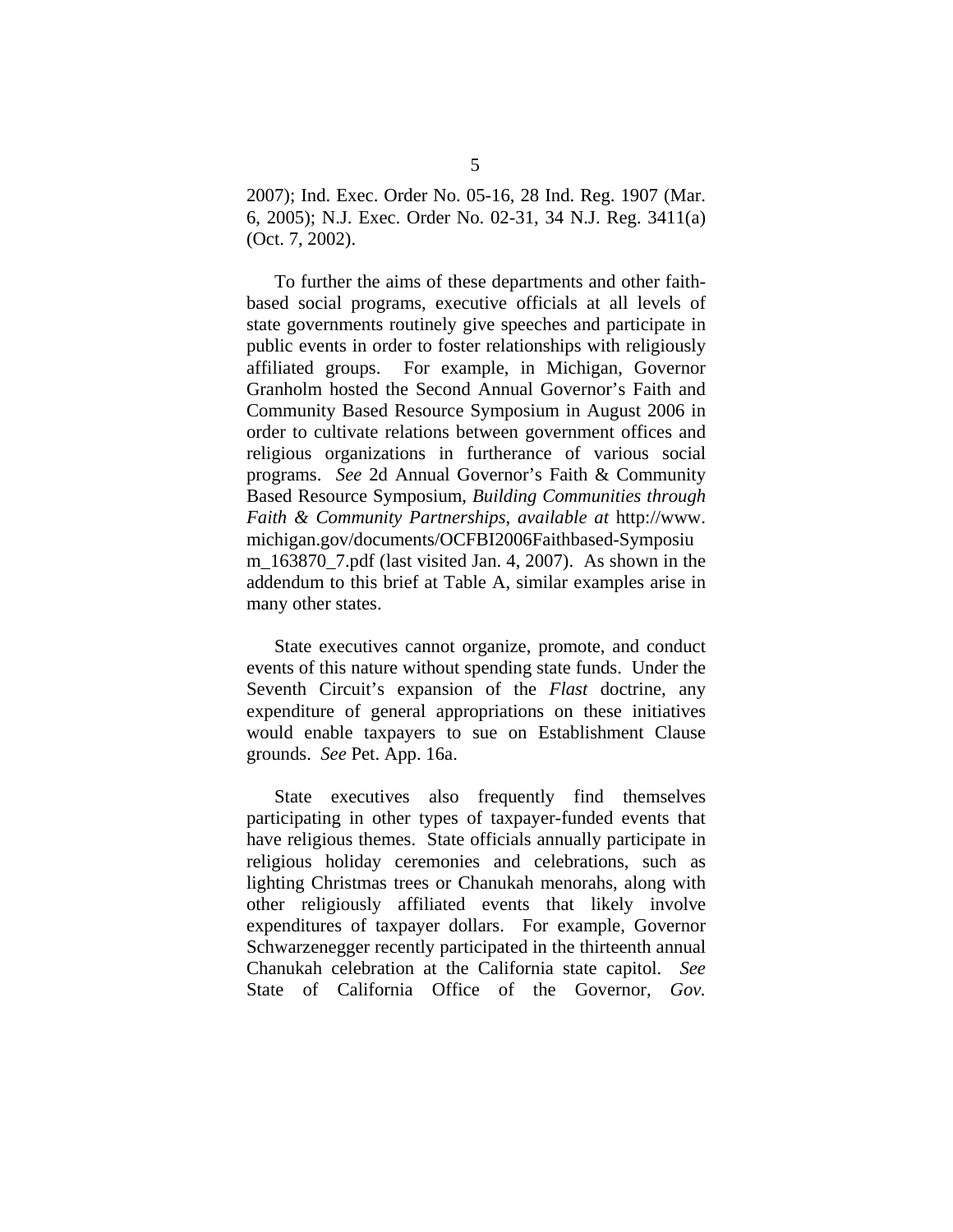*Schwarzenegger Begins Festival of Lights Chanukah Celebration at the State Capitol*, *available at* http://gov. ca.gov/index.php?/press-release/4919/ (last visited Jan. 4, 2007). The Governor joined Rabbis and leaders of Chabah, the Jewish organization that sponsored the event, to help illuminate the capitol menorah. *See id*.The Governor even spoke about the meaning of the holiday at a podium bearing his office's seal. *See id.* State executives across the country regularly participate in similar activities. *See* Addendum, at Table B.

Attendance by public officials at religious events has not generally been subjected to judicial scrutiny. At least in part, this is likely because such events are not funded by specific legislative appropriations. However, the fact that these events are often held on state property and involve the participation of state officials very likely means that *some*  expenditure of taxpayer dollars occurs, at least insofar as the state provides the site, logistical support, or security. Indeed, it is reasonable to assume that officials are compensated by their states for time spent at such events. Incidental expenditures of this nature have previously been insufficient to warrant taxpayer standing. *See Flast v. Cohen*, 392 U.S. 83, 102 (1968) (citing *Doremus v. Bd. of Educ.*, 342 U.S. 429 (1952). Under the rule provided below, however, minimal, routine expenditures by state executives from general legislative appropriations may now be subject to federal judicial oversight.

To be sure, the Seventh Circuit attempted to assuage concerns about such lawsuits by distinguishing "incidental" expenditures from those purposely directed to support religion. *See* Pet. App. 12a-15a.For example, the court distinguished the expenses in this case from government support of a State of the Union address where a President makes favorable references to religion. *See* Pet. App. 12a. That official speech, the court observed, would not give rise to taxpayer standing because "the cost to the government of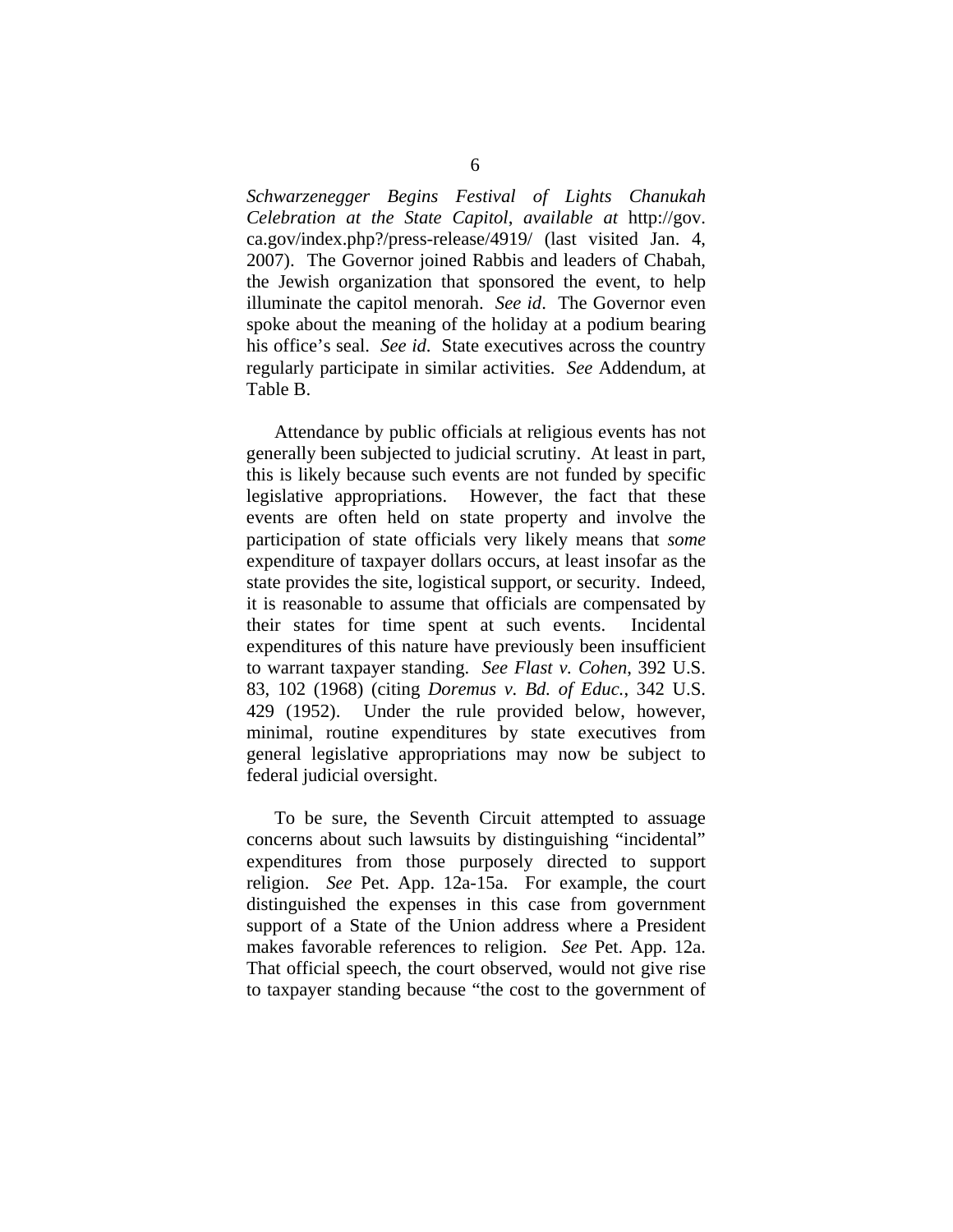the preparations, security arrangements, etc., involved in a State of the Union address . . . would be no greater merely because the President had mentioned Moses rather than John Stuart Mill," and "the marginal or incremental cost to the taxpaying public of the alleged violation of the establishment clause would be zero." Pet. App. 12a.

Yet a Governor's Chanukah celebration—or Christmas tree lighting—might not qualify for the Seventh Circuit's "incidental-expenditures" exception because in those cases the official is participating in activities that consist *solely* of the religious activity alleged to violate the Establishment Clause. So, while this exception would shelter the government's expenditure on an armored limousine to transport the President to the Capitol to deliver the State of the Union address, it arguably would not account for an armored limousine taking Governor Schwarzenegger to a Chanukah celebration—where the marginal cost of the alleged violation would self-evidently *not* be zero. *See* Pet. App. 14a. Thus, many state-government expenditures that are seemingly incidental to routine public appearances by elected officials may potentially be subject to federal judicial inquiry—if not outright control, *cf. Hinrichs v. Bosma*, 400 F. Supp. 2d 1103, 1109-14 (S.D. Ind. 2005)—if the rule announced by the Seventh Circuit prevails.

### **II. Federalism Principles Preclude the Level of Federal-Court Supervision Over State Affairs Permitted by the Decision Below**

The potential impact that permitting taxpayer standing in this case could have on state-government functions raises troubling federalism issues. As the Court acknowledged just last term, "[d]etermining that a matter before the federal courts is a proper case or controversy under Article III . . . assumes particular importance in ensuring that the Federal Judiciary respects the proper—and properly limited—role of the courts in a democratic society." *DaimlerChrysler Corp.*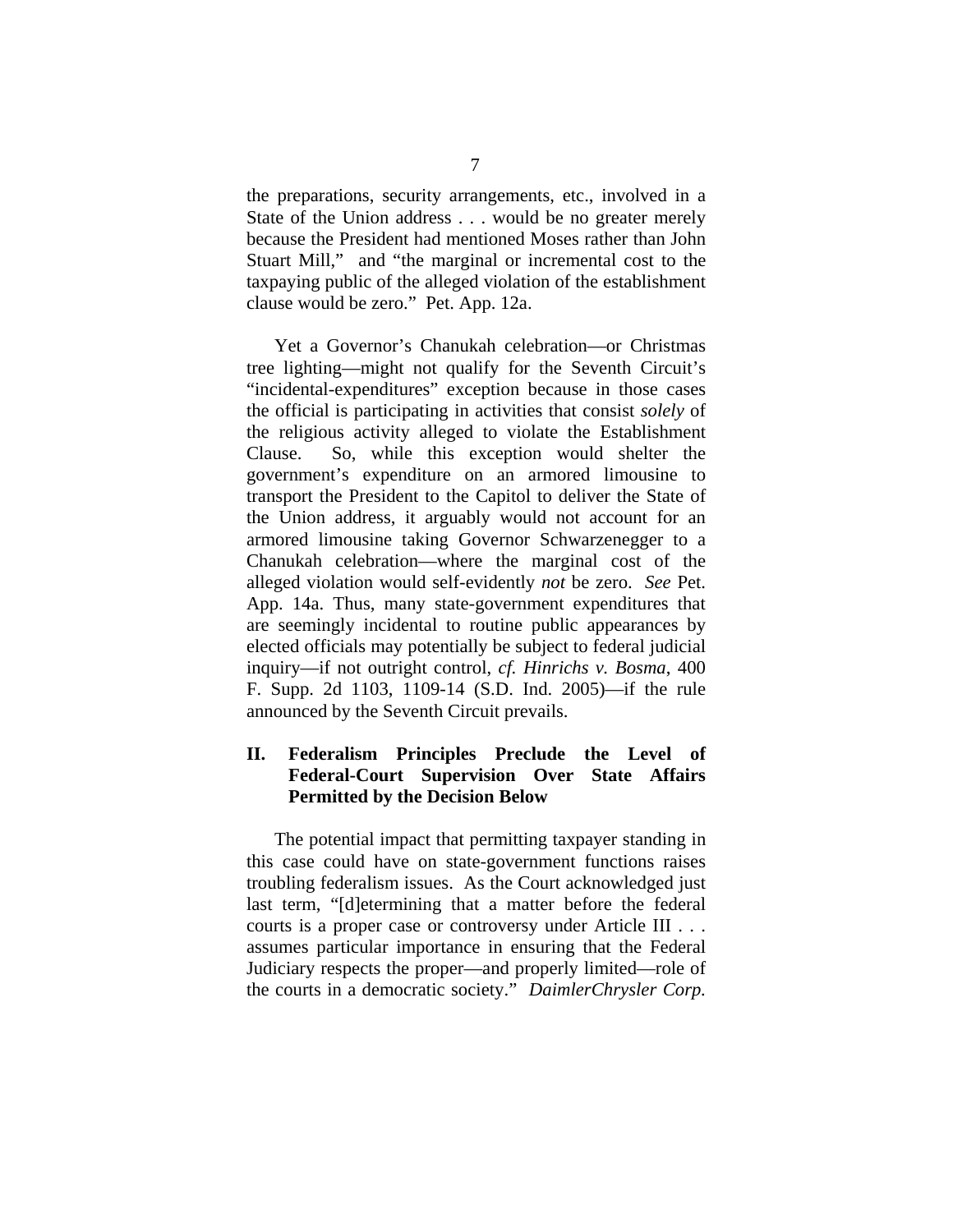*v. Cuno*, \_\_ U.S. \_\_, 126 S. Ct. 1854, 1860 (2006) (internal quotations omitted). Like principles of separation of powers, principles of federalism shape the limits of that role.

1. Just as federal courts scrutinize federal-taxpayerstanding claims in order to avoid creating a system whereby "'the other departments would be swallowed up by the judiciary,'" *id*. at 1861 (quoting 4 *Papers of John Marshall* 95 (Charles T. Cullen ed. 1984)), so too, federal courts must police state-taxpayer-standing claims to avoid swallowing state-government autonomy. The Framers and the citizens of the Founding Era took very seriously the idea that federal courts should not assume a supervisory role over state governments. When, shortly after ratification, the Court overstepped well understood Article III boundaries and permitted a private citizen of South Carolina to sue Georgia for damages in federal court, *see Chisholm v. Georgia*, 2 U.S. (2 Dall.) 419, 440 (1793), Congress and the country responded quickly and decisively with the Eleventh Amendment. *See Hans v. Louisiana*, 134 U.S. 1, 10-11 (1890).

The Eleventh Amendment, however, is not the only significant constitutional text for purposes of limiting federal-court oversight of state-government operations. The Court's observation that "we have understood the Eleventh Amendment to stand not so much for what it says, but for the presupposition . . . which it confirms," *Blatchford v. Native Vill. of Noatak*, 501 U.S. 775, 779 (1991), is particularly significant here. What the Eleventh Amendment presupposes is that states are sovereign and may not be sued—in federal court as elsewhere—without their consent. *See id*. State officials, of course, may be sued as proxies, *see Ex parte Young*, 209 U.S. 123, 159-60 (1908), but that does not silence the call for federal courts to exercise restraint when adjudicating state interests. *See*, *e.g.*, *Younger v. Harris*, 401 U.S. 37, 40-41 (1971) (announcing the rule requiring federalcourt abstention from interference with ongoing state-court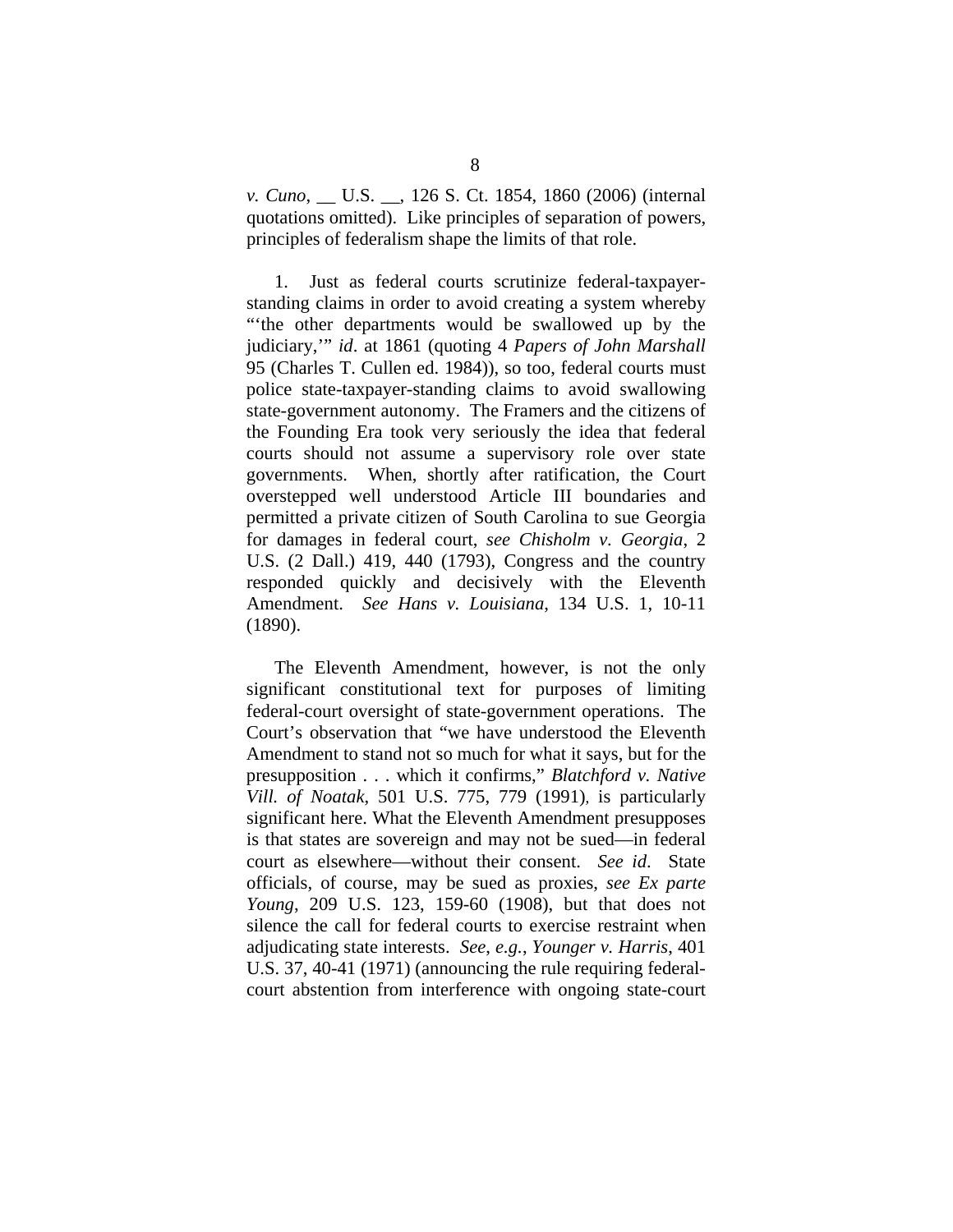law-enforcement proceedings).When *Ex parte Young* applies, the most important protection states have against unjustified federal-court interference with state functions is Article III—the very provision whose silence on the matter was originally thought to preclude federal courts from adjudicating disputes brought by citizens against unconsenting states. *See Hans*, 134 U.S. at 10-21. Article III's general restriction of federal courts to adjudication of "cases" or "controversies" remains a critical component of the Constitution's preservation of state sovereignty.

Accordingly, "under our system of reserved state powers and delegated national powers . . . there [is no] persuasive reason to conclude that the role of the federal judiciary in relation to the representative branches of state government should be greater than with respect to those of the national government." C. Douglas Floyd, *The Justiciability Decisions of the Burger Court*, 60 Notre Dame L. Rev. 862, 867 (1985). In fact, "[t]here is no principled or historical basis for concluding that the original Constitution, augmented by a Bill of Rights directed literally only to the national government, intended to confer a broader power of judicial review with respect to the actions of state officers than those of federal officers." *Id*. at 867 n.26.

Not even the history of the Fourteenth Amendment, which enabled Establishment Clause incorporation, supports subjecting states to more permissive standing rules. "[T]he history of the Civil War Amendments and the Reconstruction civil rights legislation provides no support for the conclusion that in subjecting the actions of state officers in violation of federal law to broadened federal judicial review and control, there was" also an intent "to alter the understood meaning of a justiciable case." *Id*.

In tune with these principles, the Court has consistently equated federalism concerns with separation-of-powers concerns when faced with a decision whether to expand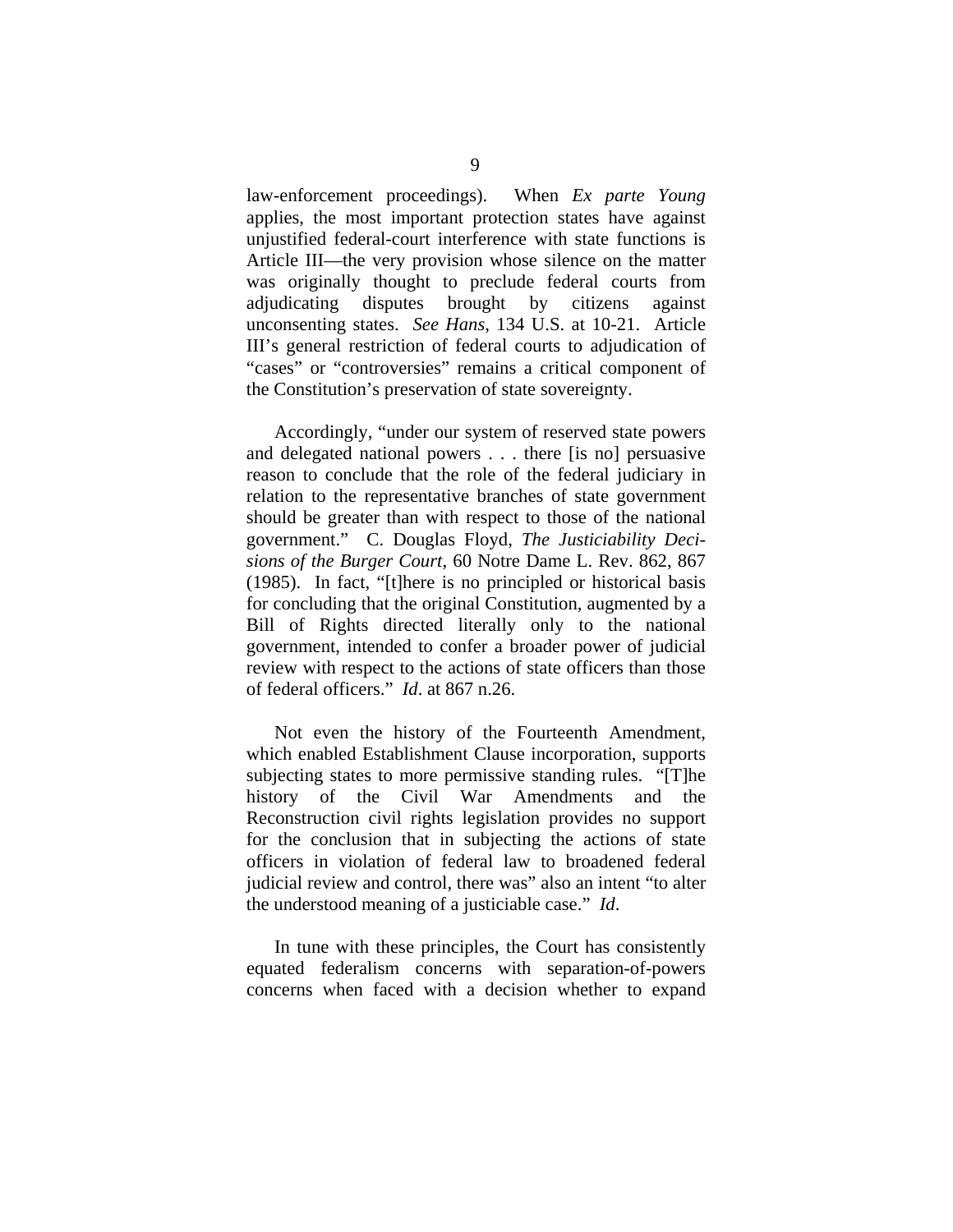federal-court standing. *See*, *e.g.*, *Allen v. Wright*, 468 U.S. 737, 759-60 (1984) (drawing a direct analogy between federalism and separation-of-powers principles); *Valley Forge Christian Coll. v. Ams. United for Separation of Church & State*, *Inc.*, 454 U.S. 464, 476 (1982) (stressing that Article III "is a part of the basic charter . . . which . . . provided for the interaction between that government and the governments of the several States, and was later amended so as to either enhance or limit its authority with respect to both States and individuals"). The Court has also relied on federalism principles when rejecting the justiciability of citizen lawsuits for injunctive relief against state officials based only on past conduct. *See*, *e.g.*, *City of Los Angeles v. Lyons*, 461 U.S. 95, 111-13 (1983); *Rizzo v. Goode*, 423 U.S. 362, 380 (1976); *O'Shea v. Littleton*, 414 U.S. 488, 499 (1974).

Most recently, the Court in *DaimlerChrysler* acted on the notion that the vertical division of power represented by federalism, like the horizontal division of power among the branches of government at the national level, imposes limits on federal-court standing. *See DaimlerChrysler*, 126 S. Ct. at 1863 (observing that the "rationale for rejecting federal taxpayer standing applies with undiminished force to state taxpayers"). Conferring standing on state taxpayers who cannot show a direct injury would "interpose the federal courts as 'virtually continuing monitors of the wisdom and soundness' of state fiscal administration, contrary to the more modest role Article III envisions for the federal courts." *Id.* at 1864 (quoting *Allen*, 468 U.S. at 760-61).

Nor does *Doremus v. Bd. of Educ.*, 342 U.S. 429 (1952), represent any sort of departure from principles of federalism for purposes of state-taxpayer Establishment Clause challenges. While some lower federal courts have treated *Doremus* as in invitation to accord standing to all state taxpayers, *see*, *e.g.*, *Hoohuli v. Ariyoshi*, 741 F.2d 1169, 1180 (9th Cir. 1984), *Doremus* actually *forecloses* state-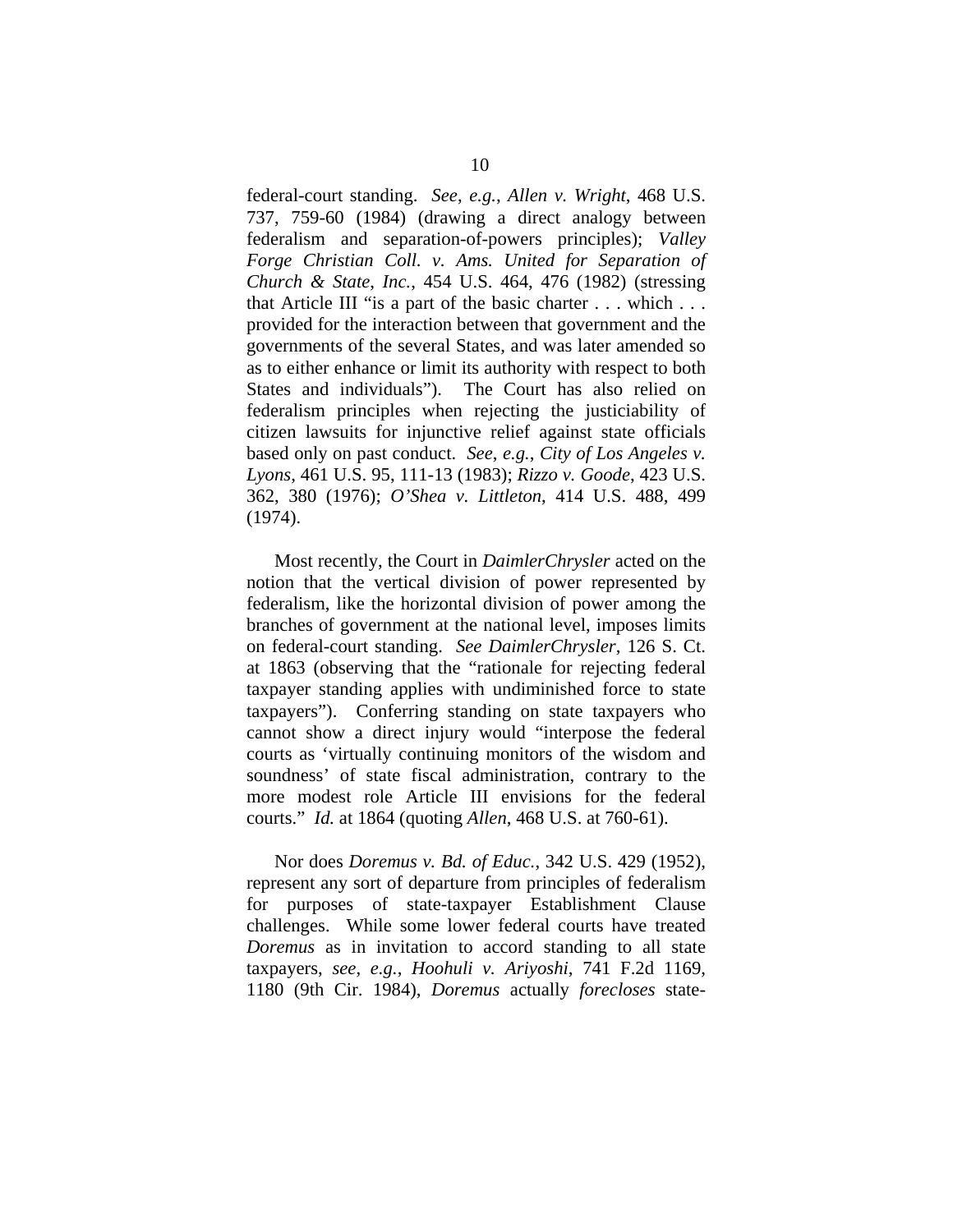taxpayer standing in federal court absent a current or imminent "good-faith pocketbook" injury. *See Doremus*, 342 U.S. at 434. In other words, a state taxpayer must have a claim for disgorgement of paid taxes from a state official or a claim that a state official is about to deprive the taxpayer of money unlawfully through taxation—in order to sue that official in federal court *as a taxpayer*. *See DaimlerChrysler*, 126 S. Ct. at 1863-64. Of most significance for the present discussion, the Court in *Doremus* relied extensively on the relationship between the states and the federal government and noted that while state courts may entertain publicinterest lawsuits brought by taxpayers, federal courts may not. *See Doremus*, 342 U.S. at 434.

2. Unfortunately, lower federal courts have been uneven in their respect for federal/state comity when considering standing arguments. Among those cases respecting federalism, *Taub v. Kentucky*, 842 F.2d 912, 919 (6th Cir. 1988), held that a state taxpayer did not have standing to challenge a state statute authorizing the state to acquire and to finance land on behalf of a private corporation. The court observed that the separation-of-powers concerns that underlie limits on federal-taxpayer standing have "a counterpoint which should be considered when a state taxpayer seeks to have a federal court enjoin the appropriation and spending of a state government. Considerations of federalism should signal the same caution in these circumstances as concern for preservation of the proper separation of powers in an 'all federal' action." *Id*.

Likewise, the Tenth Circuit held that state taxpayers did not have standing to challenge the Governor's alleged use of taxpayer funds to oppose a voter initiative. *See Colo. Taxpayers Union, Inc. v. Romer*, 963 F.2d 1394, 1402-03 (10th Cir. 1992). The court observed that "when state taxpayers attack state spending in federal court," courts must carefully scrutinize whether the taxpayer has suffered the requisite injury because "the integrity of our government's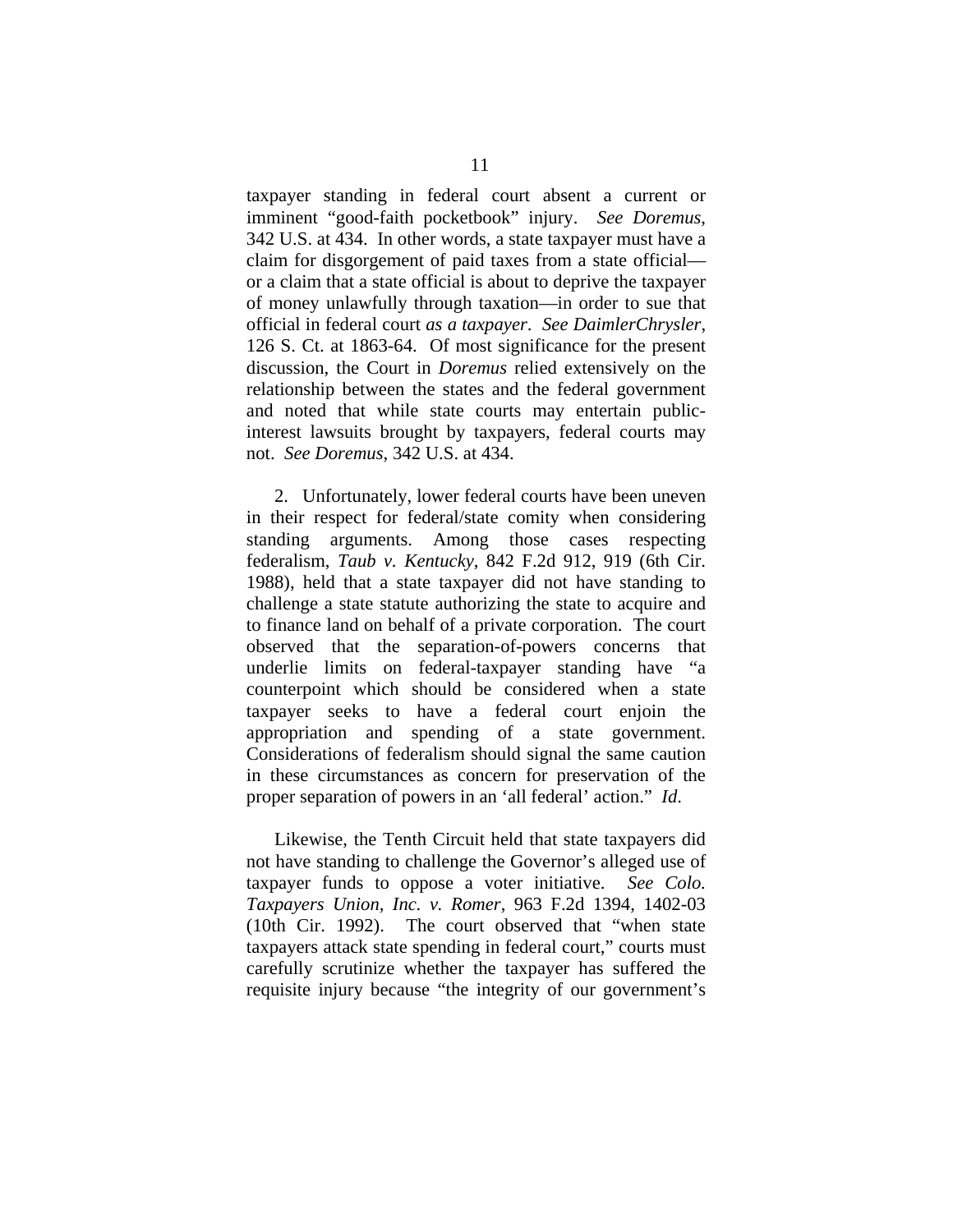federalist structure" is at stake. *Id*. at 1403. "Unnecessary or abstract decisions by federal courts in cases where there is no case or controversy could unduly constrict experimental state welfare legislation and undermine local self-determination." *Id*.

Other federal courts, however, have seemingly shown less concern with federalism implications and have undertaken review of even pedestrian state-government activities that are not principally spending programs based only on the thinnest of taxpayer-standing rationales. By way of taxpayer standing, federal courts are now involved in reviewing state holidays, legislative practices, agency Boy Scout sponsorships, capitol grounds nativity scenes and monuments, and student-teacher arrangements, among other activities.<sup>1</sup> In one of these cases, a federal court actually

 $\overline{a}$ 

<sup>1</sup> *See*, *e.g.*, *Metzl v. Leininger*, 57 F.3d 618, 618 (7th Cir. 1995) (state taxpayer had standing to challenge Good Friday state holiday); *Cammack v. Waihee*, 932 F.2d 765, 769-72 (9th Cir. 1991) (permitting taxpayers to challenge Good Friday as a state holiday); *Van Zandt v. Thompson*, 839 F.2d 1215, 1217 (7th Cir. 1988) (permitting taxpayers to challenge a resolution of the Illinois House of Representatives to convert space in the state capitol to a prayer room); *Hinrichs v. Bosma*, 400 F. Supp. 2d 1103, 1110 (S.D. Ind. 2005) (taxpayers had standing to challenge Indiana House of Representatives' legislative prayer); *Winkler v. Chicago Sch. Reform Bd. of Trs.*, 2000 WL 44126, at \*8 (N.D. Ill. 2000) (allowing Illinois taxpayers to challenge state-agency expenditures to sponsor Boy Scouts); *Freedom from Religion Found., Inc. v. Thompson*, 920 F. Supp. 969, 970-71 (W.D. Wis. 1996) (allowing state taxpayers to challenge Good Friday state holiday); *Minn. Fed'n of Teachers v. Nelson*, 740 F. Supp. 694, 696 (D. Minn. 1990) (allowing state-taxpayer challenge to statute allowing public-school students to take coursework at religious post-secondary institutions); *ACLU-Ky. v.*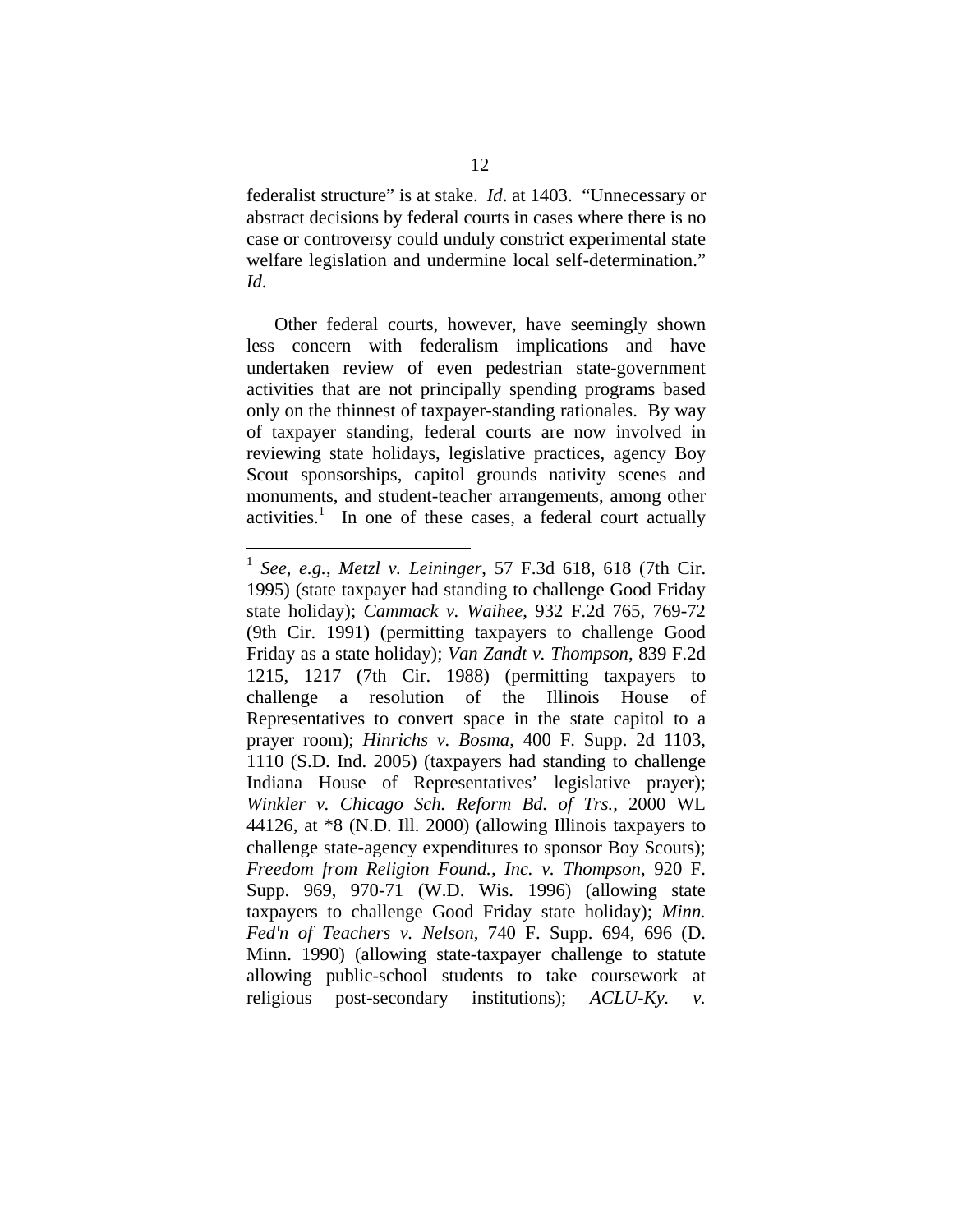permitted plaintiffs to proceed as *state* taxpayers under *Doremus* but not as *federal* taxpayers under *Flast*, even though both state and federal expenditures were at issue. *See Winkler*, 2000 WL 44126, at \*8.

Such permissive treatment of state-taxpayer lawsuits undermines our federalist structure by involving federal courts in the daily functioning of state bureaucracies. The Court has repeatedly emphasized that federal courts must respect principles of federalism when cases portend judicial regulation of state programs. In *Missouri v. Jenkins*, 495 U.S. 33, 51 (1990), for example, the Court refused to impose a tax levy for purposes of desegregation, stressing that "[o]ne of the most important considerations governing the exercise of equitable power is a proper respect for the integrity and function of local government institutions." *See also id*. at 58-59 (Kennedy, J., concurring) (categorically rejecting, on federalism grounds, the power of federal courts to mandate state-tax levies); *Milliken v. Bradley*, 433 U.S. 267, 280-81 (1977) ("[F]ederal courts in devising a remedy must take into account the interests of state and local authorities in managing their own affairs, consistent with the Constitution."); *O'Shea*, 414 U.S. at 500 (holding that the need for proper balance in the federalist system counsels restraint against granting injunctions against state officers administering state laws) (citing *Younger*, 401 U.S. at 46).

These same concerns apply in Establishment Clause cases, which increasingly threaten to put state-government bodies under federal-court supervision. *See*, *e.g.*, *Hinrichs v. Bosma*, 2005 WL 3544300, at \*2-7 (S.D. Ind. 2005)

 $\overline{a}$ 

*Wilkinson*, 701 F. Supp. 1296, 1298, 1302-03 (E.D. Ky. 1988) (holding state taxpayers had standing to challenge nativity scene at state capitol); *Stark v. St. Cloud State Univ*., 604 F. Supp. 1555, 1557 n.2 (D. Minn. 1985) (finding statetaxpayer standing to challenge state university's studentteacher program).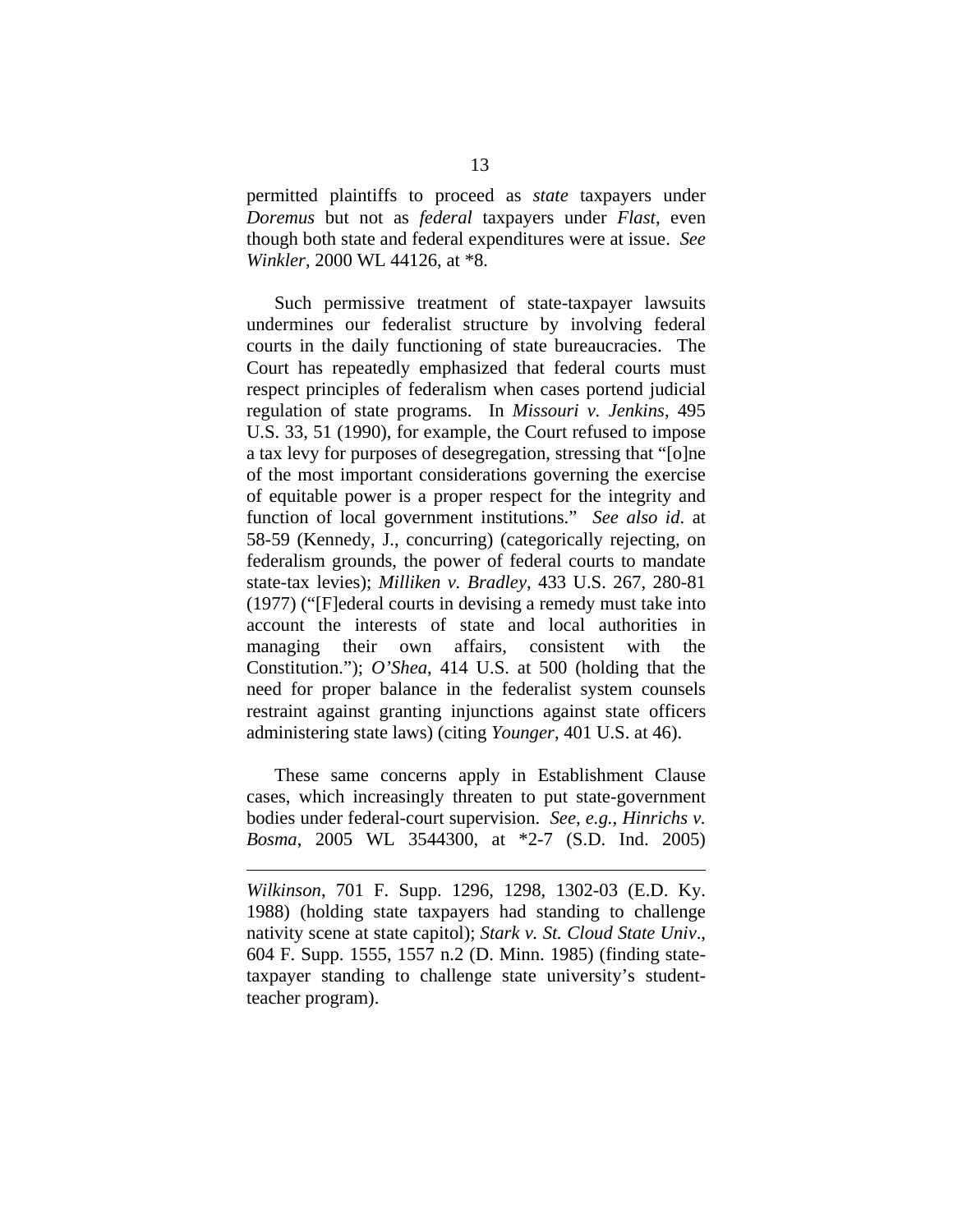(holding, in an entry on a post-judgment motion, that remedies available to state taxpayers are not limited to rectifying their injuries as taxpayers and that, therefore, the court had continuing jurisdiction to regulate how legislative prayers are conducted). Accordingly, the Court should reject the expansion of taxpayer standing invited in this case and continue to articulate how the special respect that federal courts owe to state governments as co-sovereigns limits federal-court jurisdiction.

### **III.** *Flast* **is an Unsustainable Departure from the General Rule Against Taxpayer Standing and Should Be Overruled**

The Court could decide this case in favor of the government by recognizing that *Flast v. Cohen*, 392 U.S. 83 (1968), cannot be applied to cases challenging the discretionary use of general appropriations without abandoning the rationale that underlies it. As an exception to the general rule against taxpayer standing, *Flast* rests entirely on the notion that *legislative* decisions—not *executive*  decisions—concerning spending for religious purposes are at the heart of Establishment Clause history. *See id*. at 102-03. This history does not support the rule announced by the Seventh Circuit in this case. *See* Pet. App. 16a.

On the other hand, if the Court is concerned about fidelity to the philosophical underpinnings of its Article III standing precedents, it should recognize that *Flast* itself departs from the principle that federal courts exist to redress injuries and not simply to enforce the Constitution by abstract decree. *See Frothingham v. Mellon*, 262 U.S. 447, 488-89 (1923). As Justice Harlan explained in his dissent in *Flast*, broad recognition of taxpayer standing allows plaintiffs to sue not really as injured taxpayers, "but as private attorneys-general." *Flast*, 392 U.S. at 119 (Harlan, J., dissenting). In such cases, "[t]he interests that [the taxpayer plaintiffs] represent, and the rights they espouse,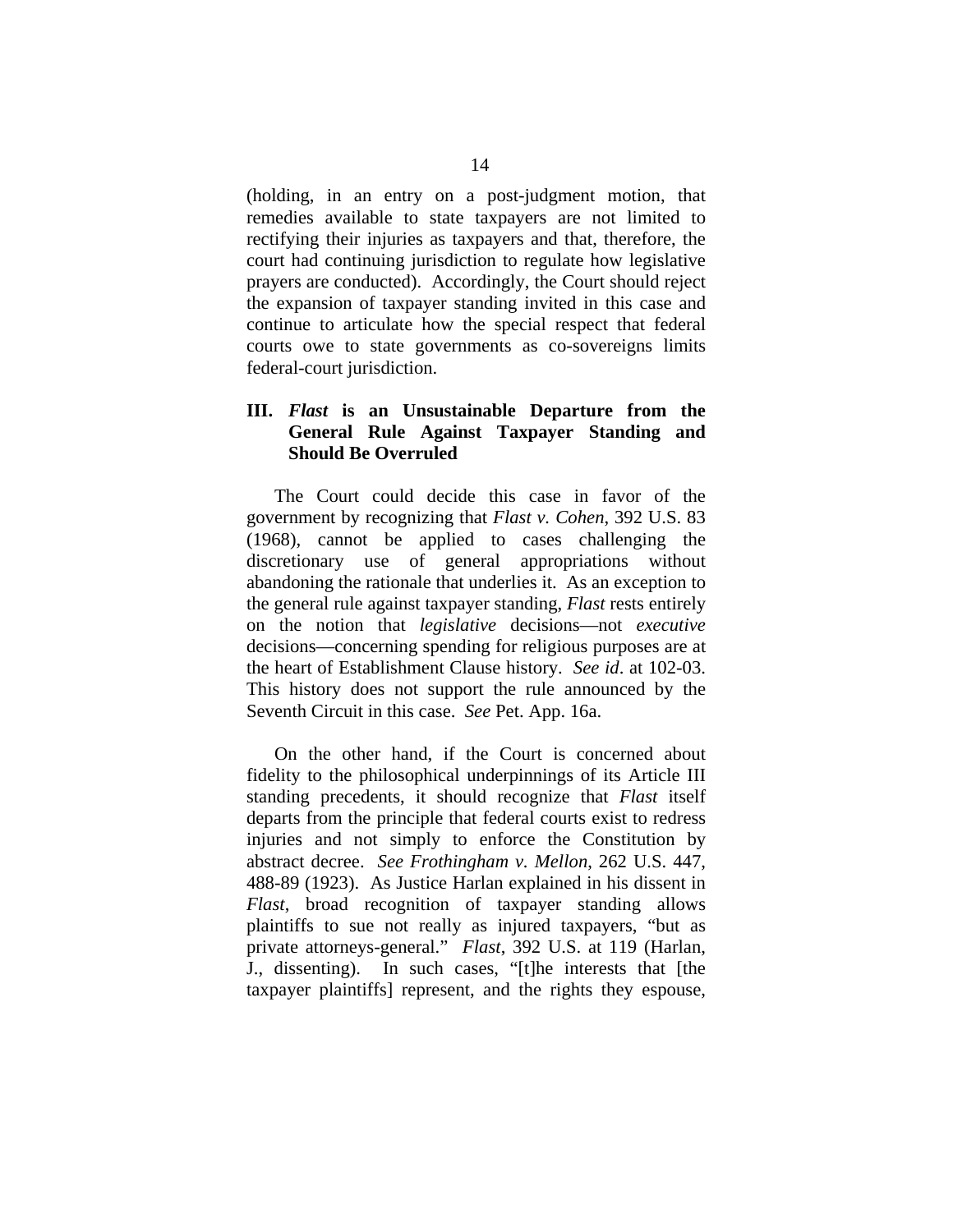are bereft of any personal or proprietary coloration. They are, as litigants, indistinguishable from any group selected at random from among the general population, taxpayers and nontaxpayers alike." *Id*. at 119-20 (Harlan, J., dissenting). Thus, the Court should "come[] to grips" with the reality "that taxpayers' suits under the Establishment Clause are not in these circumstances meaningfully different from other public actions." *Id*. at 128 (Harlan, J., dissenting).

Because *Flast* cannot be squared with the limited judicial role of redressing concrete individual injuries, the Court should overrule it. Only by doing so may the Court avoid recurrent demands to explain why only *Establishment Clause* challenges to *Spending Clause* actions may be brought by the merely offended. *Cf. Daimler Chrysler Corp. v. Cuno*, \_\_ U.S. \_\_, 126 S. Ct. 1854, 1864-65 (2006) (explaining why *Flast* does not apply to Commerce Clause cases).

### **A.** *Flast* **Cannot Be Reconciled with the Separationof-Powers Principles that Otherwise Govern Federal-Court-Standing Limits**

*Flast* has always been out of step with the rest of Article III standing doctrine, and subsequent cases have only exacerbated its isolation by stripping it of both jurisprudential and historical support as a proper embodiment of Article III values. By now, *Flast* has been exposed as a dead-end detour around legitimate Article III barriers to the use of federal judicial power.

1. From the moment the Court staked out its role reviewing acts of the other branches of government, it has been careful to limit itself to resolving cases where something concrete—some real-world personal injury—is at stake. In *Marbury v. Madison*, 5 U.S. (1 Cranch) 137, 170 (1803), the Court announced the doctrine of judicial review only *after* carefully explaining that "[t]he province of the court is, solely, to decide on the rights of individuals, not to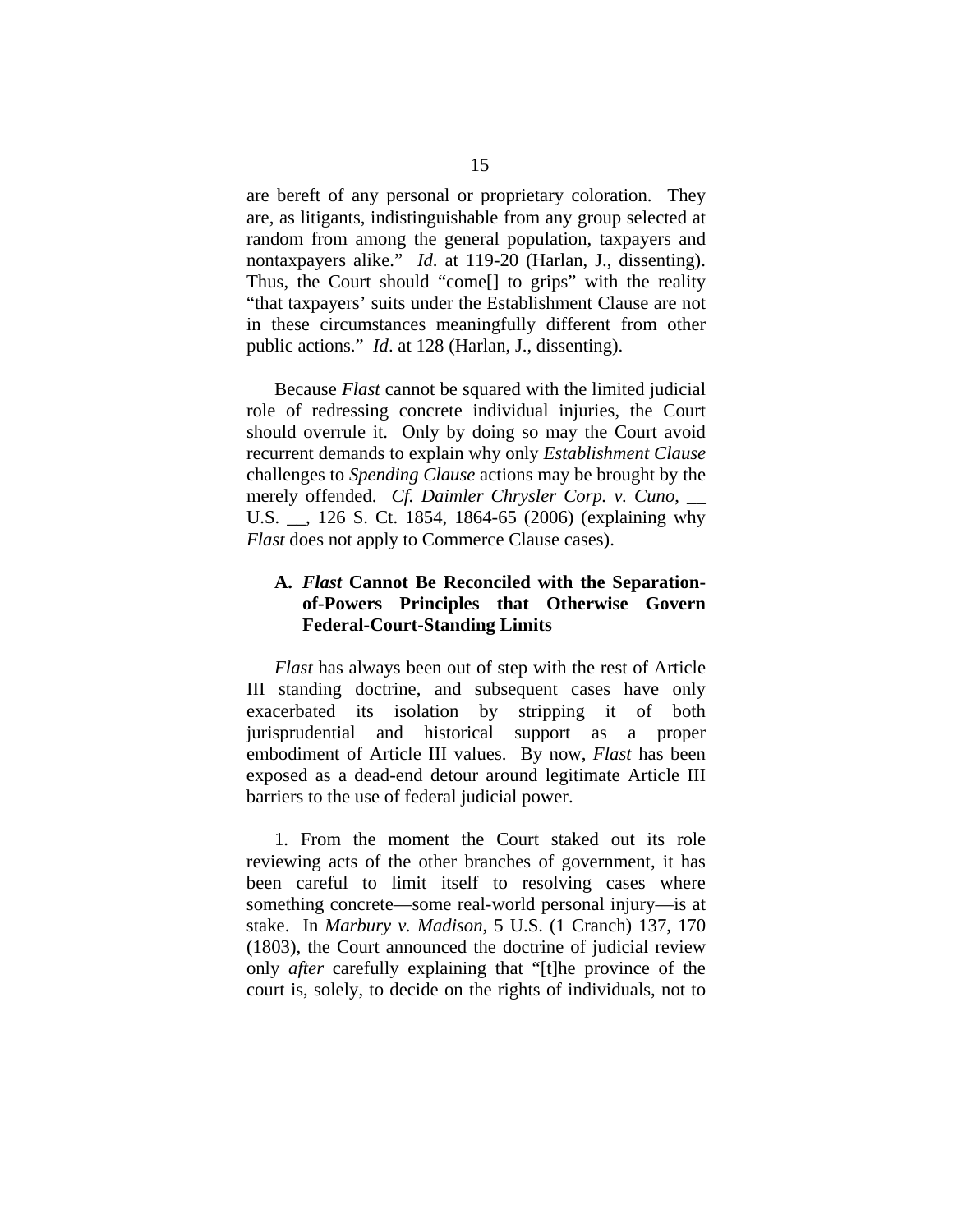enquire how the executive, or executive officers, perform duties in which they have a discretion."

This understanding of the limitations on the judicial function animated the rejection of taxpayer standing in *Frothingham*. There, and in other cases prior to *Flast*, the Court spoke of standing in terms of the plaintiff's injury. *See Frothingham*, 262 U.S. at 487-89. Taxpayer interests are interests of the public, not of individuals, the Court observed, so to decide a constitutional issue without a plaintiff who suffered an individualized direct injury "would be, not to decide a judicial controversy, but to assume a position of authority over the governmental acts of another and coequal department, an authority which we plainly do not possess." *Id*. at 489; *see also Doremus v. Bd. of Educ.*, 342 U.S. 429, 434 (1952) (stating that a plaintiff who cannot show direct injury and merely suffers in some indefinite way in common with others cannot invoke the powers of the federal courts); *Ex parte Levitt*, 302 U.S. 633, 636 (1937) ("It is an established principle that to entitle a private individual to invoke the judicial power to determine the validity of executive or legislative action he must show that he has sustained, or is immediately in danger of sustaining, a direct injury as a result of that action" and "it is not sufficient that he has merely a generally interest common to all members of the public.").

Similarly, in *Poe v. Ullman*, 367 U.S. 497, 503-05 (1961), the Court dismissed a challenge to a Connecticut law prohibiting advice regarding contraception and contraceptive devices because the plaintiffs did not stand to suffer a direct injury. The Court observed that "federal judicial power is to be exercised to strike down legislation, whether state or federal, only at the instance of one who is himself immediately harmed, or immediately threatened with harm, by the challenged action." *Id*. at 504; *see also Baker v. Carr*, 369 U.S. 186, 207-08 (1962) (holding that voters alleged a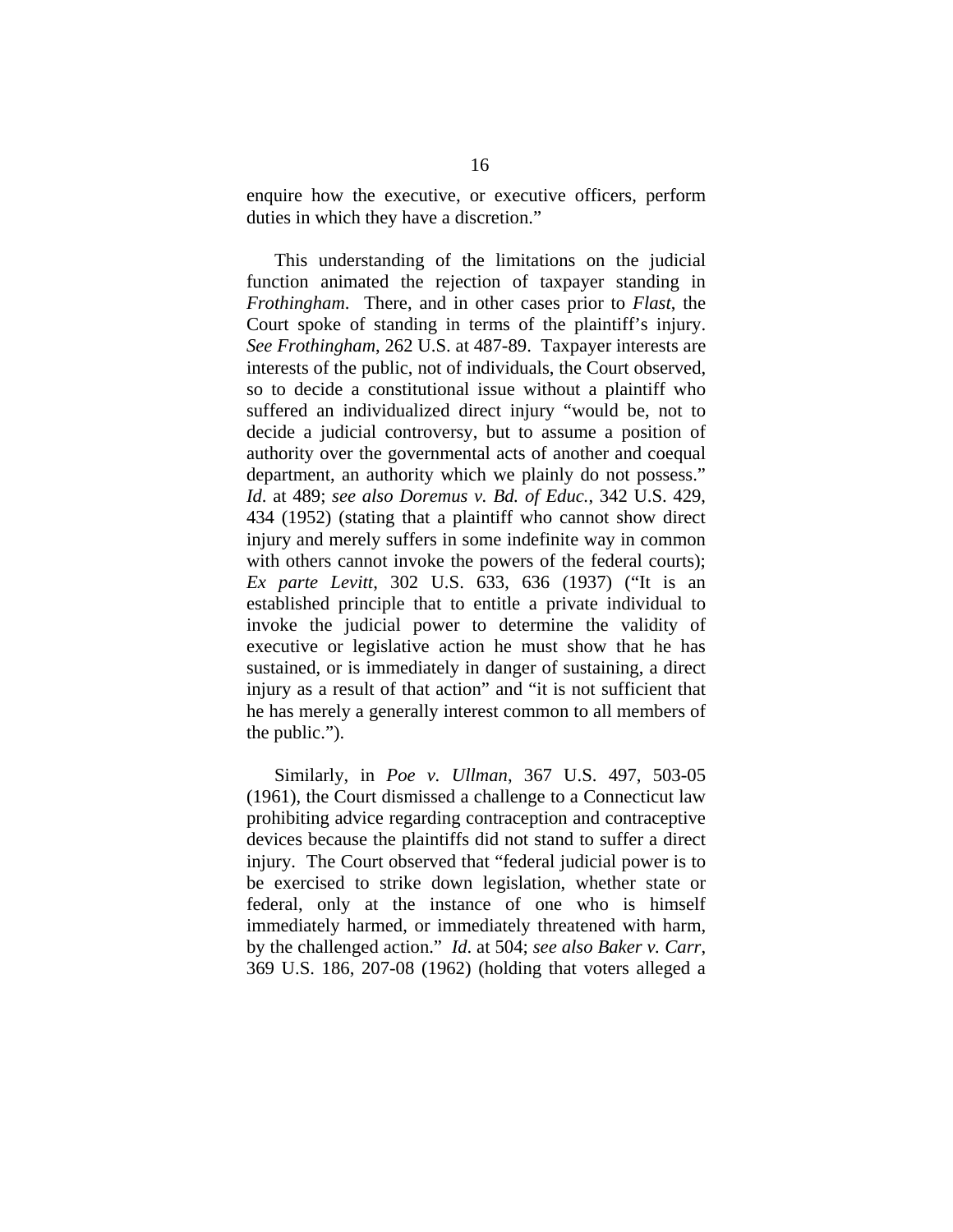sufficient direct injury to support standing by alleging vote dilution).

2. *Flast* should be overturned because it does not follow the principles set forth in these cases. *Cf. Crawford v. Washington*, 541 U.S. 36, 60 (2004) (overruling *Ohio v. Roberts*, 448 U.S. 56 (1980), because it "departs from historical principles"); *Seminole Tribe v. Florida*, 517 U.S. 44, 64 (1996) (overruling *Pennsylvania v. Union Gas Co.*, 491 U.S. 1 (1989), because it "deviated sharply from our established federalism jurisprudence"). While acknowledging that *Frothingham* rejected taxpayer standing as inconsistent with the Article III conception of judicial power, *Flast* ultimately ignored it and other precedents when it disjoined standing from separation-of-powers concerns: "The question whether a particular person is a proper party to maintain the action does not, by its own force, raise separation of powers problems related to improper judicial interference in areas committed to other branches of the Federal Government." *Flast*, 392 U.S. at 100; *see also*  Antonin Scalia, *The Doctrine of Standing as an Essential Element of the Separation of Powers*, 17 Suffolk U. L. Rev. 881, 891 (1983) ("Never before had the doctrine of standing been severed from the principles of separation of powers.").

The Court instead proceeded from the understanding that courts are concerned with standing only to ensure the parties will *litigate* a case properly. *See Flast*, 392 U.S. at 99-100. Quoting *Baker*, 369 U.S. at 204—where the plaintiff proved individual, if novel, injury—the Court in *Flast* opined that what was really important for standing was that the plaintiff had "'alleged such a personal stake in the outcome of the controversy as to assure that concrete adverseness which sharpens the presentation of issues upon which the court so largely depends for illumination of difficult constitutional questions.'" *Flast*, 392 U.S. at 99. In other words, standing was now about judicial utility, not judicial role. The Court supplied no rationale for this alternative foundation for the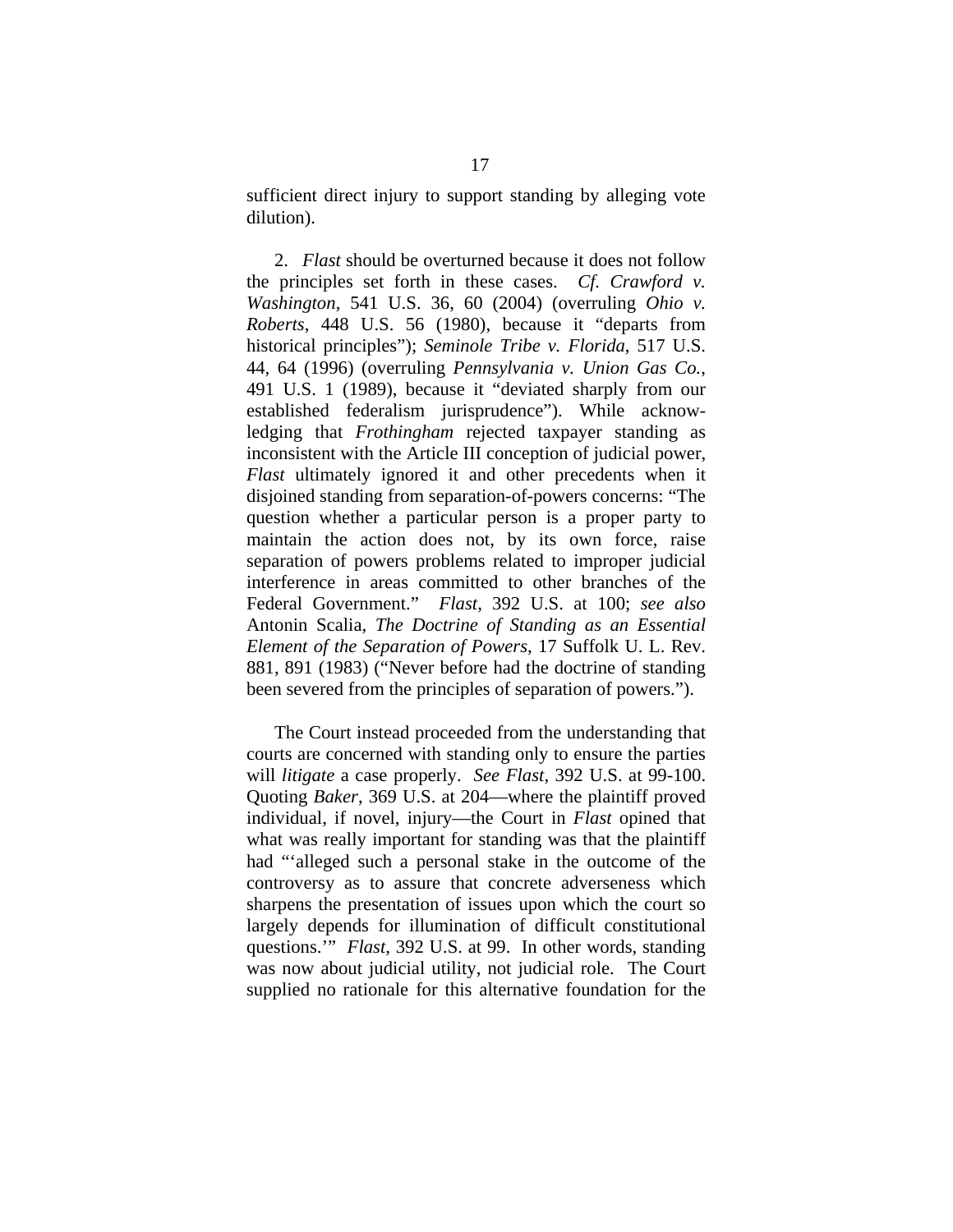rules of standing. *Cf. Crawford*, 541 U.S. at 62 (criticizing and overruling *Roberts*, 448 U.S. at 66, for "replac[ing] the constitutionally prescribed method of assessing reliability with a wholly foreign one").

Based on this radically recast predicate concern, the Court relied on a supposed "nexus" between taxpayers and the Congressional powers to tax and spend as evidence that the taxpayer plaintiff would be a sufficiently useful litigant. *See Flast*, 392 U.S. at 102-03. *Flast*, however, provided no real explanation as to how there is a "nexus" between taxpayer status and congressional *spending* (as opposed to *taxation*) or how any such "nexus" equates with "'concrete adverseness which sharpens the presentation of issues.'" *Id*. at 99. The Court cited only *McGowan v. Maryland*, 366 U.S. 420, 429-430 (1961), for the general proposition that "our decisions establish that, in ruling on standing, it is both appropriate and necessary to look to the substantive issues for another purpose, namely, to determine whether there is a logical nexus between the status asserted and the claim sought to be adjudicated." *Flast*, 392 U.S. at 101-02. *McGowan*, however, was an appeal from a state criminal conviction for violation of Sunday closing laws. *See McGowan*, 366 U.S. at 429-32.The only "standing" issue had to do with the rights the criminal defendant could invoke once in court, not with whether he had suffered an injury sufficient to invoke Article III judicial power. $2$ 

 $\overline{a}$ 

<sup>2</sup> *McGowan* is a curious precedent for the *Flast* Court to have cited for the added reason that, if anything, it demonstrates how Establishment Clause challenges are available to others besides taxpayer plaintiffs. *See McGowan*, 366 U.S. at 422- 23; *see also Bd. of Educ. of Cent. Sch. Dist. No. 1 v. Allen*, 392 U.S. 236, 240-41 n.5 (1968) (adjudicating an Establishment Clause challenge brought by a school board seeking a declaration that a state textbook law was unconstitutional and an injunction to prevent a state official from removing them if they did not enforce the law).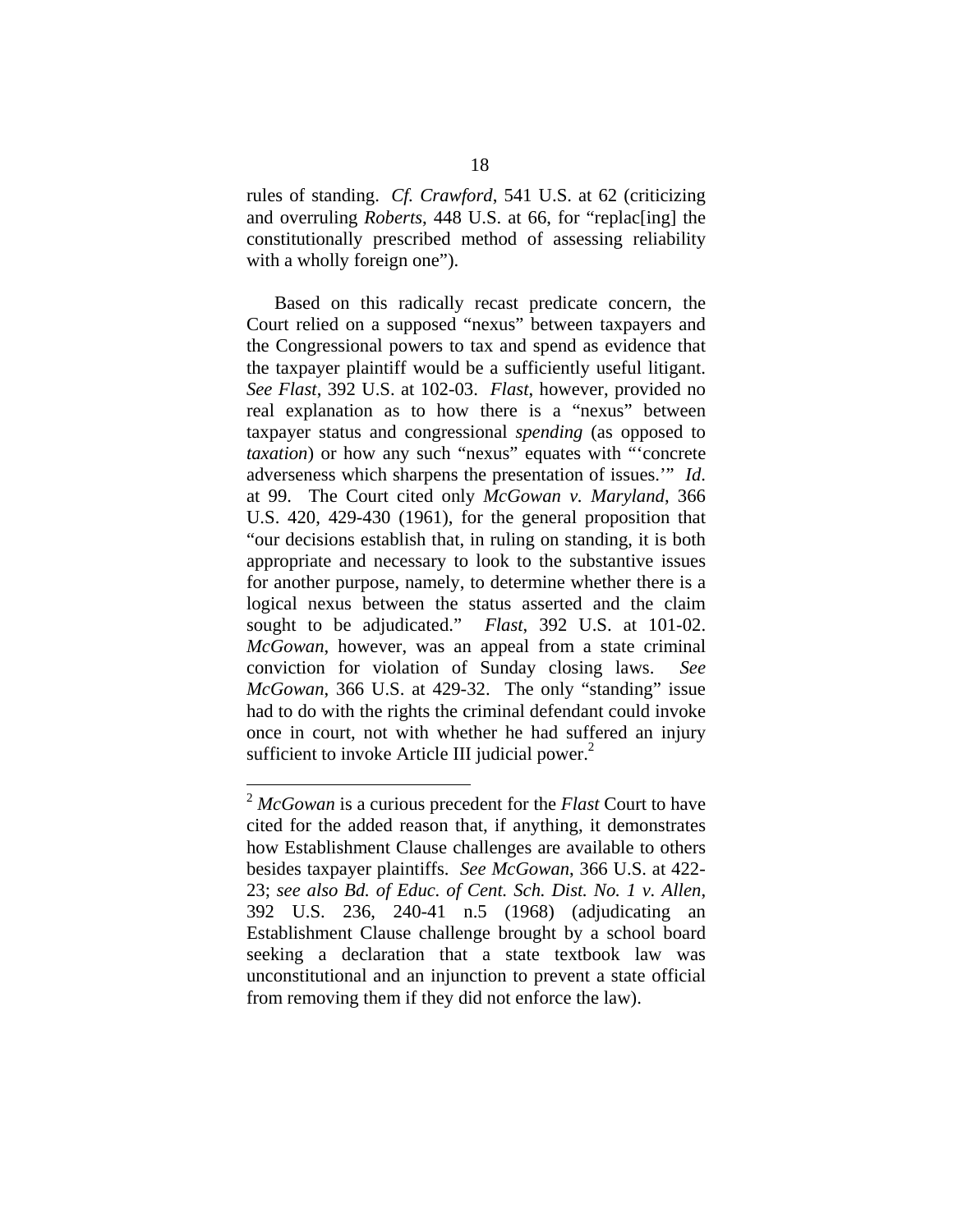Commentators—including some who favor expanding access to federal courts—find only frustration in trying to reconcile *Flast* with the direct-injury requirement. One writer explains that if a plaintiff must have a personal stake in the outcome of litigation, *Flast* "become[s] incomprehensible, for the opinion devoted not one word to demonstrating Mrs. Flast's actual monetary stake as a taxpayer, and it is doubtful that the Court could have made such a demonstration." Kenneth E. Scott, *Standing in the Supreme Court—A Functional Analysis*, 86 Harv. L. Rev. 645, 661 (1973). Neither of the *Flast* standing requirements—(1) a nexus between status and claim and (2) a specific constitutional limitation on the exercise of the spending power—in any way "assure[s] the personal stake and concrete adverseness necessary to satisfy Article III requirements; there is simply no necessary connection between taxpayer status and the stake one has or feels in establishment issues." *Id*.; *see also Flast*, 392 U.S. at 119-20 (Harlan, J., dissenting); Marc Rohr, *Tilting at Crosses: Nontaxpayer Standing to Sue under the Establishment Clause*, 11 Ga. St. U. L. Rev. 495, 496, 529-30 (1995) (urging broader standing, but stating that "the fact remains that a *Flast* plaintiff realistically has nothing more to gain from a lawsuit than the satisfaction of helping enforce the dictates of the Constitution").

3. Nor does *Flast* hold together on its own. For starters—to focus on the precise distinction at issue in this case—*Flast* does not countenance taxpayer lawsuits against *all* government spending, but only against spending that arises from use of the Article 1, § 8 Spending Clause power. In particular, the Court said, "[i]t will not be sufficient to allege an incidental expenditure of tax funds in the administration of an essentially regulatory statute." *Flast*, 392 U.S. at 102.The only apparent rationale for this rule was the need to distinguish *Doremus*, where the Court ruled that general overhead expenditures were an insufficient basis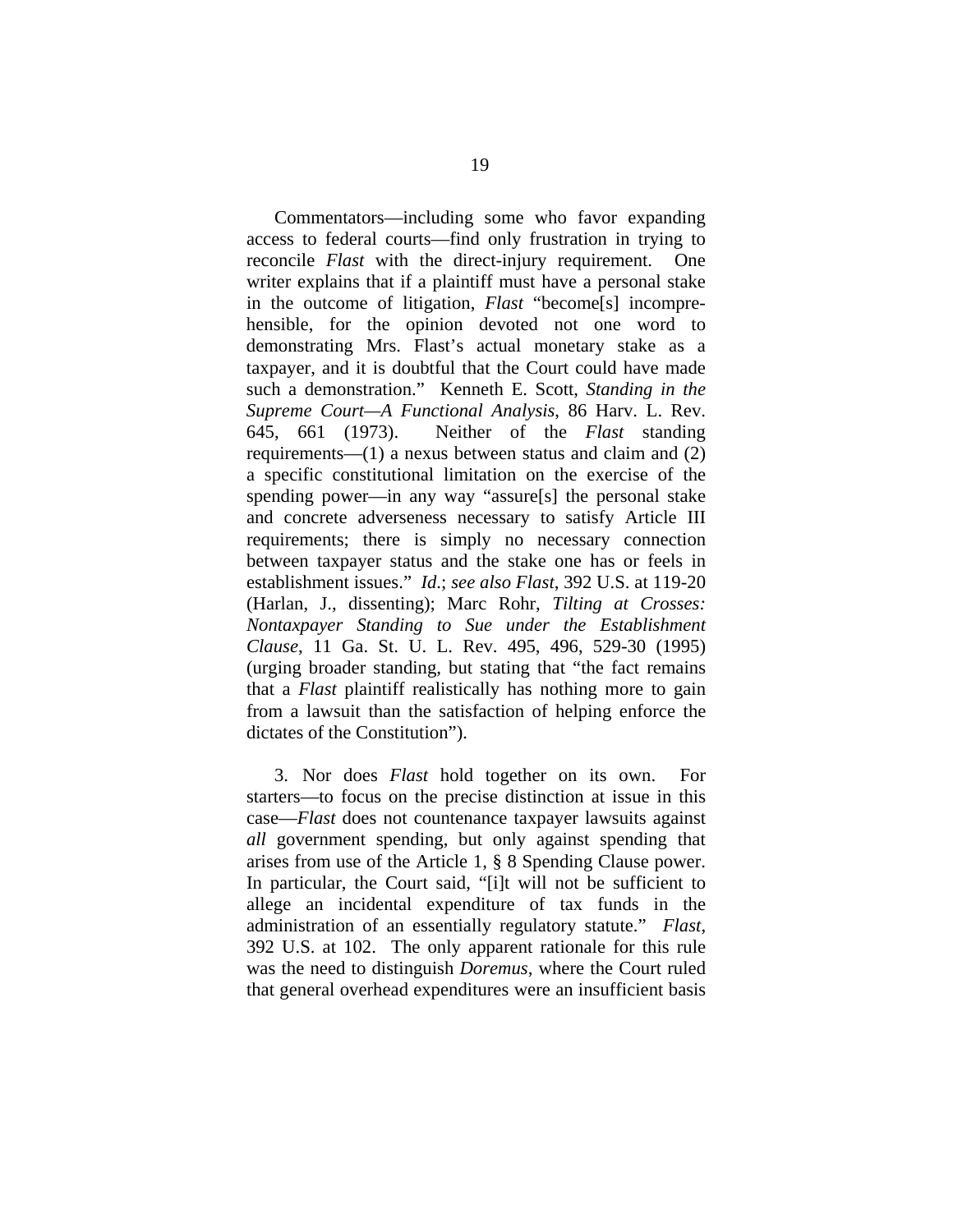for a taxpayer lawsuit challenging daily Bible reading at a public school. *See Doremus*, 342 U.S. at 431.

Similarly, the decision to limit taxpayer challenges to those predicated on "specific constitutional limitations on the taxing and spending power" and not the *inherent* limits of that power appears to have been necessary to distinguish *Frothingham*, where the taxpayer-plaintiff alleged that a particular congressional expenditure lay beyond the power conferred by Article I,  $\S 8.\overline{3}$  See Flast, 392 U.S. at 104-05. At the same time, *Flast* distinguished *Frothingham*'s dueprocess claim only by undertaking the forbidden practice of adverting to the merits—or lack thereof—of such a hypothetical claim. *See id*. at 104-05. Thus, *Flast* apparently rests on a series of *ad hoc* distinctions from past cases rather than a set of coherent constitutional principles. *See id*. at 124 (Harlan, J., dissenting) (observing that the Court is "compelled simply to postulate situations in which such taxpayer plaintiffs will be 'deemed' to have the requisite 'personal stake and interest'").

 $\overline{a}$ 

<sup>&</sup>lt;sup>3</sup> The *Flast* Court purported to distinguish Spending Clause challenges on the theory that in such cases taxpayers are really invoking the reserved-powers rights of states. *See Flast*, 392 U.S. at 104-05. This argument is not only seemingly at odds with the text of the Tenth Amendment (which reserves unenumerated powers to both the states "or to the people"), but also conflicts with earlier decisions of the Court. *See*, *e.g.*, *Carter v. Carter Coal Co.*, 298 U.S. 238, 286 (1936); *Bailey v. Drexel Furniture*, 259 U.S. 20, 36 (1922); *Hammer v. Dagenhart*, 247 U.S. 251, 269 (1918), *overruled by*, 312 U.S. 657 (1941) (all permitting individuals to assert that Congress exceeded its enumerated powers). *Cf. City of Boerne v. Flores*, 521 U.S. 507, 511 (1997); *Printz v. United States*, 521 U.S. 898, 905 (1997); *United States v. Lopez*, 514 U.S. 549, 551 (1995) (same).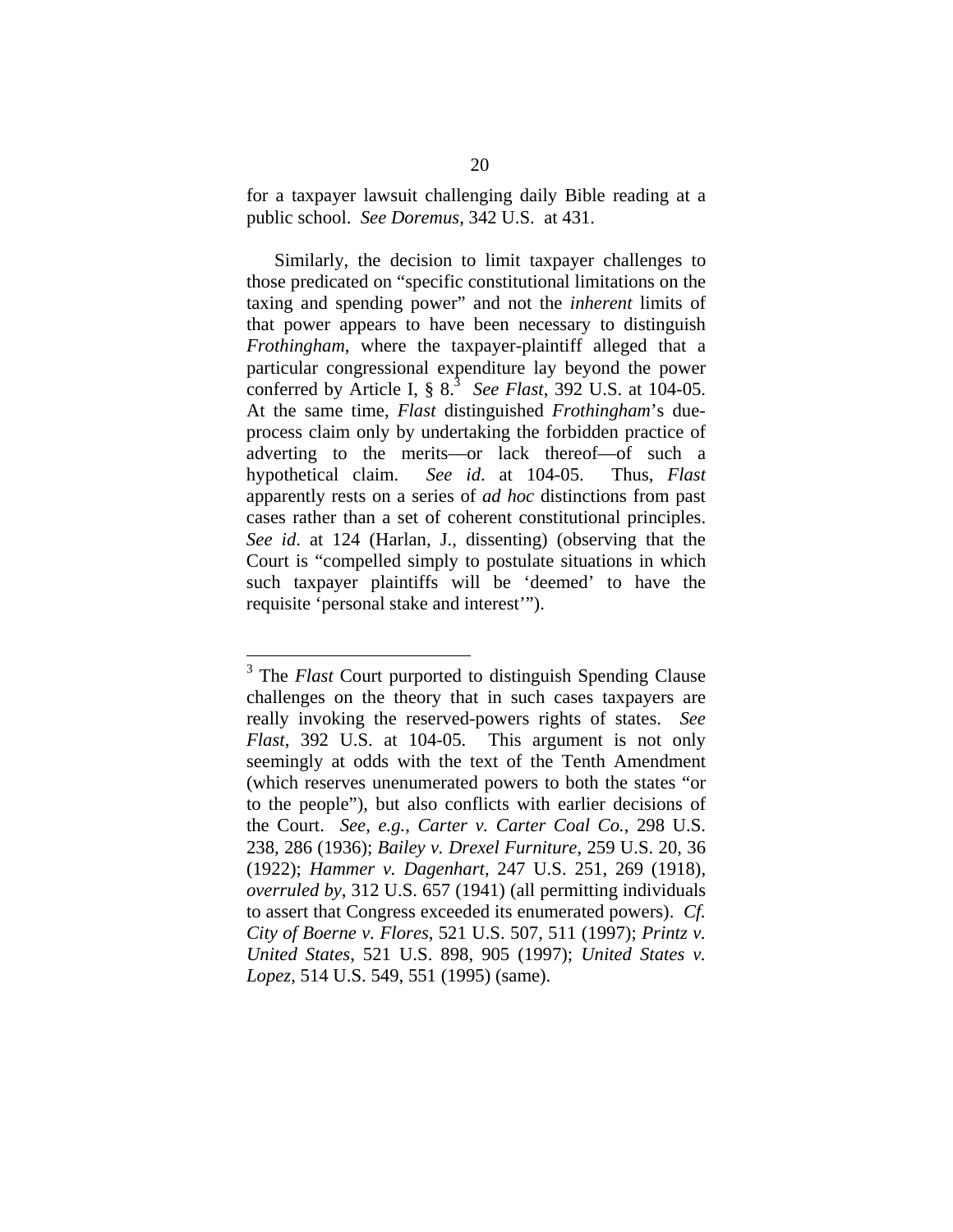An even deeper problem is the Court's asserted historical rationale for permitting taxpayers to bring Establishment Clause claims, but not claims based on other constitutional limits. The Court drew a connection between the Establishment Clause and the Spending Clause because "[o]ur history vividly illustrates that one of the specific evils feared by those who drafted the Establishment Clause and fought for its adoption was that the taxing and spending power would be used to favor one religion over another or to support religion in general." *Id*. at 103.Continuing, the Court explained that

> James Madison, who is generally recognized as the leading architect of the religion clauses of the First Amendment, observed in his famous Memorial and Remonstrance Against Religious Assessments that "the same authority which can force a citizen to contribute three pence only of his property for the support of any one establishment, may force him to conform to any other establishment in all cases whatsoever."

### *Id.* (quoting 2 *Writings of James Madison* 183, 186 (Gaillard Hunt ed. 1901)).

This history, said the Court, means that "[t]he Establishment Clause was designed as a specific bulwark against such potential abuses of governmental power, and that clause of the First Amendment operates as a specific constitutional limitation upon the exercise by Congress of the taxing and spending power conferred by Art. I, s 8." *Flast*, 392 U.S. at 104.

The logic embracing taxpayer lawsuits predicated on the Establishment Clause, but not on the inherent limits of the Spending Clause, thus proceeds as follows: (1) the "general powers" of Article I, § 8—including the Spending Clause are not self-limiting; (2) Madison, in his role as "the leading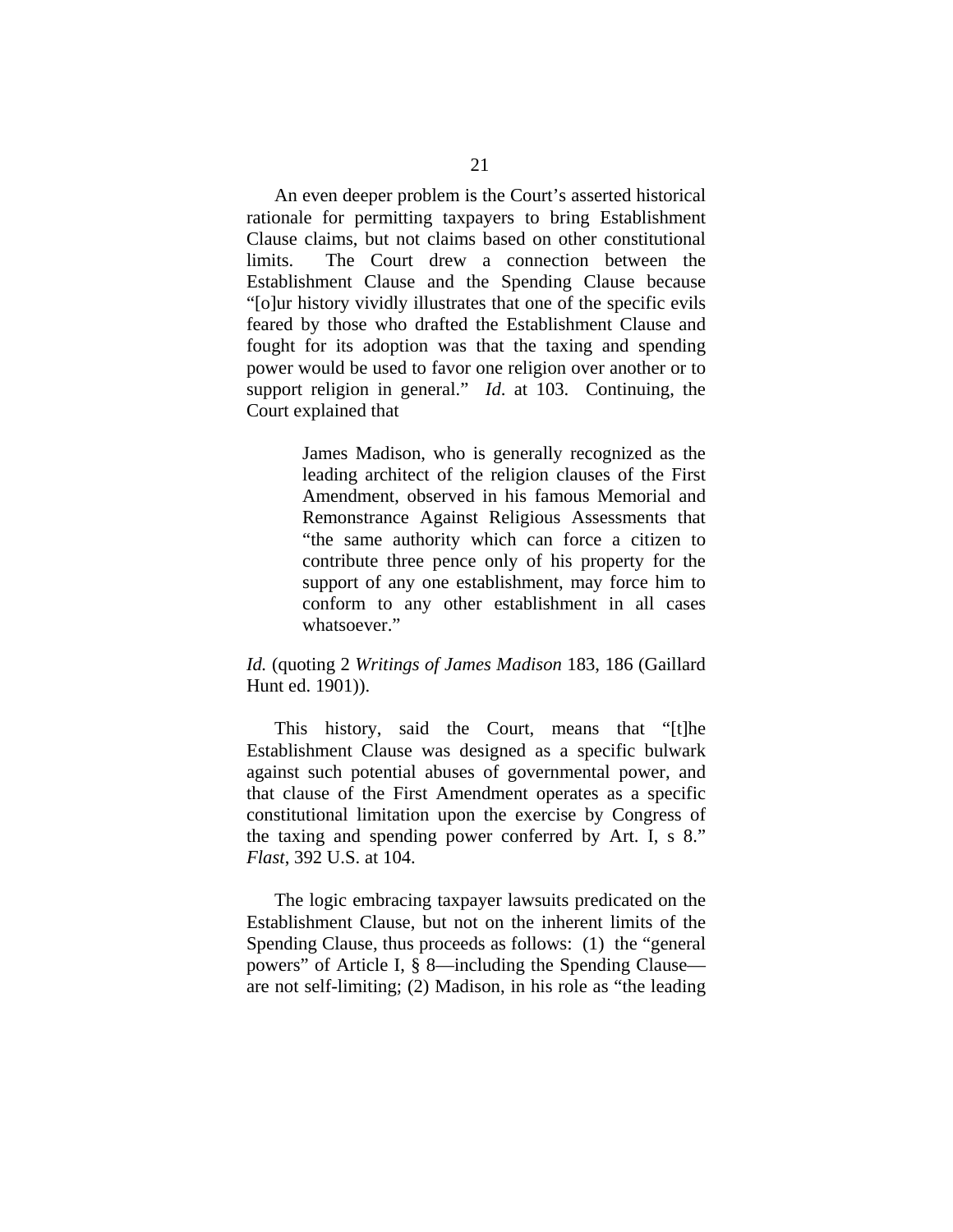architect of the religion clauses of the First Amendment," was motivated by an intense objection to taxation in support of religious establishments; and (3) the Establishment Clause is, first and foremost, a limit on the Spending Clause.

Even setting aside the logical gap between historical offense at establishment *taxation* and lawsuits to prohibit establishment *expenditures*, each of these premises is false. The Court's rendition of constitutional history in *Flast* oversimplifies and misstates the reasons for Madison's support of the Bill of Rights and ignores his views concerning Congress's Article I, § 8 powers. Madison originally *opposed* adding a Bill of Rights as both unnecessary and potentially dangerous. *See* Akhil Reed Amar, *The Bill of Rights* 40 (1998). Specifically, Madison (like many of the Founders) was of the view that the power to establish a national church was not among those delegated to Congress by Article I, § 8, and an amendment specifically prohibiting it would imply powers that never existed. *See id*. at 41.A specific anti-establishment amendment to the Constitution, therefore, was not necessary to prevent Congress from encroaching on state-establishment prerogatives (which was the concern that originally justified the Establishment Clause). *See id*.What is more, when Madison ultimately changed his mind about the Bill of Rights for political reasons, he came to view the Establishment Clause as confirming extant limits *not* of the *Spending* Clause, but of the *Necessary and Proper* Clause. *See id*. at 40.

So, even assuming the validity of the two-part nexus test, *Flast* got it wrong about the Establishment Clause: There is no historical basis for inferring that Madison thought the Spending Clause to be unlimited or even that he meant for the Establishment Clause to limit it in particular. Accordingly, there is no basis for treating Establishment Clause lawsuits more liberally for purposes of standing than any other taxpayer lawsuits. *See* Louis Lusky, *By What*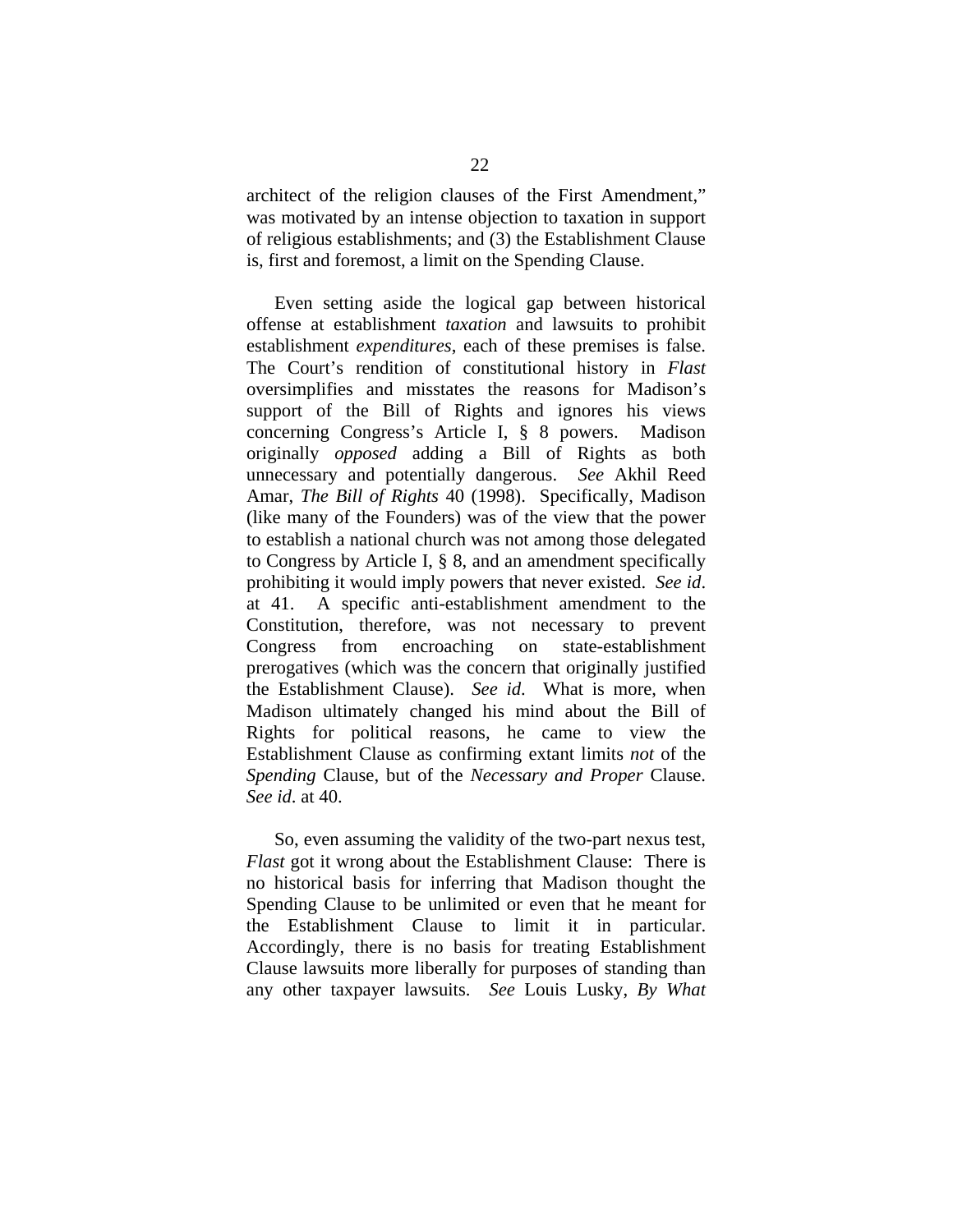*Right* 177 (1975) ("The mystifying question is how the *Flast*  rule can be logically confined to *specific* limitations."); *see also* 15 James Wm. Moore, *et al.*, Moore's Federal Practice § 101.60[6][b] (3d ed. 1999) (arguing that *Flast* is a "constitutional *non sequitur*").

4. Since *Flast*, the Supreme Court has reunited standing with separation-of-powers concerns and, in so doing, has effectively left *Flast* behind as a withered husk limited to its own facts. *See* Scalia, *supra*, at 898 ("*Flast* has already been limited strictly to its facts . . . ."); *see also Korioth v. Briscoe*, 523 F.2d 1271, 1277 (5th Cir. 1975) (referring to the "fading *Flast* doctrine"). Indeed, it was not long after *Flast* that both *Schlesinger v. Reservists Comm. to Stop the War*, 418 U.S. 208, 220 n.8 (1974), and *United States v. Richardson*, 418 U.S. 166, 171-174 (1974), re-established the primacy of *Frothingham* and rejected taxpayer standing.

The trend toward recognizing only traditional "Hohfeldian" plaintiffs, *see Flast*, 392 U.S. at 119 (Harlan, J., dissenting), continued in *Valley Forge*, where the Court rejected taxpayer standing to assert an Establishment Clause violation through a transfer of property to a religious group, underscoring the "rigor with which the *Flast* exception to the *Frothingham* principle ought to be applied." *Valley Forge Christian Coll. v. Ams. United for Separation of Church & State, Inc.*, 454 U.S. 464, 481 (1982). And in *DaimlerChrysler*, the Court said that *Flast* has a "narrow application in our precedent" and is strictly limited to challenges to "congressional action under the taxing and spending clause." *DaimlerChrysler*, 126 S. Ct. at 1865.

It is important to observe that the bases for distinguishing *Flast* in *Richardson* and *Valley Forge*—*i.e.*, that something other than Congress's exercise of its spending power was at stake—"seem utterly irrelevant to what *Flast* sought to accomplish." Scalia, *supra*, at 898. Thus, while the Court has adhered to *Flast* as a matter of *stare decisis*, *see Bowen*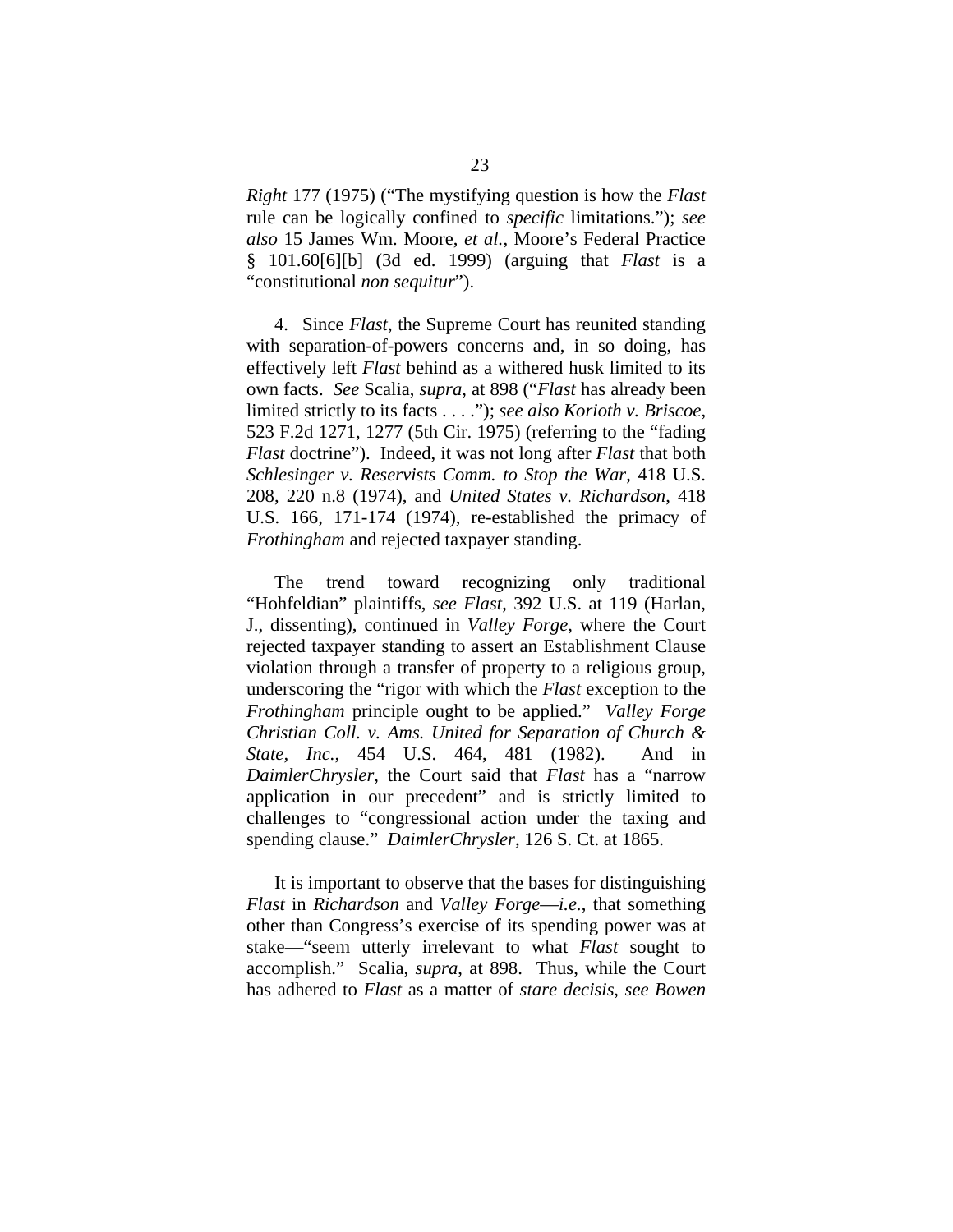*v. Kendrick*, 487 U.S. 589, 618 (1988), it is equally clear that it has since rejected *Flast* as precedent for the proposition that standing is not a separation-of-powers concern. *See Lewis v. Casey*, 518 U.S. 343, 353 n.3 (1996) ("*Flast* failed to recognize that this doctrine has a separation-of-powers component, which keeps courts within certain traditional bounds vis-à-vis the other branches, concrete adverseness or not. That is where the 'actual injury' requirement comes from."). The Court now consistently emphasizes that separation-of-powers and federalism concerns dictate adherence to the Article III injury-in-fact requirement. *See Friends of the Earth, Inc. v. Laidlaw Envtl. Servs. (TOC), Inc.*, 528 U.S. 167, 180-84 (2000); *Steel Co. v. Citizens for a Better Env't*, 523 U.S. 83, 103-04 (1998); *Lujan v. Defenders of Wildlife*, 504 U.S. 555, 559-62 (1992); *ASARCO Inc. v. Kadish*, 490 U.S. 605, 615-16 (1989); *Allen v. Wright*, 468 U.S. 737, 750-52 (1984); *Simon v. E. Ky. Welfare Rights Org.*, 426 U.S. 26, 38-39 (1976); *Warth v. Seldin*, 422 U.S. 490, 501 (1975); *United States v. Students Challenging Regulatory Agency Procedures (SCRAP)*, 412 U.S. 669, 686- 90 (1973).

Thus, the Court has now made it crystal clear that plaintiffs must show that they are genuinely injured before invoking the power of the federal courts. Without such limits, the Court has cautioned, federal courts would become "'virtually continuing monitors of the wisdom and soundness of Executive action,'" which "'is not the role of the judiciary.'" *Allen*, 468 U.S. at 760 (quoting *Laird v. Tatum*, 408 U.S. 1, 15 (1972)). As Judge Easterbrook observed in his concurrence in the denial of rehearing *en banc* in this case, the different treatment of standing principles in *Flast*  and in the Court's subsequent decisions appears to be "arbitrary" and "illogical." Pet. App. 62a (Easterbrook, J., concurring in the denial of rehearing *en banc*). There is no good reason to perpetuate this arbitrariness any longer.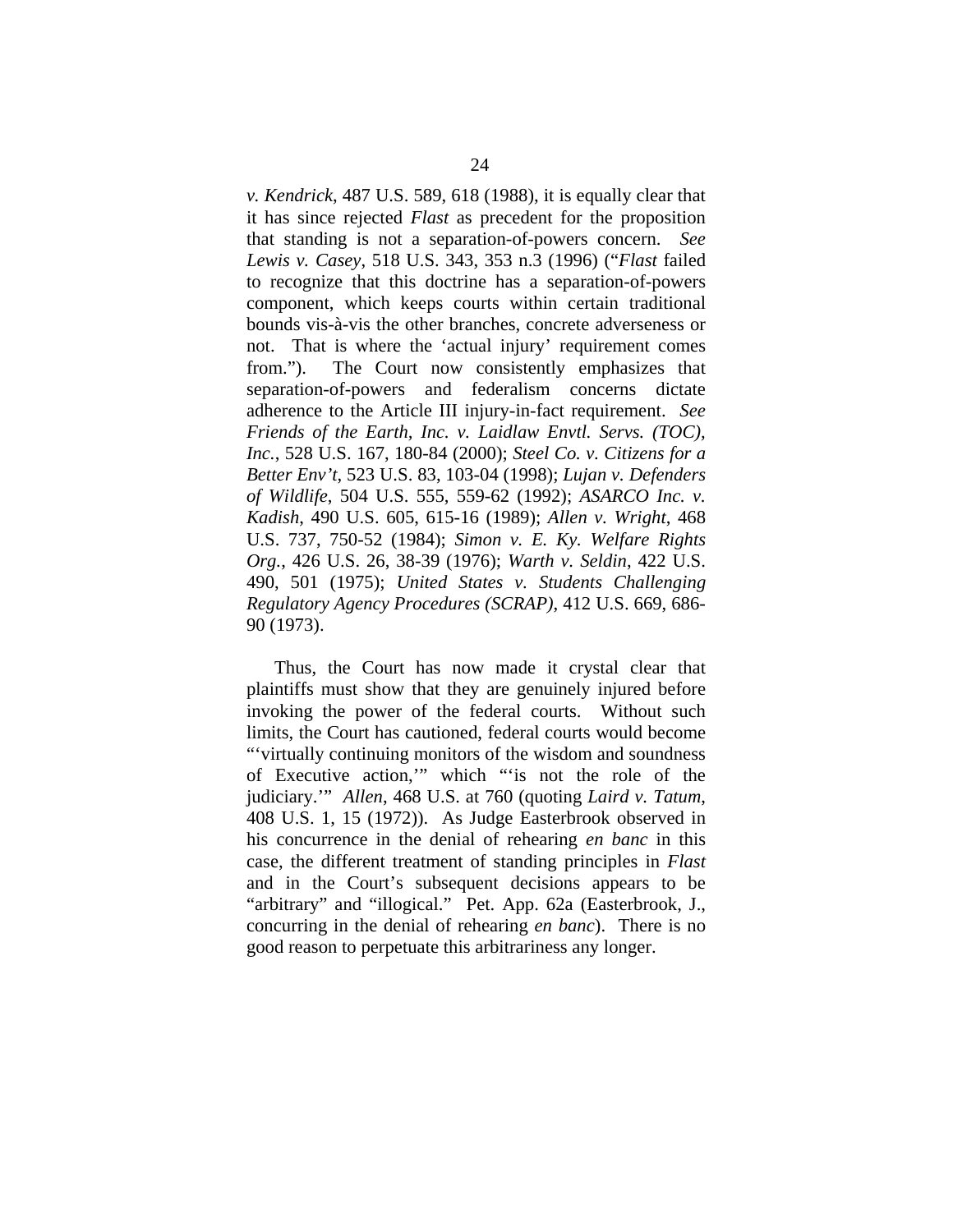### **B. Overruling** *Flast* **Would Be Consistent with the Court's** *Stare Decisis* **Doctrine**

 When the Court considers whether to overrule precedent, its decision "is customarily informed by a series of prudential and pragmatic considerations," including (1) "whether the rule has proven to be intolerable simply in defying practical workability," (2) "whether the rule is subject to a kind of reliance that would lend a special hardship to the consequences of overruling and add inequity to the cost of repudiation," (3) "whether related principles of law have so far developed as to have left the old rule no more than a remnant of abandoned doctrine," or (4) "whether facts have so changed, or come to be seen so differently, as to have robbed the old rule of significant application or justification." *See Planned Parenthood v. Casey*, 505 U.S. 833, 854-55 (1992).

 Taking the last two considerations first, as discussed above, *see* Part III.A.4, *supra*, the Court repeatedly refuses to use—and even criticizes, *see Lewis*, 518 U.S. at 353 n.3 the *Flast* standard. *See also DaimlerChrysler*, 126 S. Ct. at 1864-65 (2006) (refusing to apply *Flast* to a taxpayer's Commerce Clause claim). Also, historical events must now be seen in a way that negates whatever justification *Flast* originally had. *See* Amar, *supra*, at 40-41 (reciting facts that cast doubt on the *Flast* Court's version of Establishment Clause history). The remaining two considerations workability and reliance interests—also support abandoning *Flast*.

1. *Flast* has proven unworkable, as it is clear that lower courts are generally confused about how to apply it. *See*  Nancy C. Staudt, *Taxpayers in Court: A Systematic Study of a (Misunderstood) Standing Doctrine*, 52 Emory L.J. 771, 835-40 (2003) (reporting uneven application of taxpayerstanding doctrine). This Court has had to correct erroneous lower-court applications of *Flast* several times. *See*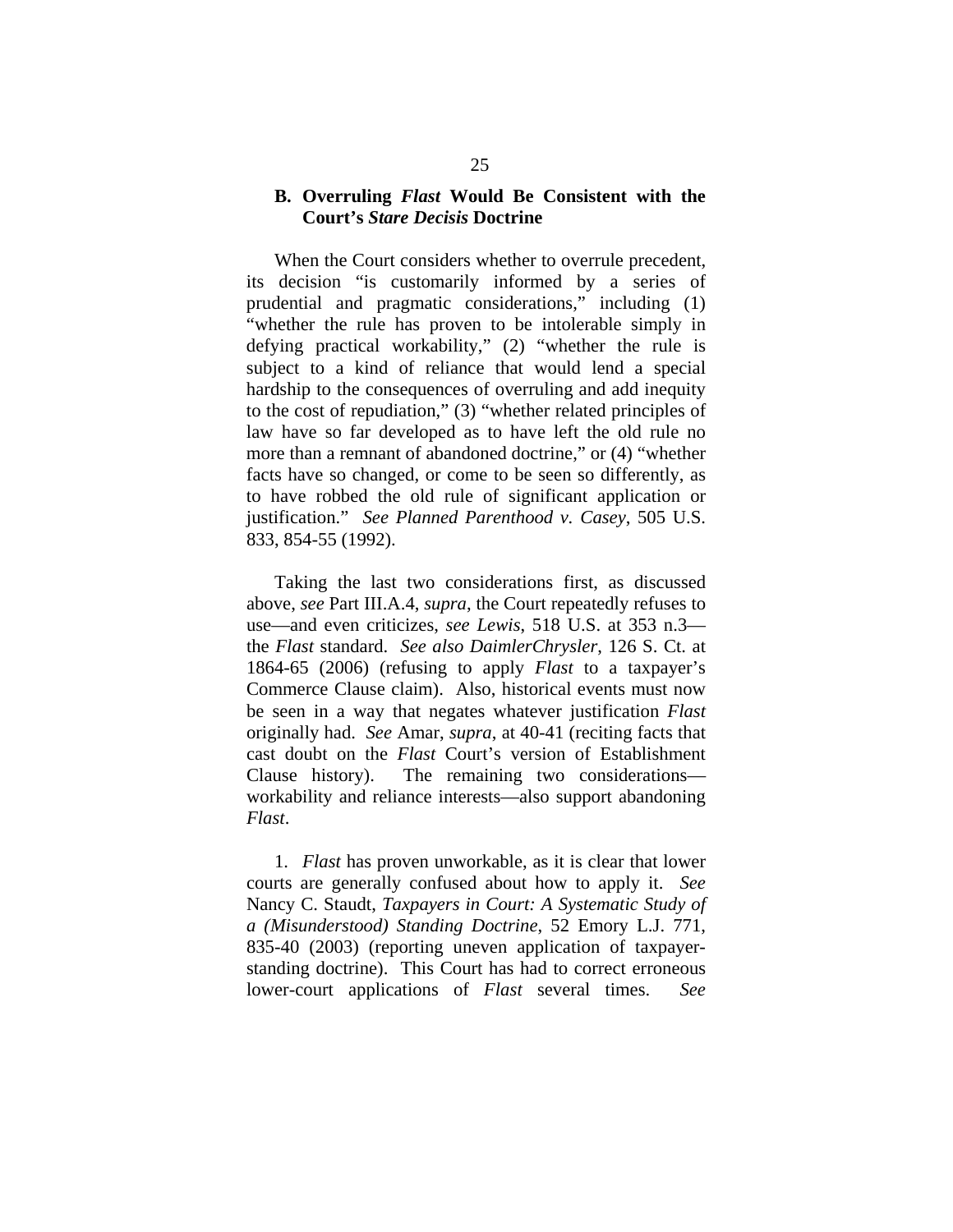*DaimlerChrysler*, 126 S. Ct. at 1863-64; *Valley Forge*, 454 U.S. at 479-80; *Schlesinger*, 418 U.S. at 212; *Richardson*, 418 U.S. at 167-68. And even as far back as *Richardson*, Justice Powell stated that he would "lay to rest the approach taken in *Flast*" rather than "perpetuate the doctrinal confusion" it created. *Id.* at 180 (Powell, J., concurring).

Even more troubling, lower federal courts often treat the invocation of taxpayer status as an automatic pass from substantive standing analysis. *See*, *e.g.*, *Coal. to End the Permanent Congress v. Runyon*, 796 F. Supp. 549, 551, 558 n.8 (D. D.C. 1992), *overruled by*, 971 F.2d 765 (D.C. Cir. 1992) (failing to address taxpayer standing); *L.S.S. Leasing Corp. v. U. S. Gen. Servs. Admin.*, 579 F. Supp. 1565, 1572 n.3 (S.D.N.Y. 1984) (failing to address standing). In a recent empirical study of federal-court taxpayer standing, Professor Nancy C. Staudt concluded that a federal-court plaintiff asserting state taxpayer standing has nearly a 50% chance of being granted standing without asserting a First Amendment violation, and a 63% chance regardless of the claim. *See*  Staudt, *supra*, at 824.

When courts do address taxpayer standing, the decisions have shown that federal judges cannot agree on *Flast*'s meaning, as evidenced by the circuit conflict precipitating review in this case. *Compare* Pet. App. 1a-16a *with In re U.S. Catholic Conference*, 885 F.2d 1020, 1027-28 (2d Cir. 1989) (no taxpayer standing because alleged action or inaction by the IRS is not a challenge to Congress's taxing and spending power); *Am. Jewish Congress v. Vance*, 575 F.2d 939, 945 (D.C. Cir. 1978) (no standing when taxpayer plaintiffs can point only to the expenditure of funds by executive officials); *Pub. Citizen, Inc. v. Simon*, 539 F.2d 211, 214 (D.C. Cir. 1976) (executive spending does not fit the second requirement of *Flast*, that the enactment in question exceeded specific constitutional limitations imposed on Congress). *Flast* also frequently gives rise to *intra*-court disputes. *See* Pet. App. 16a-26a (Ripple, J., dissenting); 59a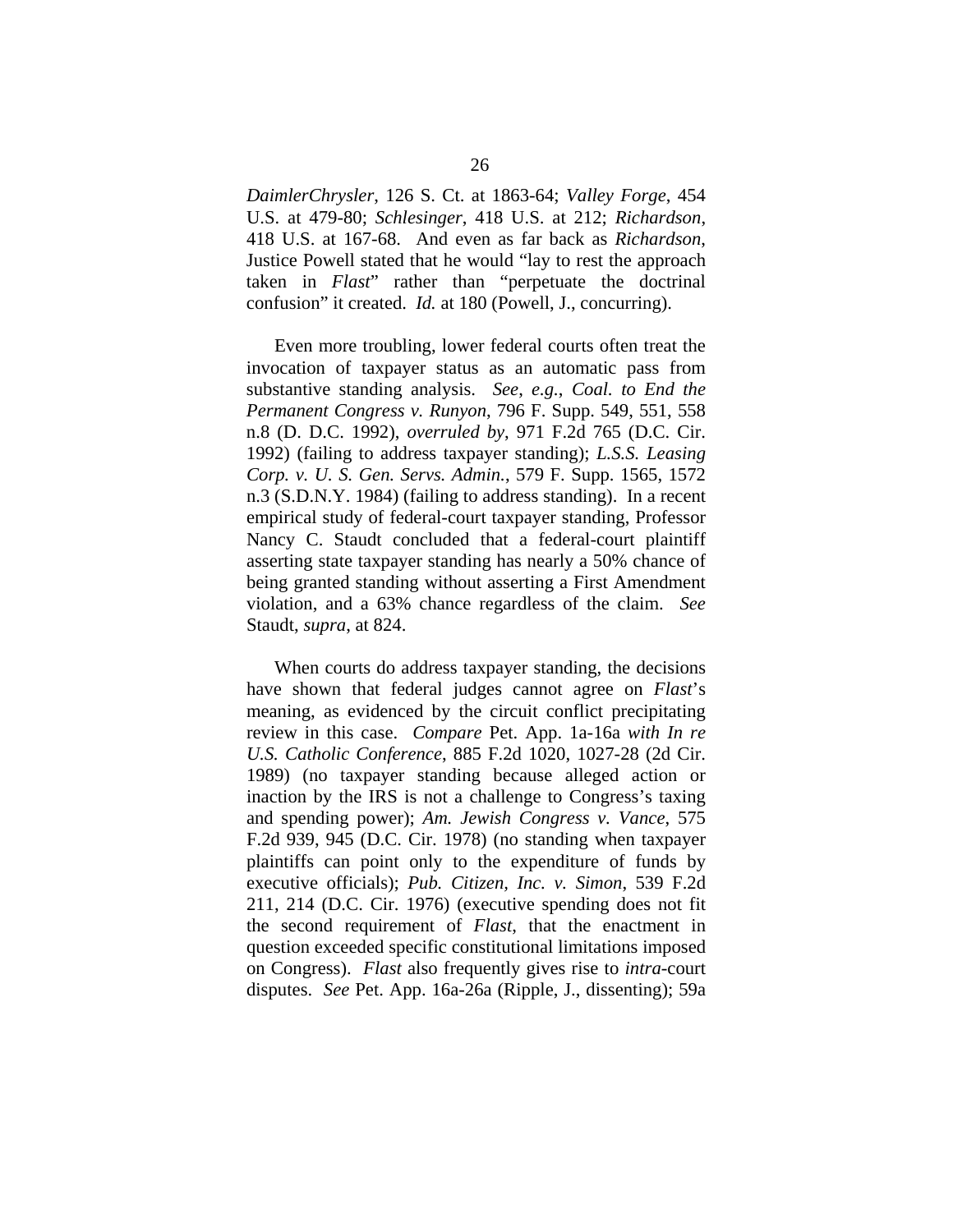(Flaum, J., concurring in the denial of rehearing *en banc*); 59a-62a (Easterbrook, J., concurring in the denial of rehearing *en banc*); 63a-66a (Ripple, J., dissenting from the denial of rehearing *en banc*); *Laskowski v. Spellings*, 443 F.3d 930, 939 (7th Cir. 2006) (Sykes, J., dissenting); *Tarsney v. O'Keefe*, 225 F.3d 929 (8th Cir. 2000) (Magill, J., dissenting); *Am. Jewish Congress*, 575 F.2d at 949 n.7 (Spottswood, J., dissenting); *Pub. Citizen, Inc.*, 539 F.2d at 219 (McMillan, J., dissenting).

In addition, *Flast* has led to idiosyncratic results. At least until *DaimlerChrysler*, some federal courts allowed taxpayer standing for non-Establishment Clause claims. *See Coal. to End the Permanent Congress*, 796 F. Supp. at 551, 556-58 (First and Fifth Amendment challenge to Congressional franking privileges); *L.S.S. Leasing Corp.*, 579 F. Supp. at 1567 (NEPA challenge to the construction of government buildings); *Wamble v. Bell*, 538 F. Supp. 868, 869 (W.D. Mo. 1982) (Fifth Amendment challenge to government funding of religious schools); *Sch. Dist. of Philadelphia v. Pa. Milk Mktg. Bd.*, 877 F. Supp. 245, 248, 251 (E.D. Pa. 1995) (Commerce Clause challenge to state practice of setting milk prices).

More recently, an Indiana federal court relied on minute expenses for correspondence, photos, and webcasting to regulate, at the behest of a few state taxpayers, prayers in the Indiana House of Representatives. *See Hinrichs v. Bosma*, 400 F. Supp. 2d 1103, 1109-14 (S.D. Ind. 2005); *see also Hinrichs v. Bosma*, 440 F.3d 393, 396-98 (7th Cir. 2006) (denying stay of district court's injunction pending appeal based in part on a preliminary determination that the district court reached the correct decision on taxpayer standing). And the Seventh Circuit has ruled that state taxpayers may sue government grant recipients to disgorge funds received as part of a program that violates the Establishment Clause, even where the grant has expired and the government does not want the money. *See Laskowski*, 443 F.3d at 933-34.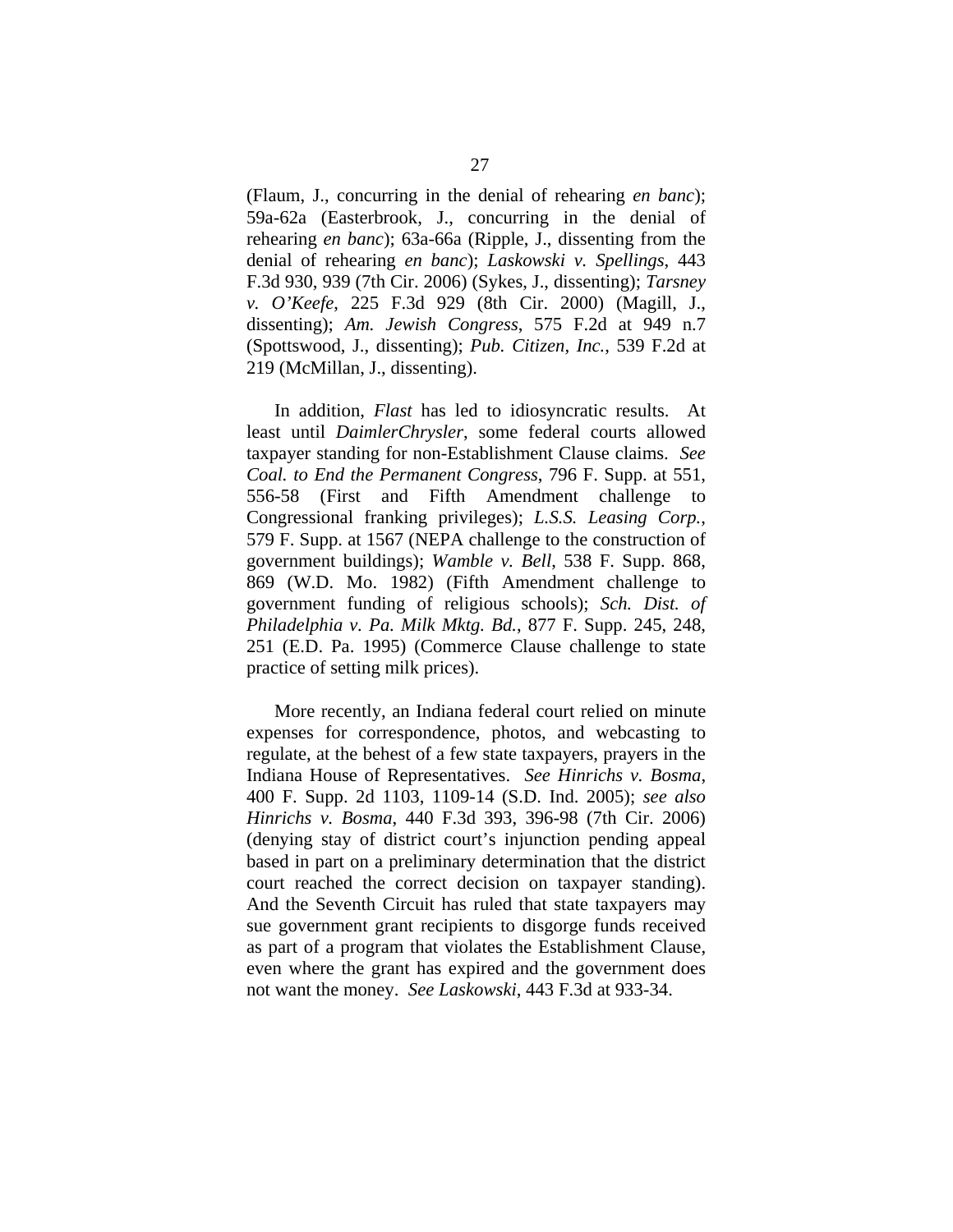These discomfiting trends demonstrate that lower federal courts find the logic of *Flast* inscrutable—and therefore unworkable—as a constitutional standard. The source of their confusion is as obvious as it is resilient. As discussed in Part III.A., *supra*, *Flast* is, and has been from the very beginning, incomprehensible both as an exegesis of Article III principles and on its own terms. Because *Flast* has no serious historical or jurisprudential rationale, it is no wonder that the test it fabricated has proven elusive in practice. This is an exceedingly important reason to overrule *Flast* now. *Cf. Seminole Tribe*, 517 U.S. at 64 ("Since it was issued, *Union Gas* has created confusion among the lower courts that have sought to apply the deeply fractured decision.").

2. As to the collateral ramifications of overturning *Flast*, it is implausible that *Flast* has induced special reliance on its generous federal-court-standing rule. In fact, "it is hard to imagine" how anyone could rely on *Flast* in any meaningful way or how any reliance "could conceivably be frustrated—except the bringing of lawsuits, which is not the sort of primary conduct that is relevant." *Vieth v. Jubelirer*, 541 U.S. 267, 306 (2004).

In this regard, it is important to bear in mind that, while Article III standing rules implicate constitutional norms, they are still procedural rules. Standing rules do not, for example, embody substantive rights concerning individual autonomy. *See Casey*, 505 U.S. at 847-51. In the recent past, the Court has overturned multiple precedents concerning constitutional procedural norms. *See Crawford*, 541 U.S. at 60-62 (overruling *Roberts*, 448 U.S. at 66); *Ring v. Arizona*, 536 U.S. 584, 608-09 (2002) (overruling *Walton v. Arizona*, 497 U.S. 639 (1990)); *Seminole Tribe*, 517 U.S. at 64 (overruling *Union Gas*, 491 U.S. at 1).Even with respect to Establishment Clause issues, the Court has not been deterred by reliance interests from overturning prior decisions. *See Agostini v. Felton*, 521 U.S. 203, 208-09 (1997) (overruling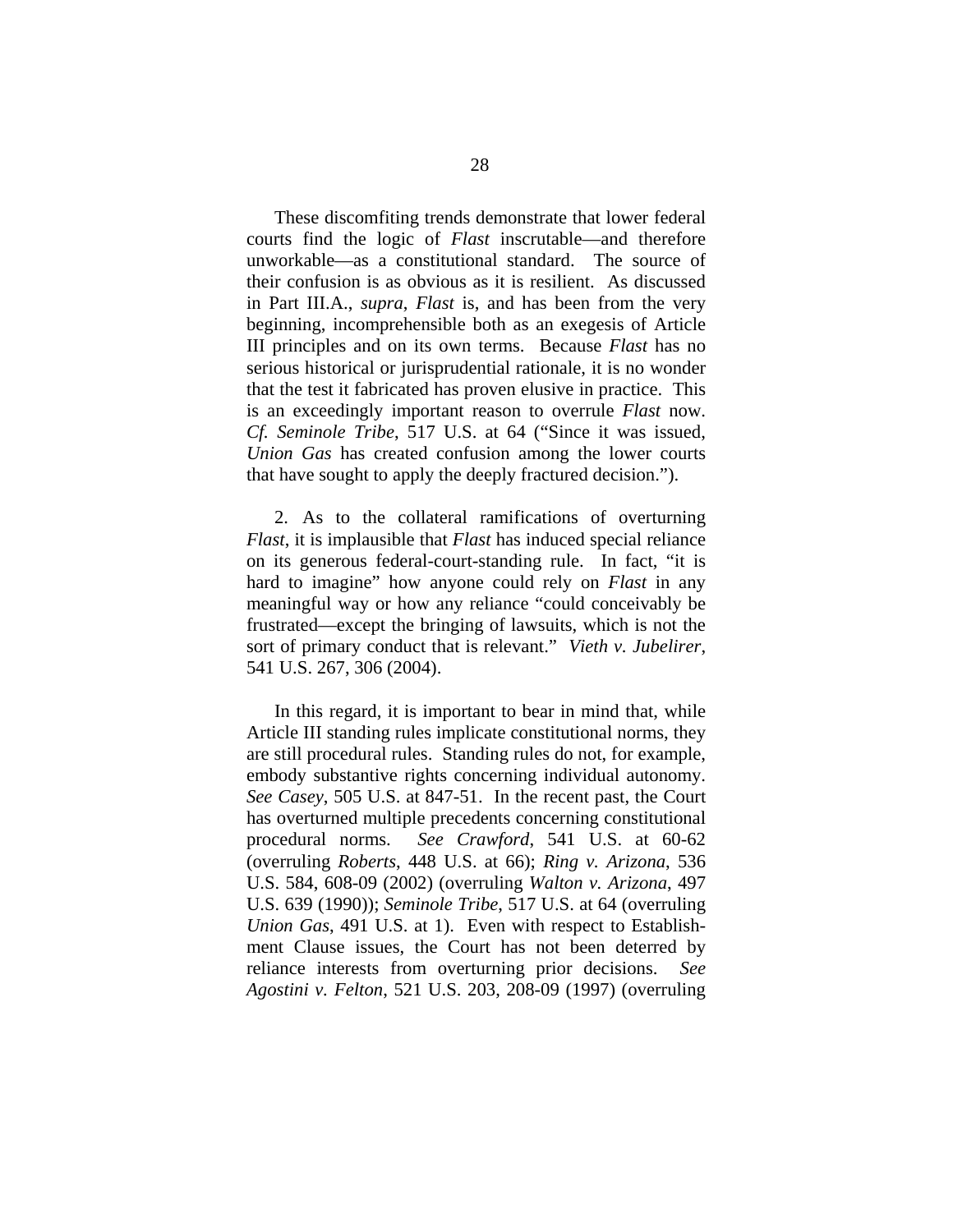*Aguilar v. Felton*, 473 U.S. 402 (1985)). In short, with respect to *Flast*, there are no noteworthy reliance interests to add to the "cost of repudiation." *Casey*, 505 U.S. at 854.

 $*$  \* \* \* \*

 It may be that the Court can reverse the decision below simply by distinguishing this case from *Flast*. However, if the Court discerns no real justification for, or end to logic of, *Flast*—or if the Court concludes that it *cannot* distinguish *Flast*—this case presents an opportunity to reject it entirely. *See Crawford*, 541 U.S. at 60-62 (overruling *Roberts*, notwithstanding the ability to distinguish it).The Court should apply standing rules in Establishment Clause cases that, as in other areas of constitutional litigation, are consonant with the limited role of federal courts as remediators of genuine individual injuries.

#### **CONCLUSION**

The decision below should be reversed.

Respectfully submitted,

Office of the Indiana Attorney General IGC South, Fifth Floor 302 West Washington Street Indianapolis, IN 46204 (317) 232-6255

STEVE CARTER Attorney General THOMAS M. FISHER\* Solicitor General JULIE A. HOFFMAN Deputy Attorney General

*\*Counsel of Record* 

*Counsel for the Amici States* 

Dated: January 5, 2007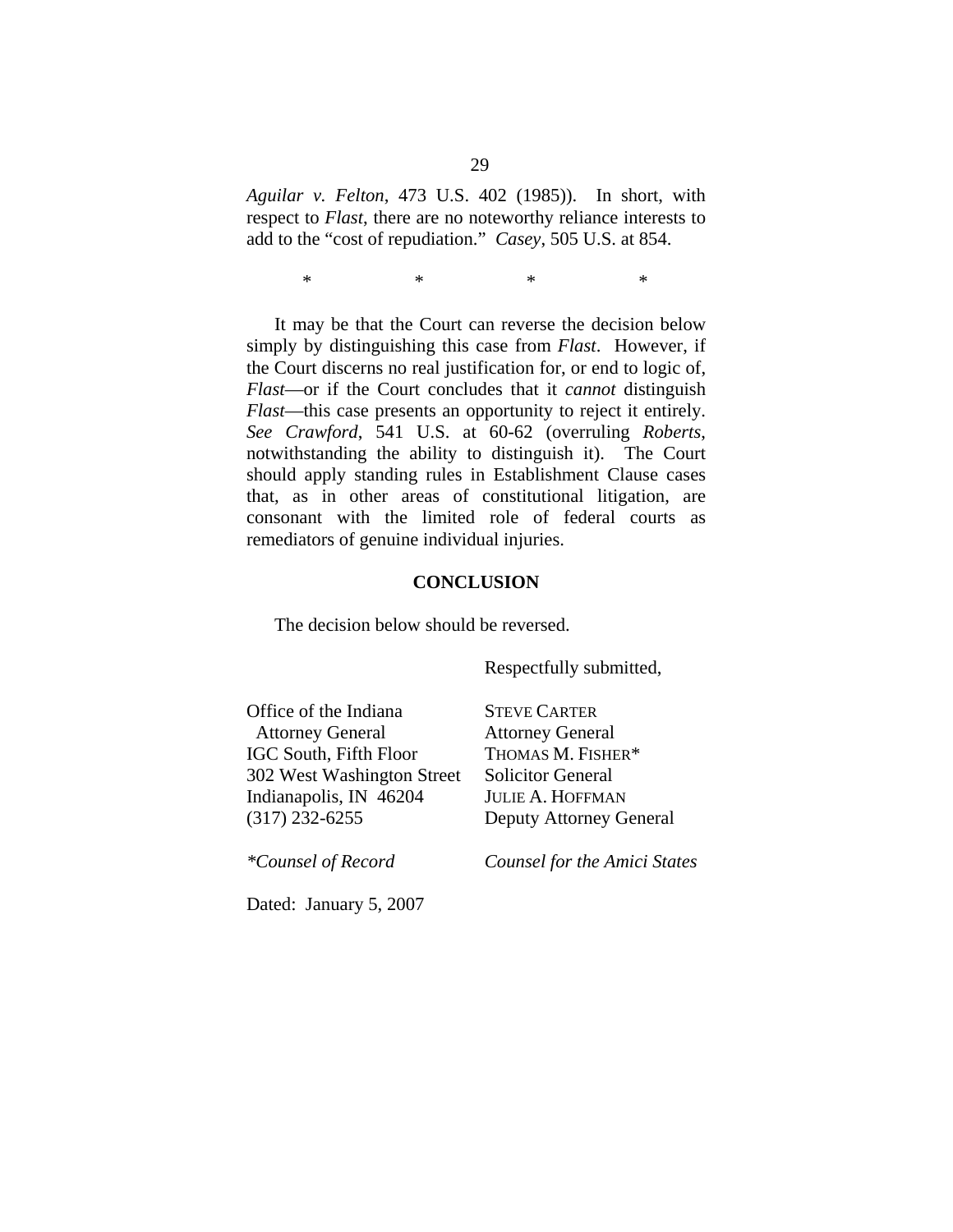## ADDENDUM

## **Table A**

## **State Conferences Where Faith-Based Groups Learn to Apply For and Administer Government Grants**

| <b>State</b>    | Event                        | Citation                   |
|-----------------|------------------------------|----------------------------|
| Alaska          | Faith-Based &                | http://ltgov.state.ak.us/f |
|                 | Community                    | bci/conference.php         |
|                 | <b>Initiatives</b>           |                            |
|                 | Conference                   |                            |
| Alabama         | <b>Grant and Funding</b>     | http://www.servealaba      |
|                 | <b>Resource Conference</b>   | ma.gov/PDFs/               |
|                 |                              | Faith%20Based%20Lo         |
|                 |                              | op/issue%20I%20volu        |
|                 |                              | me%20IX%20correctio        |
|                 |                              | n.pdf                      |
| <b>Arkansas</b> | Foundation for the           | http://www.arkansas.go     |
|                 | Mid South 2nd                | v/faith/events.html        |
|                 | <b>Annual Pastoral and</b>   |                            |
|                 | Community                    |                            |
|                 | Leadership                   |                            |
|                 | Conference "The              |                            |
|                 | Power of                     |                            |
|                 | Entrepreneurial              |                            |
|                 | Faith"                       |                            |
| Hawaii          | Hawaii Faith-Based           | http://starbulletin.com/   |
|                 | and Community                | 2005/10/18/news/story      |
|                 | <b>Initiative Conference</b> | 05.html                    |
| Indiana         | 2006 Faith Based             | http://www.in.gov/ofbc     |
|                 | Conference "A                | i/events/sept06.html       |
|                 | Challenge to                 |                            |
|                 | Excellence"                  |                            |
| Maryland        | <b>Second Local</b>          | http://www.gov.state.m     |
|                 | <b>Government Grants</b>     | d.us/grants/jan06conf.h    |
|                 | Conference                   | tml                        |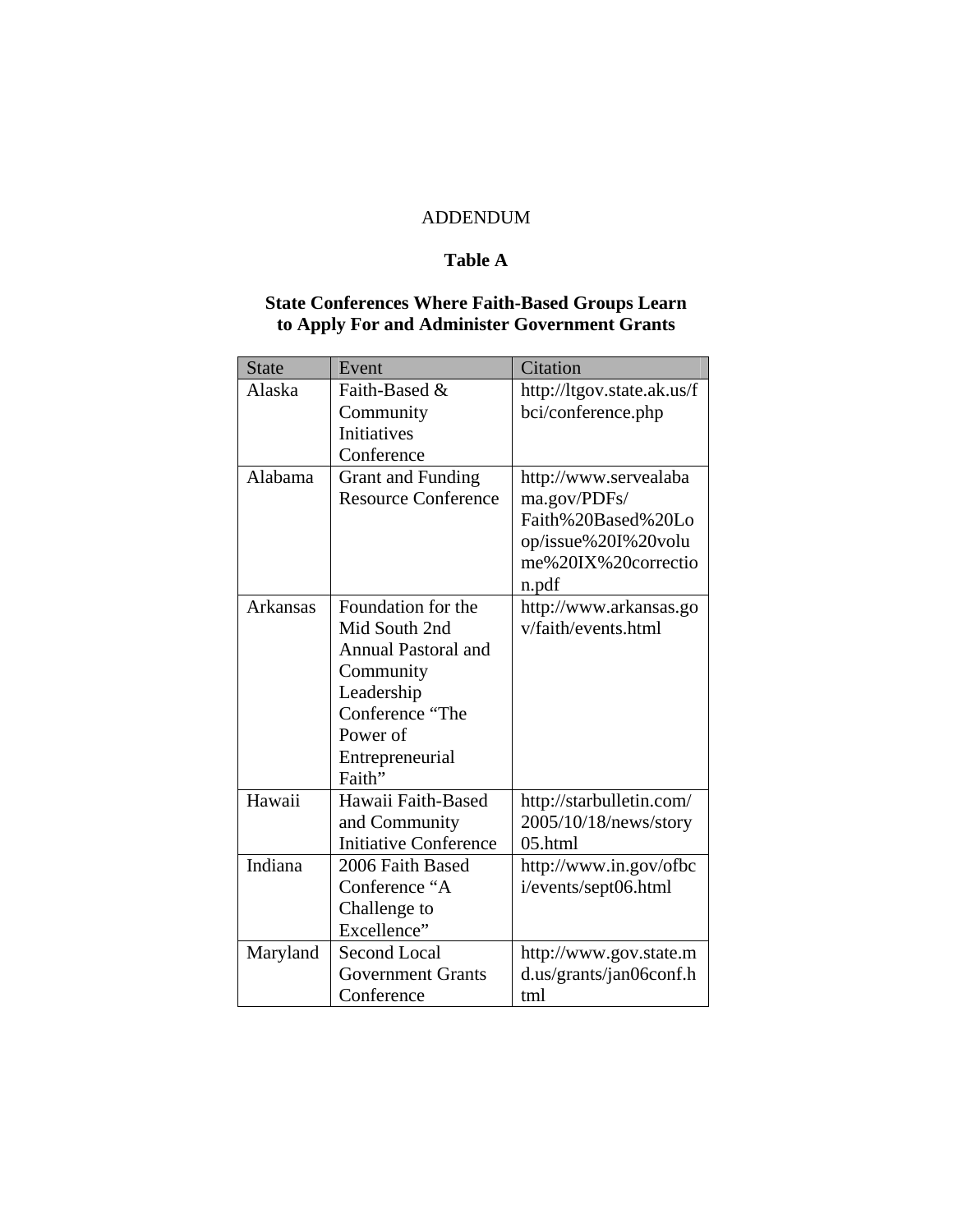| <b>State</b> | Event                       | Citation                 |
|--------------|-----------------------------|--------------------------|
| Michigan     | <b>Faith-Based Resource</b> | http://www.michigan.g    |
|              | Symposium                   | ov/documents/OCFBI-      |
|              |                             | 2006-Faithbased-         |
|              |                             | Symposium_163870_7.      |
|              |                             | pdf                      |
| Missouri     | Community and               | http://ded.mo.gov/cgi-   |
|              | Faith-based                 | bin/dispress.pl?txtpress |
|              | Employment                  | $id = 1778$              |
|              | Initiative Presented at     |                          |
|              | Governor's                  |                          |
|              | Conference on               |                          |
|              | Workforce                   |                          |
|              | Development                 |                          |
| <b>New</b>   | Annual Faith and            | http://www.nj.gov/state  |
| Jersey       | <b>Community Based</b>      | /faith/acc2.html         |
|              | Resource Expo               |                          |
| Ohio         | "Promising"                 | http://governor.ohio.go  |
|              | Partnerships                | v/releases/              |
|              | Conference"                 | Archive2004/102704fai    |
|              | sponsored by the            | th.htm                   |
|              | Governor's Office of        |                          |
|              | Faith-Based and             |                          |
|              | Community                   |                          |
|              | <b>Initiatives</b>          |                          |
| Texas        | 29th Annual                 | http://www.onestarlead   |
|              | Governor's Volunteer        | ership.com/onestar/eve   |
|              | Leadership                  | nts/                     |
|              | Conference                  |                          |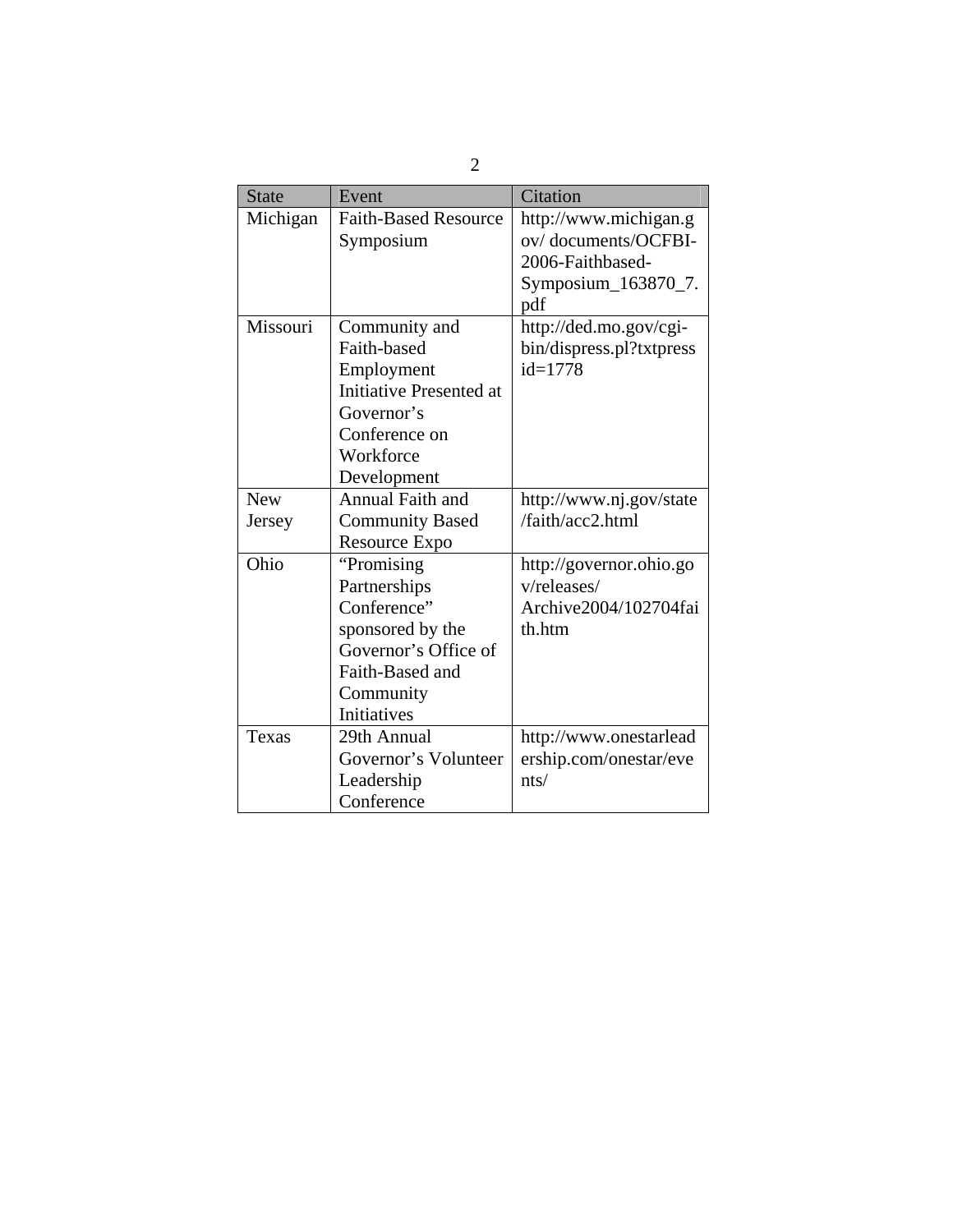# **Table B**

# **Religious Events Attended by State Officials**

| <b>State</b>    | Official              | Event                                                                                                                                          | Citation                                                                                                                                  |
|-----------------|-----------------------|------------------------------------------------------------------------------------------------------------------------------------------------|-------------------------------------------------------------------------------------------------------------------------------------------|
| Alabama         | Governor              | "Every Light<br>a Prayer For<br>Peace"<br>Christmas<br>Tree Lighting                                                                           | http://www.gover<br>norpress.alabama.<br>gov/pr/pr-2006-<br>$12-01-04-$<br>christmas_tree-<br>photo.asp                                   |
| <b>Arkansas</b> | Secretary<br>of State | Lighting<br>State's<br>Official<br>Christmas<br>Tree                                                                                           | http://www.sos.ar<br>.gov/holidays200<br>6/index.html                                                                                     |
| California      | Governor              | Lighting of<br>Capitol<br>Menorah;<br>$75th$ Annual<br>Capitol<br>Christmas<br>Tree;<br>"Miracle on<br><b>First Street</b><br>Toy<br>Giveaway" | http://gov.ca.gov/i<br>ndex.php?/press-<br>release/4919/;<br>http://gov.ca.gov/i<br>ndex.php?/fact-<br>sheet/4858/;<br>http://gov.ca.gov/ |
| Georgia         | Governor              | Governor to<br>light<br>"Christmas<br>Tree"                                                                                                    | http://www.gov.st<br>ate.ga.us/press/20<br>06/press1304.sht<br>ml                                                                         |
| Hawaii          | Governor              | Menorah<br>Lighting                                                                                                                            | http://www.hawai<br>i.gov/gov                                                                                                             |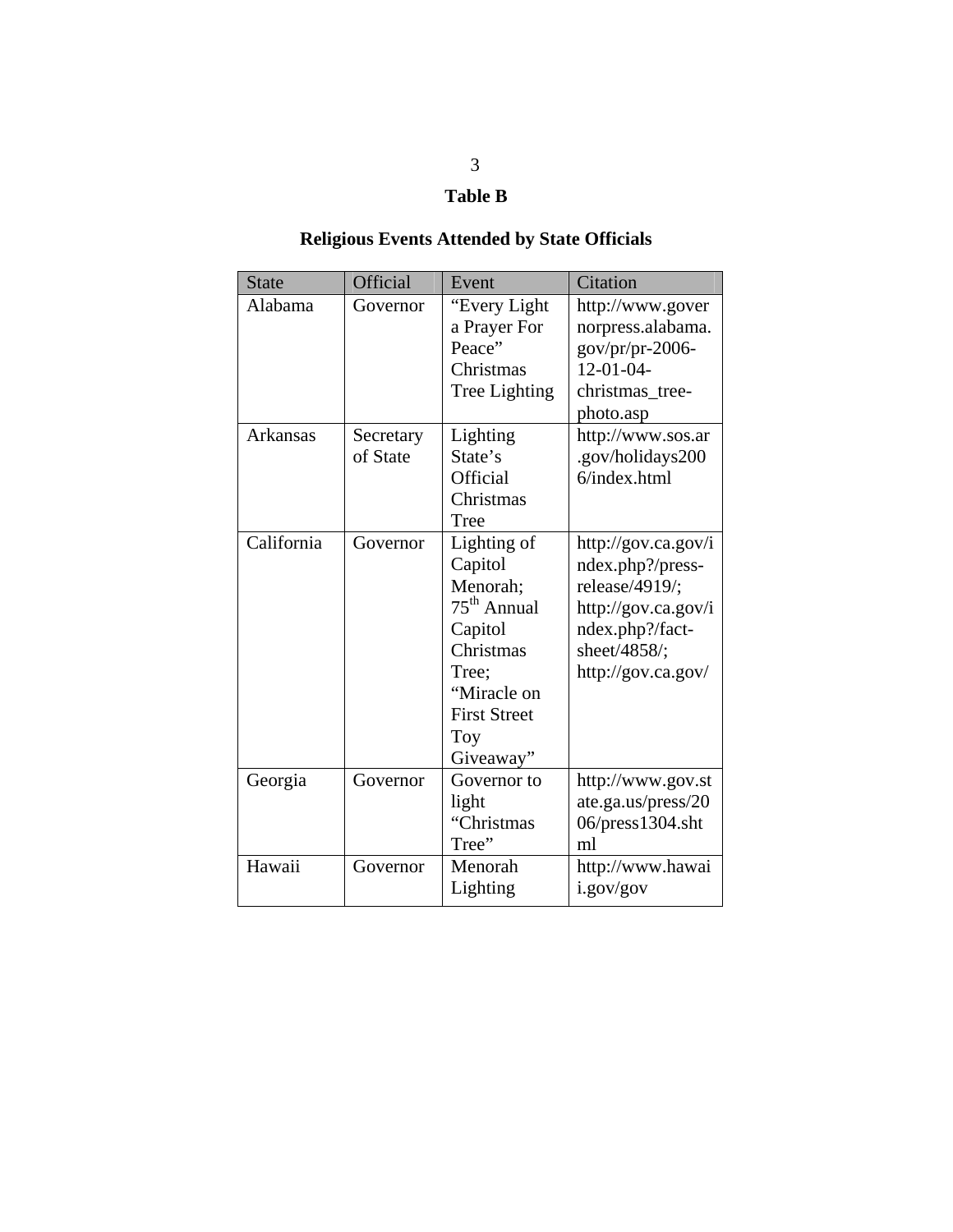| 4                  |                                           |                                                                                    |                                                                                                                                                                       |
|--------------------|-------------------------------------------|------------------------------------------------------------------------------------|-----------------------------------------------------------------------------------------------------------------------------------------------------------------------|
| <b>State</b>       | Official                                  | Event                                                                              | Citation                                                                                                                                                              |
| Idaho              | Governor                                  | Annual<br>Capitol<br>Christmas<br>Tree Lighting<br>Ceremony                        | http://gov.idaho.g<br>ov/mediacenter/pr<br>ess/pr2006/prnov<br>06/pr_143.html                                                                                         |
| Illinois           | Governor                                  | Christmas<br>Tree Lighting<br>Ceremony                                             | http://www.illinoi<br>s.gov/PressReleas<br>es/ShowPressRele<br>ase.cfm?SubjectI<br>D=3&RecNum=5<br>589                                                                |
| Iowa               | Lieutenant<br>Governor                    | <b>Holiday Tree</b><br>Lighting<br>Ceremony                                        | http://www.gover<br>nor.state.ia.us/ne<br>ws/2004/novembe<br>r/november2404<br>1.html                                                                                 |
| Louisiana          | Governor<br>and<br>Secretary<br>of State  | <b>Third Annual</b><br>Candle Light<br>Vigil;<br>Christmas<br>Lighting<br>Ceremony | http://gov.louisian<br>a.gov/index.cfm?<br>md=newsroom&t<br>mp=detail&article<br>$ID=1620;$<br>http://www.sos.lo<br>uisiana.gov/admi<br>$n/press/p110701-$<br>osc.HTM |
| Massachu-<br>setts | Governor<br>And<br>Lieutenant<br>Governor | Christmas<br>Tree Lighting                                                         | http://www3.whd<br>h.com/news/articl<br>es/local/BO36962                                                                                                              |
| Michigan           |                                           | Capitol<br>Christmas<br>Tree                                                       | http://www.lsj.co<br>m/apps/pbcs.dll/a<br>rticle?AID=/2006<br>1130/NEWS04/6<br>11300345/1005/n<br>ews04                                                               |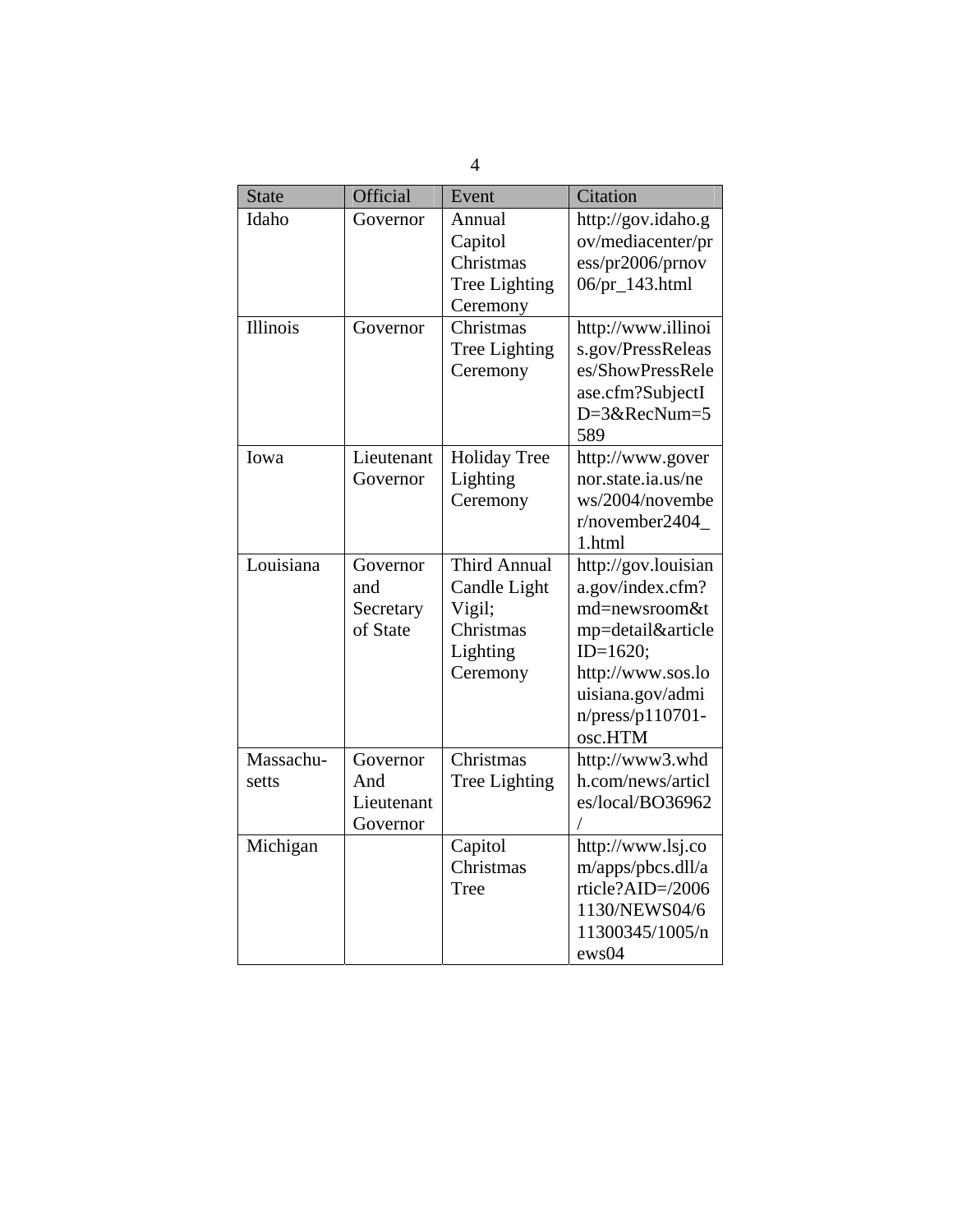| <b>State</b> | Official | Event               | Citation            |
|--------------|----------|---------------------|---------------------|
| Montana      | Governor | <b>Holiday Tree</b> | http://governor.mt  |
|              |          | Lighting            | .gov/news/pr.asp?   |
|              |          |                     | $ID=403$            |
| Nevada       | Governor | Christmas           | http://nv.gov/200   |
|              |          | Tree Lighting       | 6ChristmasLighti    |
|              |          |                     | ng/index.htm        |
| North        | Governor | Christmas           | http://www.ncdcr.   |
| Carolina     |          | Tree Lighting       | gov/news/2006/H     |
|              |          |                     | S11_30_2006.asp     |
| North        | Governor | <b>State</b>        | http://www.state.   |
| Dakota       |          | Christmas           | nd.us/arts/newslet  |
|              |          | Tree Lighting       | ters/press_release  |
|              |          |                     | s.htm               |
| Ohio         | Governor | Statehouse          | http://governor.oh  |
|              |          | Tree Lighting       | io.gov/section4-    |
|              |          | Ceremony            | 2.htm               |
| Oregon       | Governor | Capitol Tree        | http://www.leg.st   |
|              |          | Lighting            | ate.or.us/capinfo/  |
|              |          | Ceremony            | cac_121806.html     |
| Pennsyl-     | Governor | Capitol Tree        | http://www.gover    |
| vania        |          | Lighting            | nor.state.pa.us/go  |
|              |          | Ceremony            | vernor/CWP/view     |
|              |          |                     | .asp?A=1115&Q       |
|              |          |                     | <b>UESTION ID=4</b> |
|              |          |                     | 45231               |
| Rhode        | Governor | <b>Annual Tree</b>  | http://www.ri.gov   |
| Island       |          | Lighting            | /GOVERNOR/vie       |
|              |          | Ceremony            | w.php?id= $3082$    |
| South        | Governor | Governor's          | http://www.scgov    |
| Carolina     |          | Holiday             | ernor.com/interior  |
|              |          | Events              | .asp?SiteContentI   |
|              |          |                     | $d=20$ &pressid=42  |
|              |          |                     | &NavId=93&Par       |
|              |          |                     | $entId = 54$        |